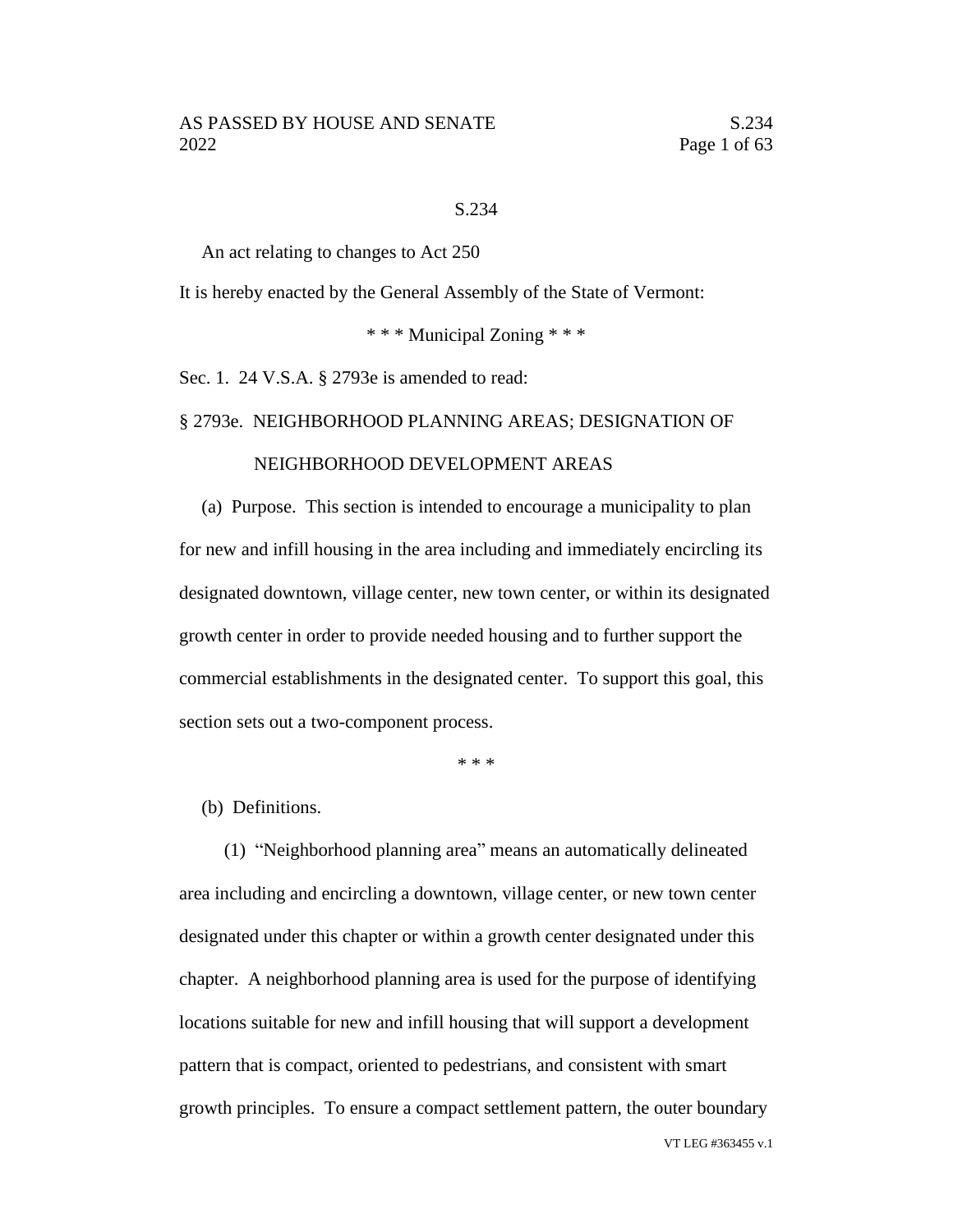### AS PASSED BY HOUSE AND SENATE S.234 2022 Page 2 of 63

of a neighborhood planning area shall be located entirely within the boundaries of the applicant municipality, unless a joint application is submitted by more than one municipality, and shall be determined:

\* \* \*

(c) Application for designation of a neighborhood development area. The State Board shall approve a neighborhood development area if the application demonstrates and includes all of the following elements:

\* \* \*

(5) The proposed neighborhood development area consists of those portions of the neighborhood planning area that are appropriate for new and infill housing, excluding identified flood hazard and fluvial erosion areas, except those areas containing preexisting development in areas suitable for infill development as defined in § 29-201 of the Vermont Flood Hazard Area and River Corridor Rule. In determining what areas are most suitable for new and infill housing, the municipality shall balance local goals for future land use, the availability of land for housing within the neighborhood planning area, and the smart growth principles. Based on those considerations, the municipality shall select an area for neighborhood development area designation that:

(A) Avoids or that minimizes to the extent feasible the inclusion of "important natural resources" as defined in subdivision 2791(14) of this title.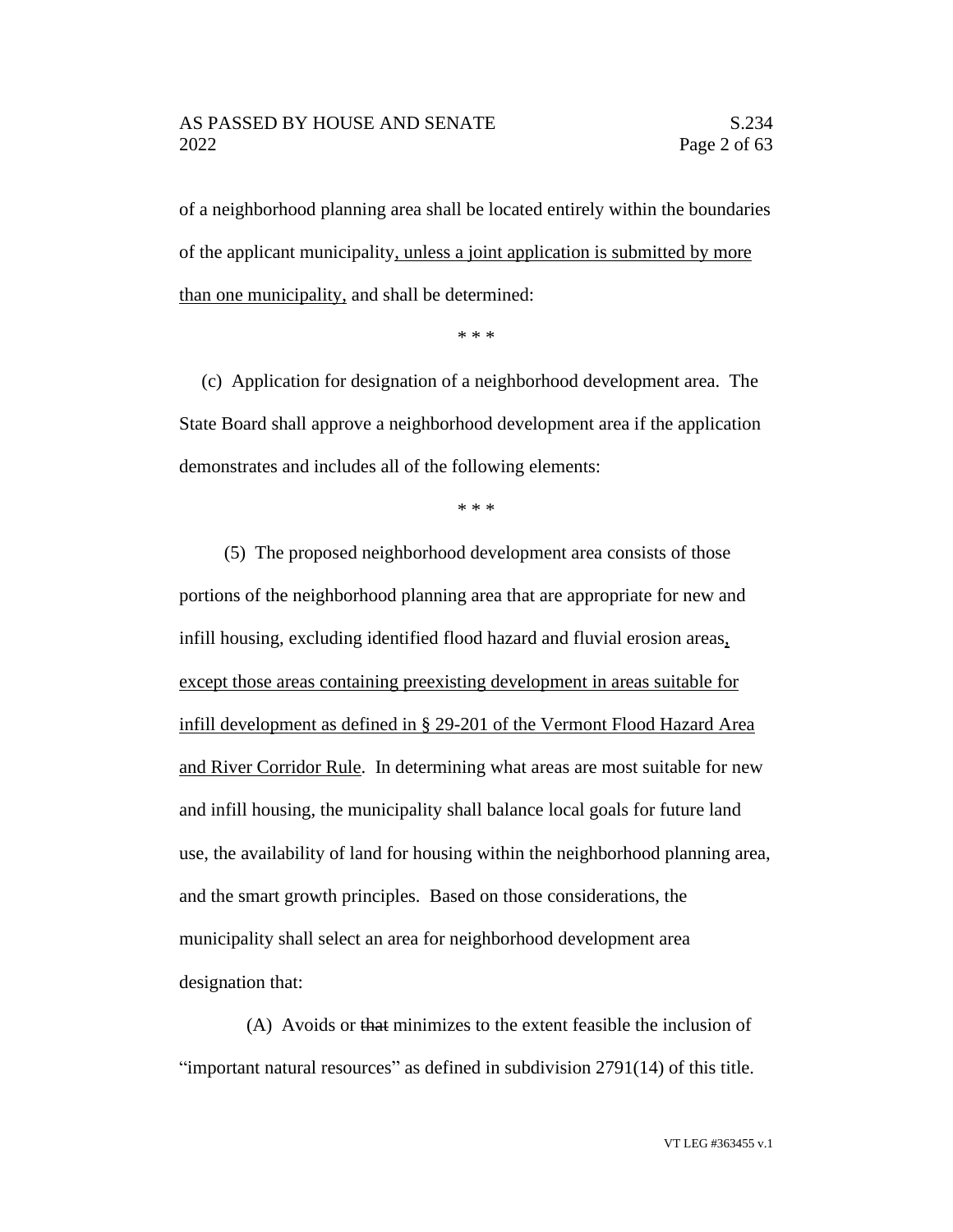If an "important natural resource" is included within a proposed neighborhood development area, the applicant shall identify the resource, explain why the resource was included, describe any anticipated disturbance to such resource, and describe why the disturbance cannot be avoided or minimized. If the neighborhood development area includes flood hazard areas or river corridors, the local bylaws shall contain provisions consistent with the Agency of Natural Resources' rules required under 10 V.S.A. § 754(a) to ensure that new infill development within a neighborhood development area occurs outside the floodway and will not cause or contribute to fluvial erosion hazards within the river corridor. If the neighborhood development area includes flood hazard areas or river corridors, local bylaws shall also contain provisions to protect river corridors outside the neighborhood development area consistent with the Agency of Natural Resources' rules required under 10 V.S.A. § 754(a).

\* \* \*

(6) The neighborhood development area is served by:

(A) municipal sewer infrastructure; or

(B) a community or alternative wastewater system approved by the Agency of Natural Resources. [Repealed.]

(7) The municipal bylaws allow minimum net residential densities within the neighborhood development area greater than or equal to four singlefamily detached dwelling units per acre for all identified residential uses or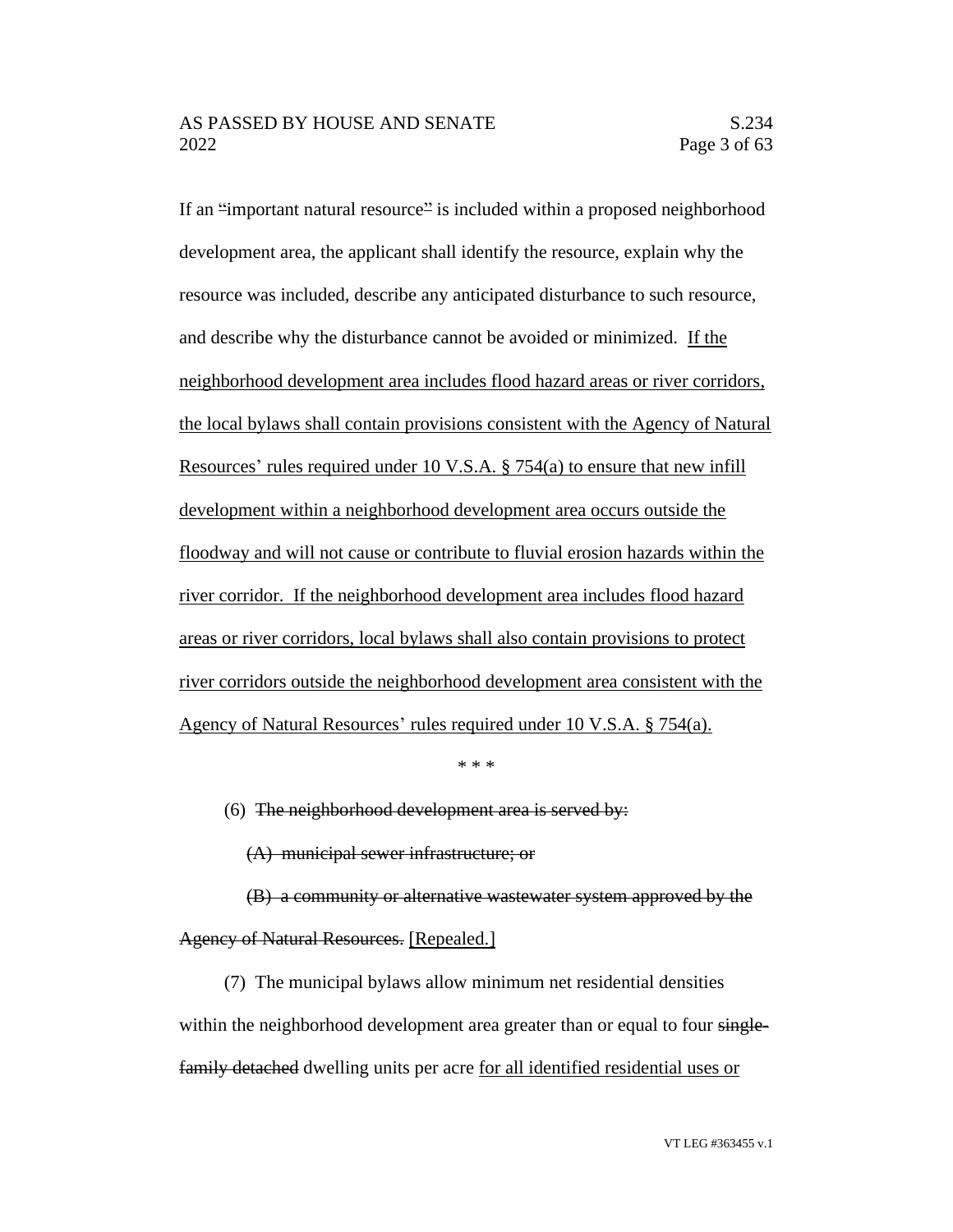residential building types, exclusive of accessory dwelling units, or no not fewer than the average existing density of the surrounding neighborhood, whichever is greater. The methodology for calculating density shall be established in the guidelines developed by the Department pursuant to subsection 2792(d) of this title.

\* \* \*

Sec. 2. 24 V.S.A. § 2793b is amended to read:

§ 2793b. DESIGNATION OF NEW TOWN CENTER DEVELOPMENT DISTRICTS

\* \* \*

(b) Within 45 days of receipt of a completed application, the State Board shall designate a new town center development district if the State Board finds, with respect to that district, the municipality has:

\* \* \*

(2) Provided a community investment agreement that has been executed by authorized representatives of the municipal government, businesses and property owners within the district, and community groups with an articulated purpose of supporting downtown interests, and contains the following:

\* \* \*

(B) Regulations enabling high densities that are greater not less than four dwelling units, including all identified residential uses or residential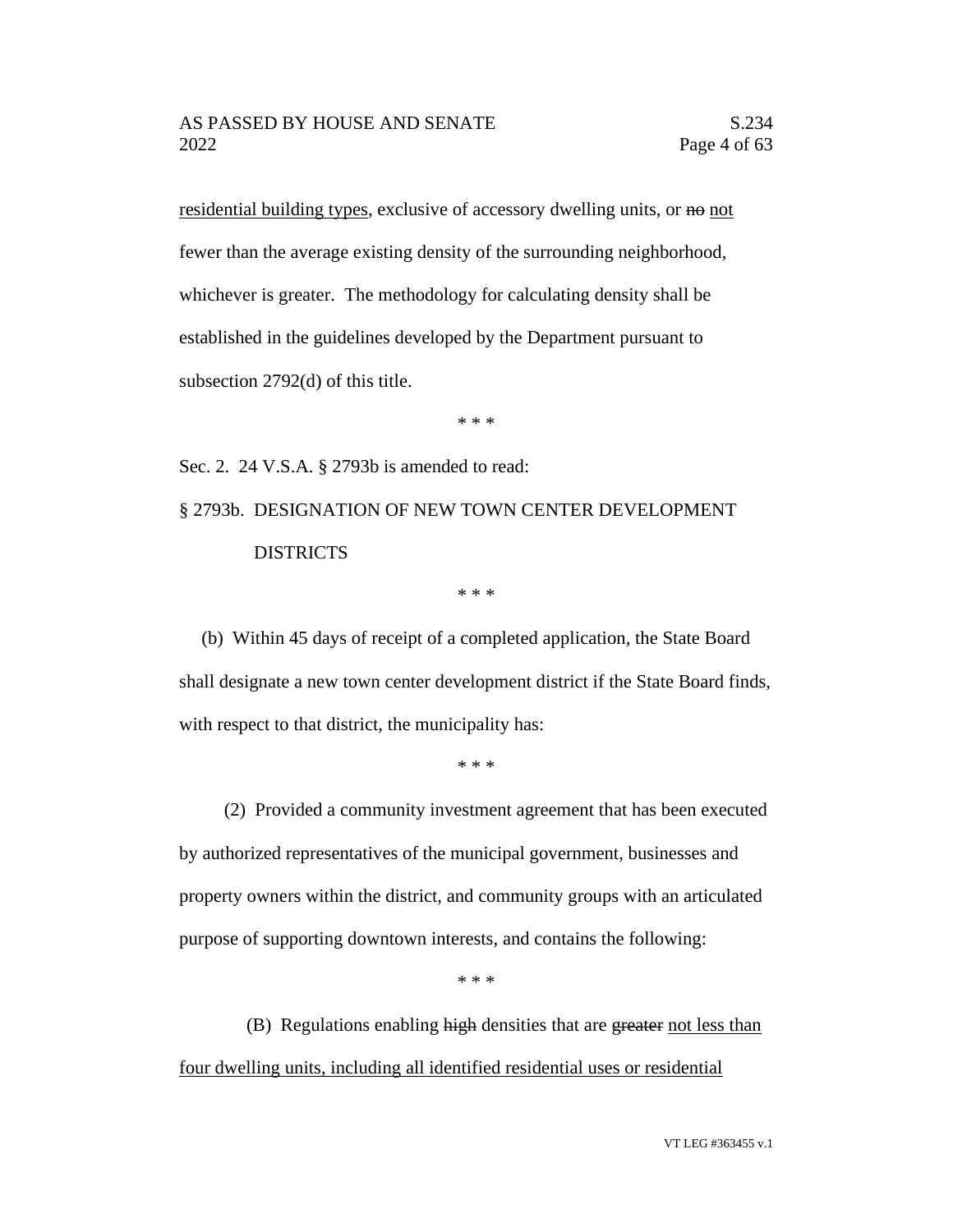building types, per acre and not less than those allowed in any other part of the municipality not within an area designated under this chapter.

\* \* \*

Sec. 3. 24 V.S.A. § 4449 is amended to read:

## § 4449. ZONING PERMIT, CERTIFICATE OF OCCUPANCY, AND

MUNICIPAL LAND USE PERMIT

(a) Within any municipality in which any bylaws have been adopted:

\* \* \*

(4) No municipal land use permit issued by an appropriate municipal panel or administrative officer, as applicable, for a site plan or conditional use shall be considered abandoned or expired unless more than two years has passed since the permit approval was issued.

\* \* \* Municipal Bylaw Grants \* \* \*

Sec. 4. 24 V.S.A. § 4306 is amended to read:

§ 4306. MUNICIPAL AND REGIONAL PLANNING FUND

(a)(1) The Municipal and Regional Planning Fund for the purpose of assisting municipal and regional planning commissions to carry out the intent of this chapter is hereby created in the State Treasury.

(2) The Fund shall be composed of 17 percent of the revenue from the property transfer tax under 32 V.S.A. chapter 231 and any monies from time to time appropriated to the Fund by the General Assembly or received from any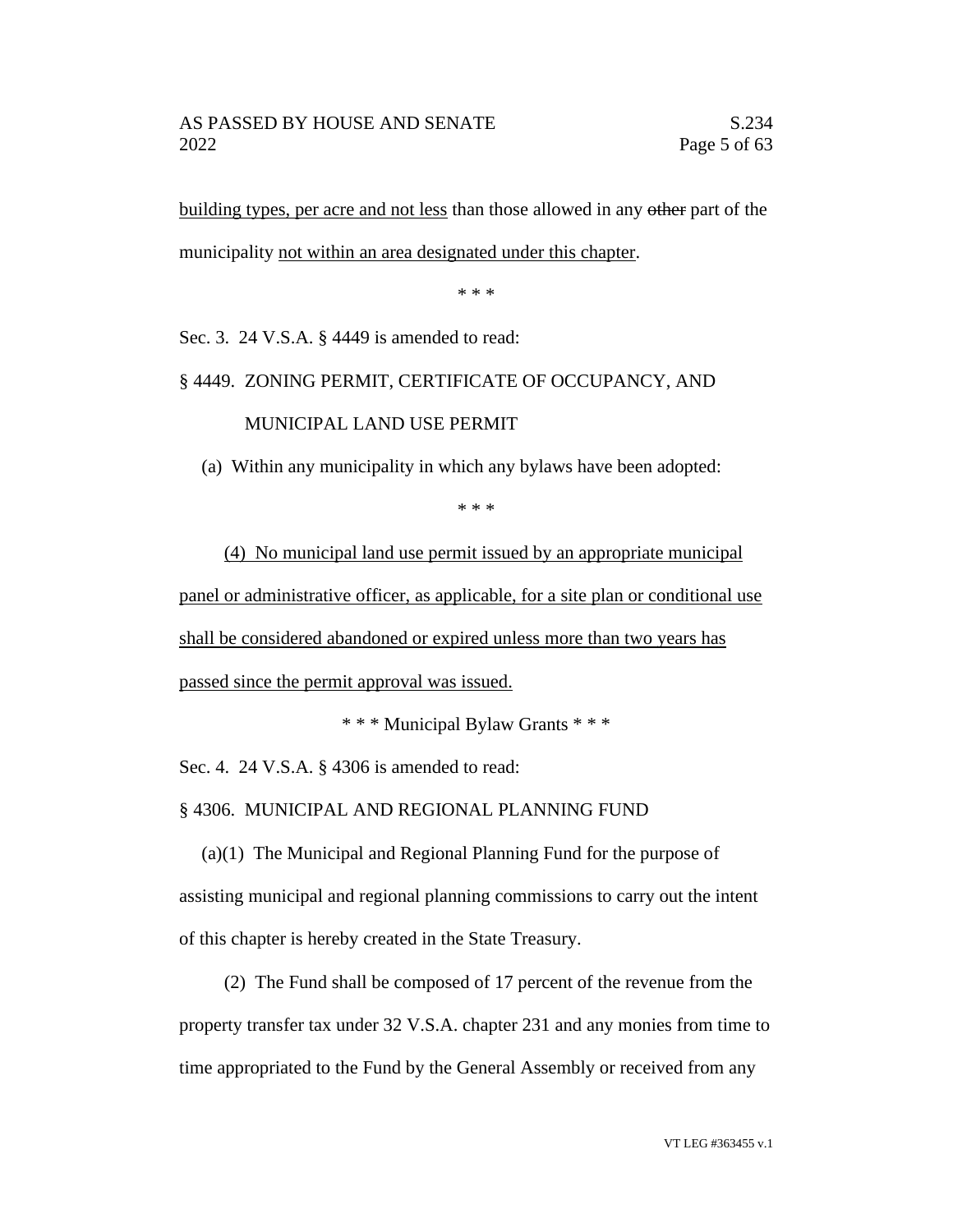other source, private or public. All balances at the end of any fiscal year shall be carried forward and remain in the Fund. Interest earned by the Fund shall be deposited in the Fund.

(3) Of the revenues in the Fund, each year:

(A) 10 percent shall be disbursed to the Vermont Center for

Geographic Information;

(B) 70 percent shall be disbursed to the Secretary of Commerce and Community Development for performance contracts with regional planning commissions to provide regional planning services pursuant to section 4341a of this title; and

(C) 20 percent shall be disbursed to municipalities.

\* \* \*

(c) Funds allocated to municipalities shall be used for the purposes of:

\* \* \*

(4) reasonable and necessary costs of administering the Fund by the Department of Housing and Community Development, not to exceed six percent of the municipality allocation.

(d) New funds allocated to municipalities under this section may take the form of municipal bylaw modernization grants in accordance with section 4307 of this title.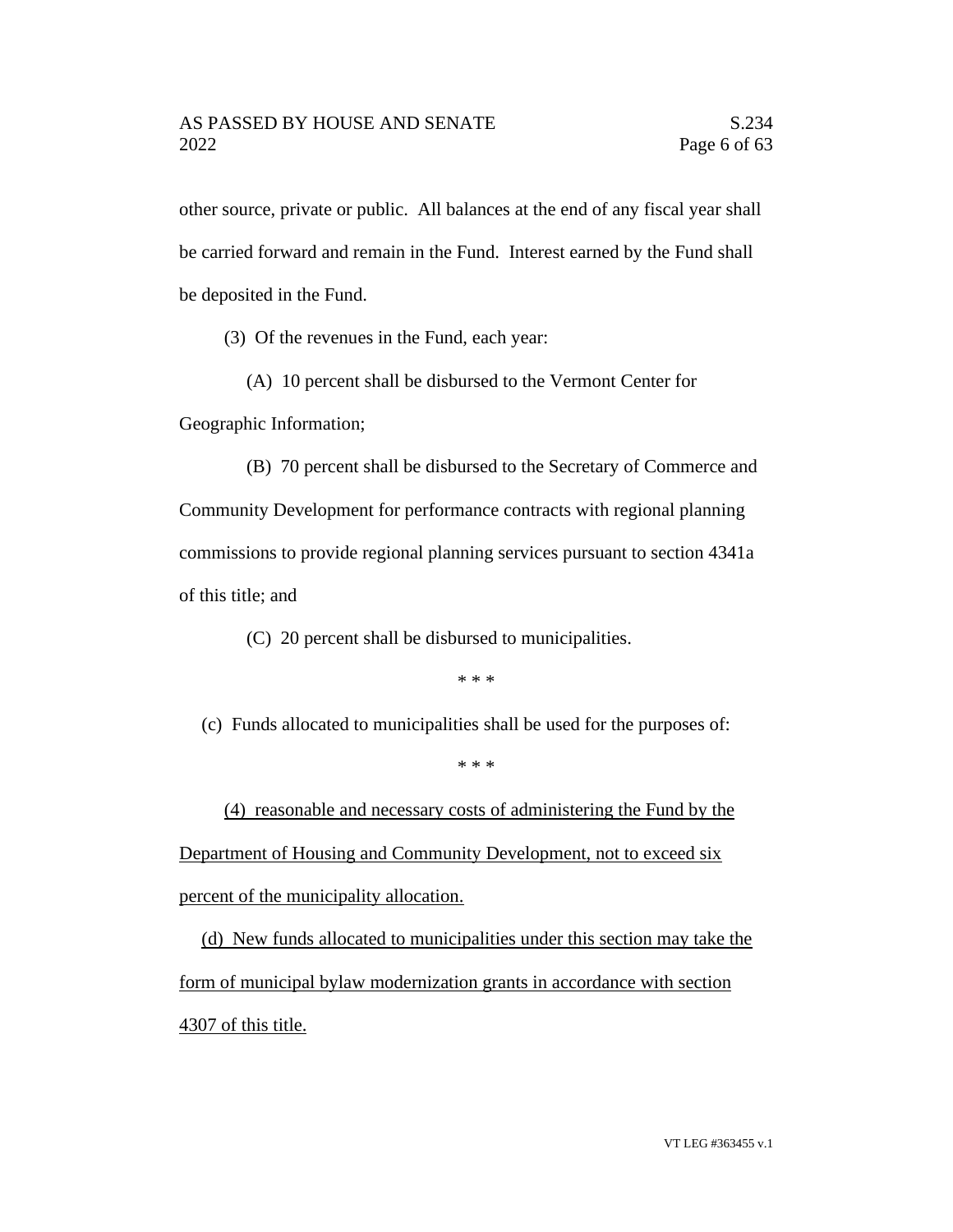Sec. 5. 24 V.S.A. § 4307 is added to read:

# § 4307. MUNICIPAL BYLAW MODERNIZATION GRANTS

(a) There are created Municipal Bylaw Modernization Grants to assist municipalities in updating their land use and development bylaws. Bylaws updated under this section shall increase housing choice, affordability, and opportunity in areas planned for smart growth. The Grants shall be funded by monies allocated from the municipality allocation of the Municipal and Regional Planning Funds established in subdivision  $4306(a)(3)(C)$  of this title and any other monies appropriated for this purpose.

(b) Disbursement to municipalities shall be administered by the Department of Housing and Community Development through a competitive process providing the opportunity for all regions and any eligible municipality to compete regardless of size.

(c) Funds may be disbursed by the Department in installments to ensure the municipal bylaw updates meet the goals of this section.

(d) Funding may be used for the cost of regional planning commission staff or consultant time and any other purpose approved by the Department.

(e) A municipality grantee shall use the funds to prepare amendments to bylaws to increase housing choice, affordability, and opportunity and that support a neighborhood development pattern that is pedestrian oriented in areas planned for smart growth consistent with the smart growth principles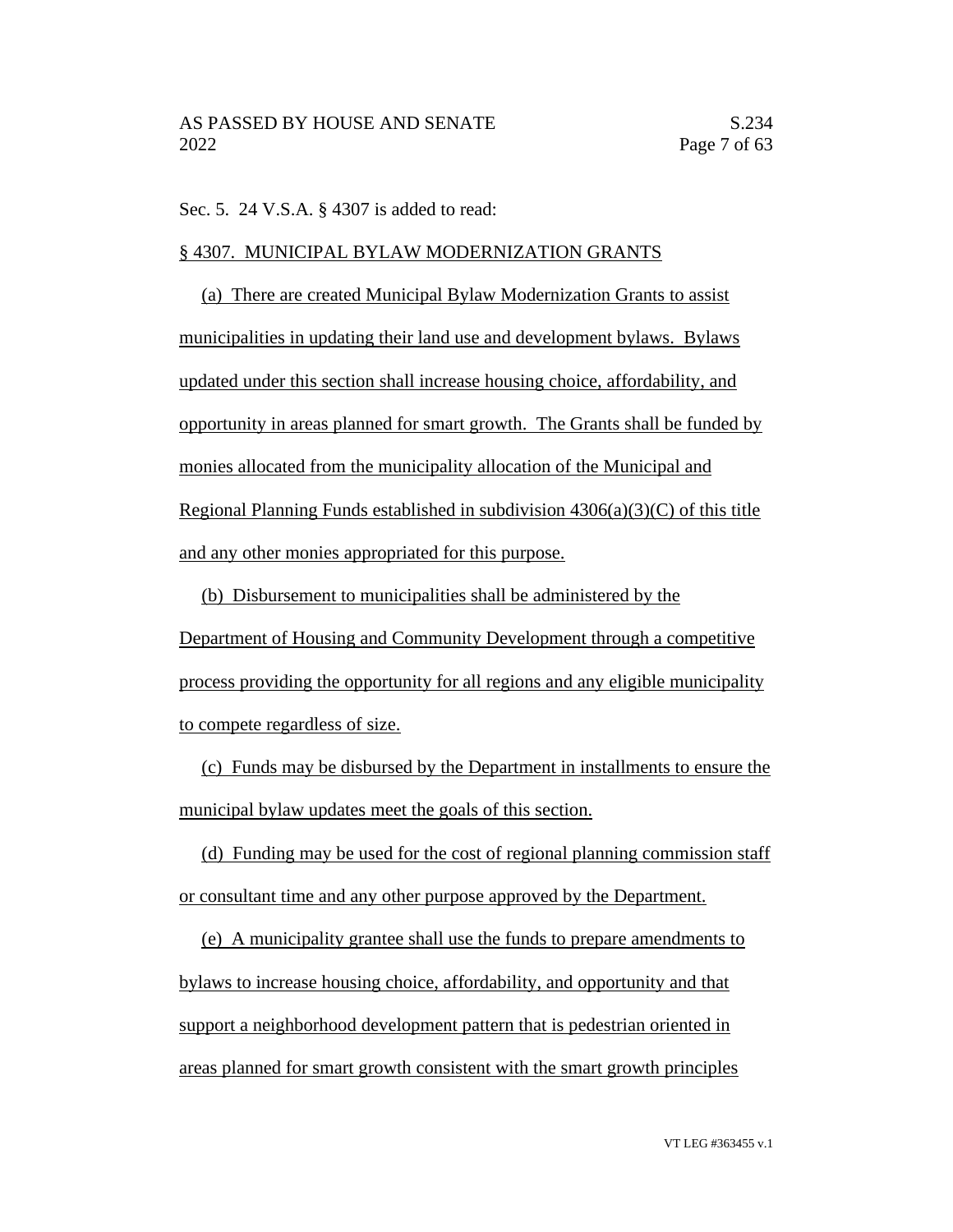established in section 2791 of this title and that prioritize projects in designated areas in accordance with chapter 76A of this title.

(f) To receive the grant, the municipality shall:

(1) identify municipal water and wastewater disposal infrastructure,

municipal water and sewer service areas, and the constraints on that

infrastructure based on the best available data;

(2) increase allowed housing types and uses, which may include duplexes to the same extent as single-family homes;

(3) include parking waiver provisions in areas planned for smart growth consistent with smart growth principles as defined in section 2791 of this title and appropriate situations;

(4) review and modify street standards that implement the complete streets principles as described in 19 V.S.A. § 309d and that are oriented to pedestrians;

(5) reduce nonconformities by making the allowed standards principally conform to the existing settlement within any area designated under chapter 76A of this title and increase allowed lot/building/dwelling unit density by adopting dimensional, use, parking, and other standards that allow compact neighborhood form and support walkable lot and dwelling unit density, which may be achieved with a standard allowing at least four units per acre or allowing the receipt of a State or municipal water and wastewater permit to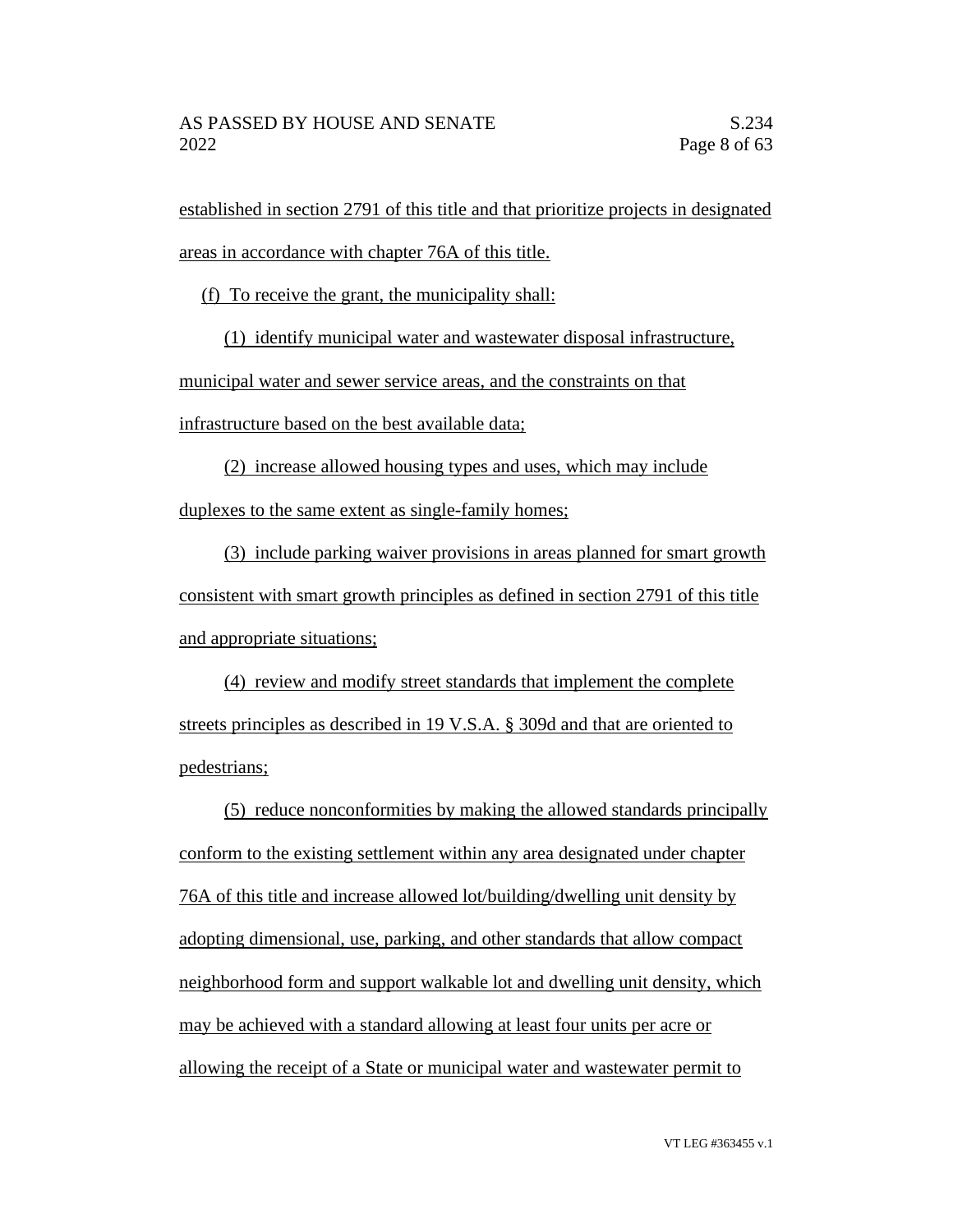determine allowable density or by other means established in guidelines issued by the Department;

(6) restrict development of and minimize impact to important natural resources, including new development in flood hazard areas, undeveloped floodplains, and river corridor areas, unless lawfully allowed for infill development in §29-201 of the Vermont Flood Hazard Area and River Corridor Rule;

(7) update the municipal plan's housing element as provided in subdivision  $4382(a)(10)$  of this title related to addressing lower- and moderateincome housing needs, implement that element of the plan including through the bylaw amendments, and demonstrate how those bylaws support the implementation of the housing element; and

(8) comply with State and Federal Fair Housing Act, including the fair housing provisions of Vermont's Planning and Development Act.

(g) On or before September 1, 2022, the Department shall adopt guidelines to assist municipalities applying for grants under this section.

Sec. 6. MUNICIPAL BYLAW MODERNIZATION GRANT FUNDING

Of the funds appropriated in fiscal year 2023 to the municipality allocation of the Municipal and Regional Planning Fund, up to \$650,000.00 shall be used for Municipal Bylaw Modernization Grants as established in 24 V.S.A. § 4307.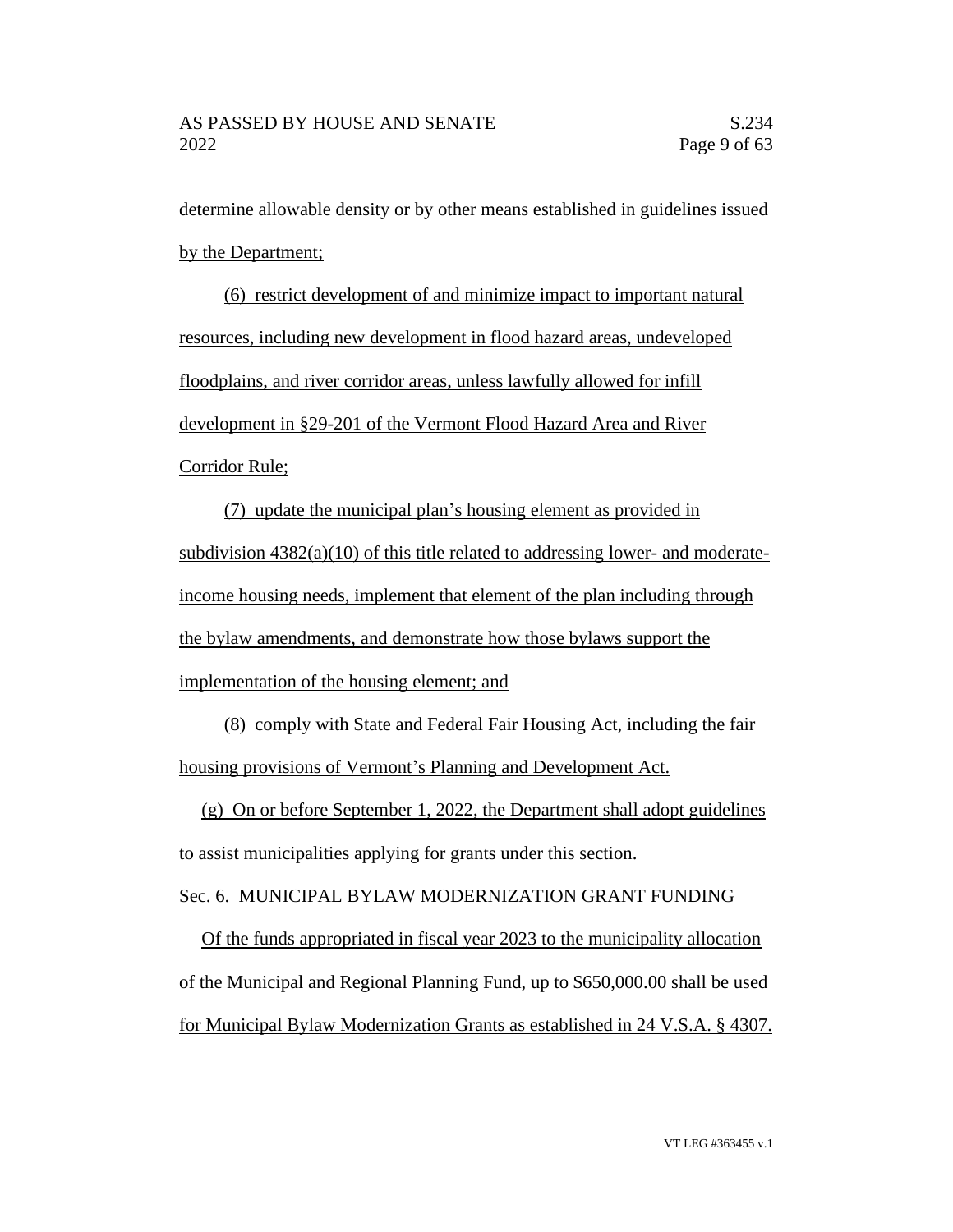\* \* \* Accessory Dwelling Units \* \* \*

Sec. 7. 24 V.S.A. § 4414 is amended to read:

§ 4414. ZONING; PERMISSIBLE TYPES OF REGULATIONS

\* \* \*

(4) Parking and loading facilities. A municipality may adopt provisions setting forth standards for permitted and required facilities for off-street parking and loading which may vary by district and by uses within each district. These bylaws may also include provisions covering the location, size, design, access, landscaping, and screening of those facilities. In determining the number and size of parking spaces required under these regulations, the appropriate municipal panel may take into account the existence or availability of employer "transit pass" and rideshare programs, public transit routes, and public parking spaces in the vicinity of the development. However, a municipality shall not require an accessory dwelling unit to have more than one parking space per bedroom.

> \* \* \* \* \* \* Act 250 \* \* \*

Sec. 8. 10 V.S.A. § 6001 is amended to read:

§ 6001. DEFINITIONS

As used in this chapter:

\* \* \*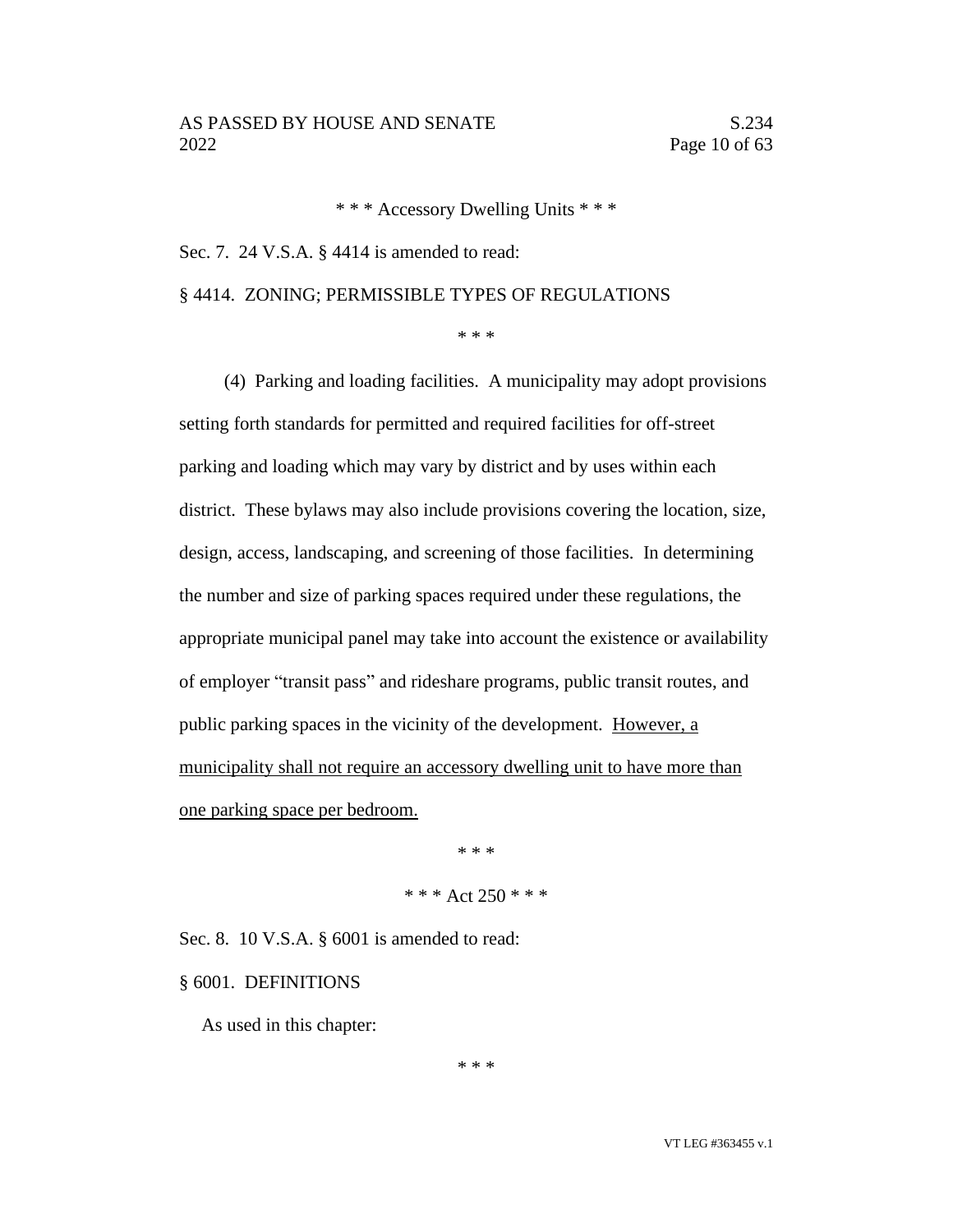(3)(A) "Development" means each of the following:

\* \* \*

(iv) The construction of housing projects such as cooperatives, condominiums, or dwellings, or construction or maintenance of mobile homes or mobile home parks, with 10 or more units, constructed or maintained on a tract or tracts of land, owned or controlled by a person, within a radius of five miles of any point on any involved land and within any continuous period of five years. However:

(I) A priority housing project shall constitute a development under this subdivision (iv) only if the number of housing units in the project is:

(aa) [Repealed.]

(bb) [Repealed.]

(cc) 75 or more, in a municipality with a population of 6,000 or more but less than 10,000.

(dd) 50 or more, in a municipality with a population of 3,000 or more but less than 6,000.

(ee) 25 or more, in a municipality with a population of less than 3,000. [Repealed.]

(ff) Notwithstanding subdivisions (cc) through (ee) of this subdivision  $(3)(A)(iv)(I)$ , 10 or more if the construction involves the demolition of one or more buildings that are listed on or eligible to be listed on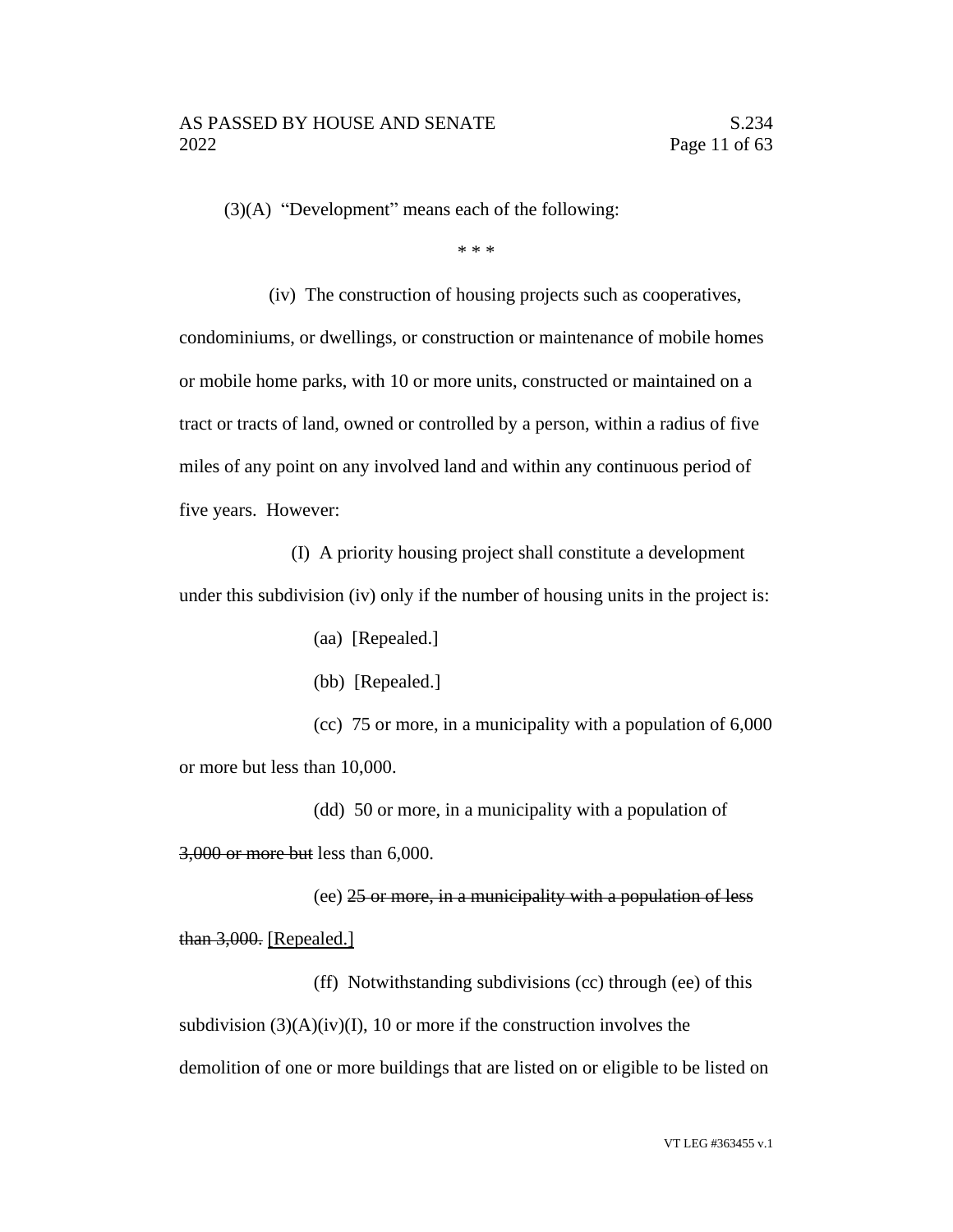the State or National Register of Historic Places. However, demolition shall not be considered to create jurisdiction under this subdivision (ff) if the Division for Historic Preservation has determined that the proposed demolition will have no adverse effect, will have no adverse effect if specified conditions are met, or will have an adverse effect that will be adequately mitigated. Any imposed conditions shall be enforceable through a grant condition, deed covenant, or other legally binding document.

\* \* \*

(D) The word "development" does not include:

\* \* \*

(6) "Floodway" means the channel of a watercourse that is expected to flood on an average of at least once every 100 years and the adjacent land areas that are required to carry and discharge the flood of the watercourse, as determined by the Secretary of Natural Resources with full consideration given to upstream impoundments and flood control projects "Flood hazard area" has the same meaning as under section 752 of this title.

(7) "Floodway fringe" means an area that is outside a floodway and is flooded with an average frequency of once or more in each 100 years, as determined by the Secretary of Natural Resources with full consideration given to upstream impoundments and flood control projects "River corridor" has the same meaning as under section 752 of this title.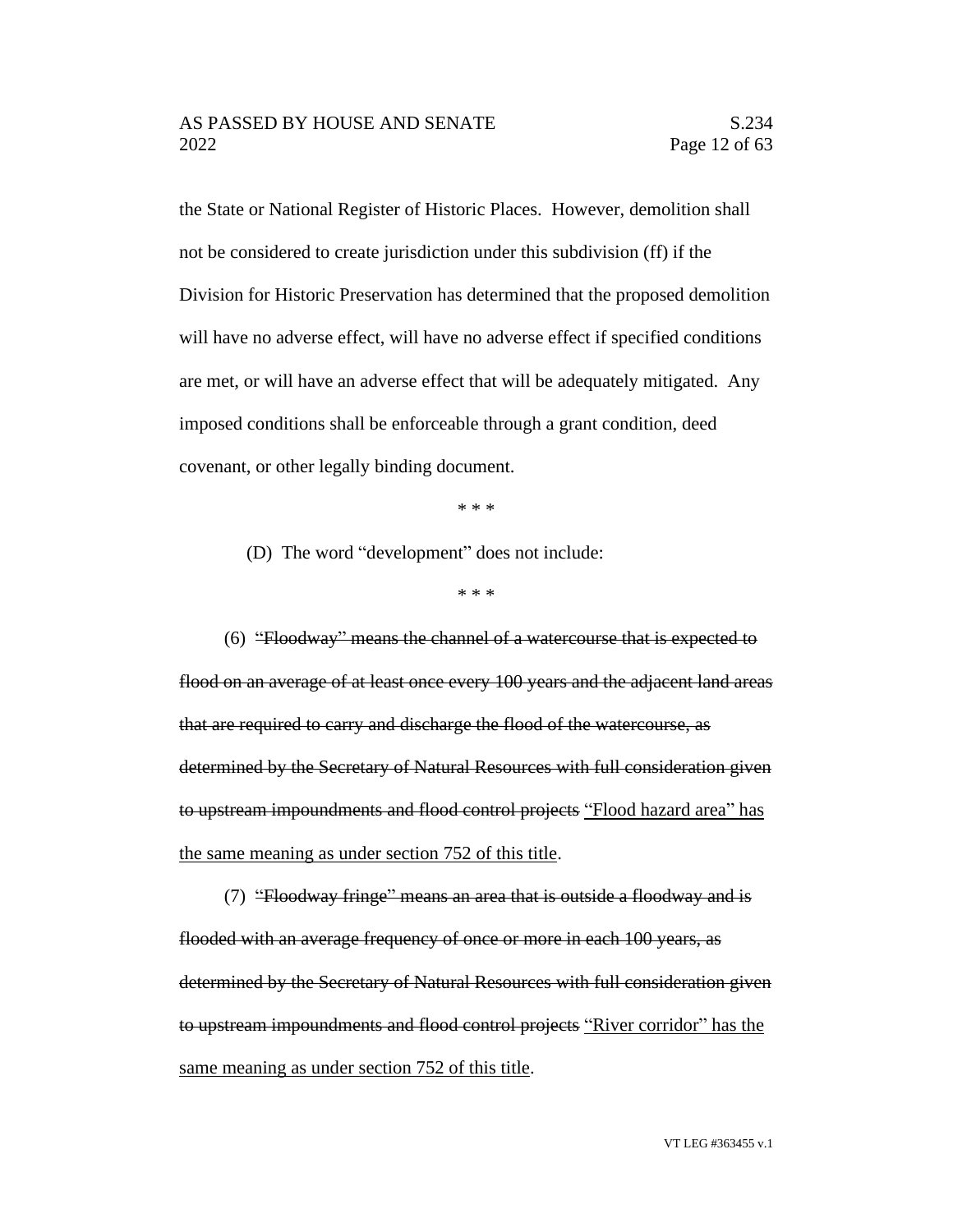\* \* \*

(27) "Mixed income housing" means a housing project in which the following apply:

(A) Owner-occupied housing. At the option of the applicant, owneroccupied housing may be characterized by either of the following:

(i) at least 15 percent of the housing units have a purchase price that at the time of first sale does not exceed 85 percent of the new construction, targeted area purchase price limits established and published annually by the Vermont Housing Finance Agency; or

 $(ii)$  at least 20 percent of the housing units have a purchase price that at the time of first sale does not exceed 90 percent of the new construction, targeted area purchase price limits established and published annually by the Vermont Housing Finance Agency meet the requirements of affordable owneroccupied housing under subdivision  $(29)(A)$  of this section, adjusted for the number of bedrooms, as established and published annually by the Vermont Housing Finance Agency.

(B) Rental housing. At least 20 percent of the housing units that are rented constitute affordable housing and have a duration of affordability of For not less than 15 years following the date that rental housing is initially placed in service, at least 20 percent of the housing units meet the requirements of affordable rental housing under subdivision (29)(B) of this section, adjusted for

VT LEG #363455 v.1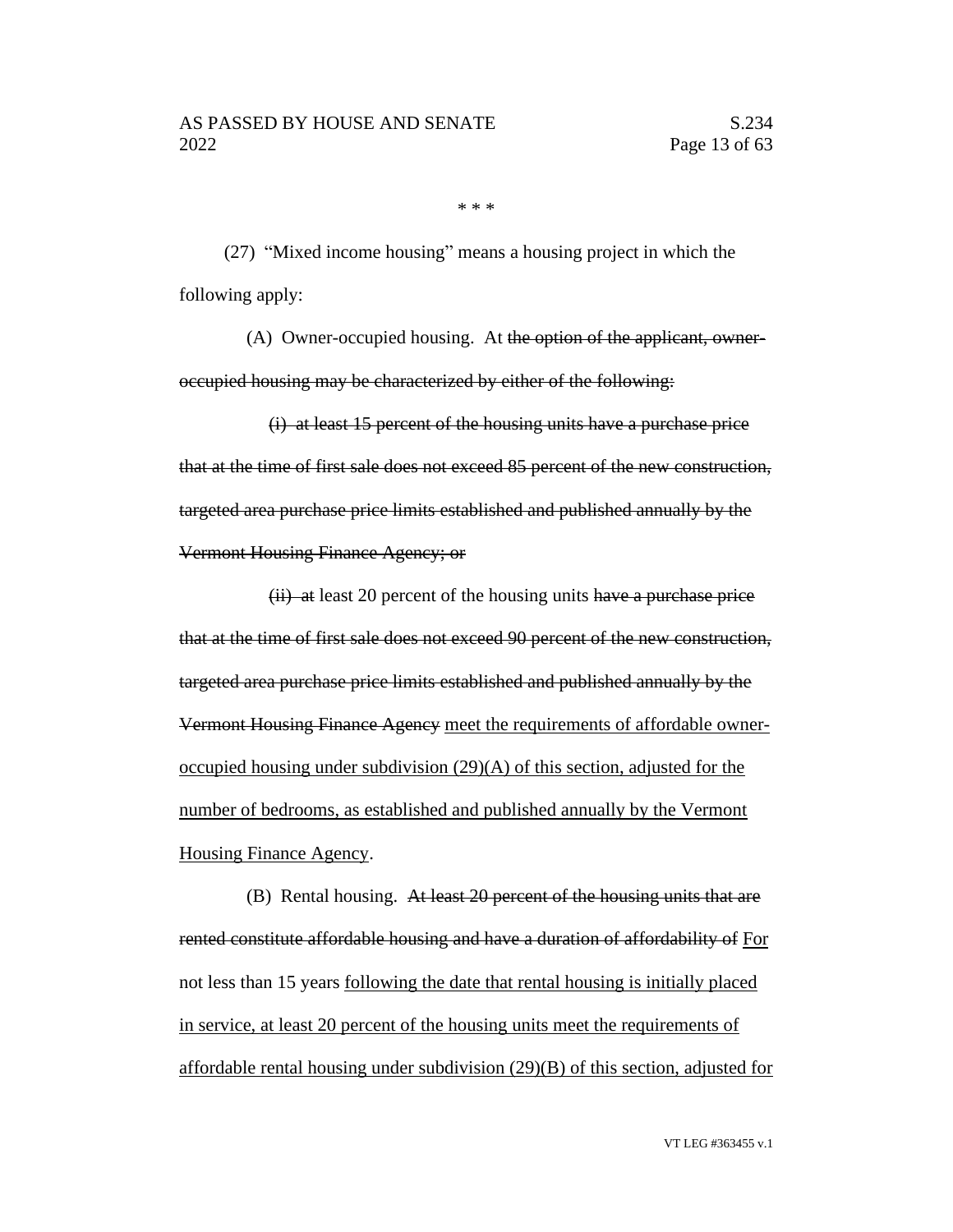the number of bedrooms, as established and published annually by the Vermont Housing Finance Agency.

\* \* \*

(35) "Priority housing project" means a discrete project located on a single tract or multiple contiguous tracts of land that consists exclusively of:

(A) mixed income housing or mixed use, or any combination thereof, and is located entirely within a designated downtown development district, designated new town center, designated growth center, or designated village center that is also a designated neighborhood development area under

24 V.S.A. chapter  $76A$ ; or

(B) mixed income housing and is located entirely within a designated Vermont neighborhood or designated neighborhood development area under 24 V.S.A. chapter 76A.

\* \* \*

Sec. 9. 10 V.S.A. § 6081(p) is amended to read:

 $(p)(1)$  No permit or permit amendment is required for any change to a project that is located entirely within a downtown development district designated pursuant to 24 V.S.A. § 2793, if the change consists exclusively of any combination of mixed use and mixed income housing, and the cumulative changes within any continuous period of five years, commencing on or after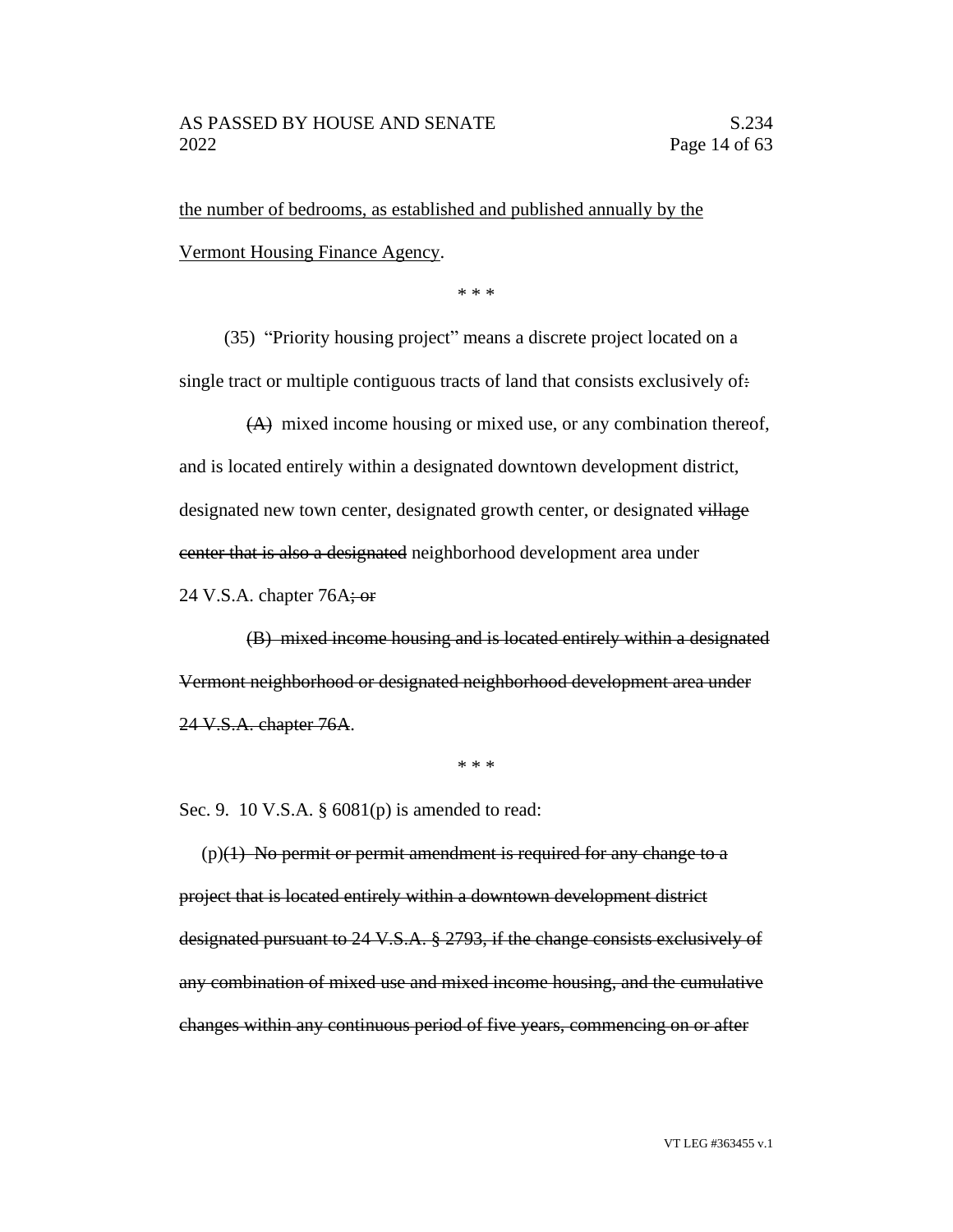May 28, 2002, remain below any applicable jurisdictional threshold specified in subdivision  $6001(3)(A)(iv)(I)$  of this title.

(2) No permit or permit amendment is required for a priority housing project in a designated center other than a downtown development district if the project remains below any applicable jurisdictional threshold specified in subdivision  $6001(3)(A)(iv)(I)$  of this title-and will comply with all conditions of any existing permit or permit amendment issued under this chapter that applies to the tract or tracts on which the project will be located. If such a priority housing project will not comply with one or more of these conditions, an application may be filed pursuant to section 6084 of this title.

Sec. 10. 10 V.S.A. § 6084(f) is amended to read:

(f) This subsection concerns an application for a new permit amendment to change the conditions of an existing permit or existing permit amendment in order to authorize the construction of a priority housing project described in subdivision  $6081(p)(2)$  of this title.

(1) The District Commission may authorize a district coordinator to issue such an amendment, without notice and a hearing, if the applicant demonstrates that all parties to the existing permit or existing permit amendment, which contains the condition or conditions proposed to be changed, or their successors in interest have consented to the proposed changes to conditions relative to the criteria for which the party obtained party status.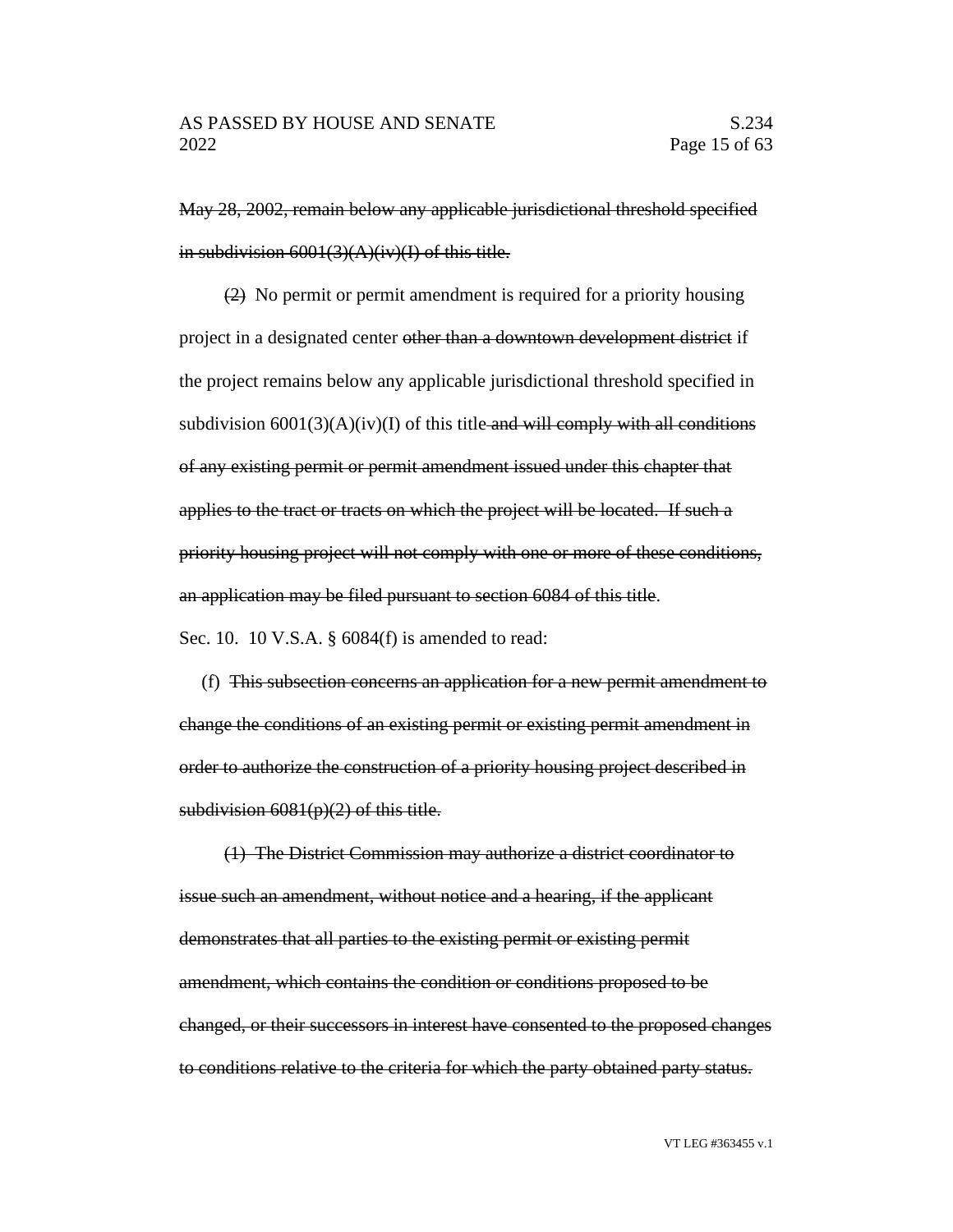(2) If the applicant is not able to obtain the consent of a party or parties or their successors in interest with respect to one or more of the conditions in the existing permit or permit amendment proposed to be changed, the applicant shall file a permit application pursuant to this section. However, review by the District Commission shall be limited to whether the changes to conditions not consented to by the party or parties or their successors in interest enable positive findings to be made under subsection 6086(a) and are authorized under subsection 6086(c) of this title. [Repealed.]

\* \* \* Criterion  $1(D)$  \* \* \*

Sec. 11. 10 V.S.A. § 6086 is amended to read:

§ 6086. ISSUANCE OF PERMIT; CONDITIONS AND CRITERIA

(a) Before granting a permit, the District Commission shall find that the subdivision or development:

\* \* \*

(D) Floodways Flood hazard areas; river corridors. A permit will be granted whenever it is demonstrated by the applicant that, in addition to all other applicable criteria:,

 $(i)$  the development or subdivision of lands within a floodway flood hazard area or river corridor will not restrict or divert the flow of flood waters floodwaters, cause or contribute to fluvial erosion, and endanger the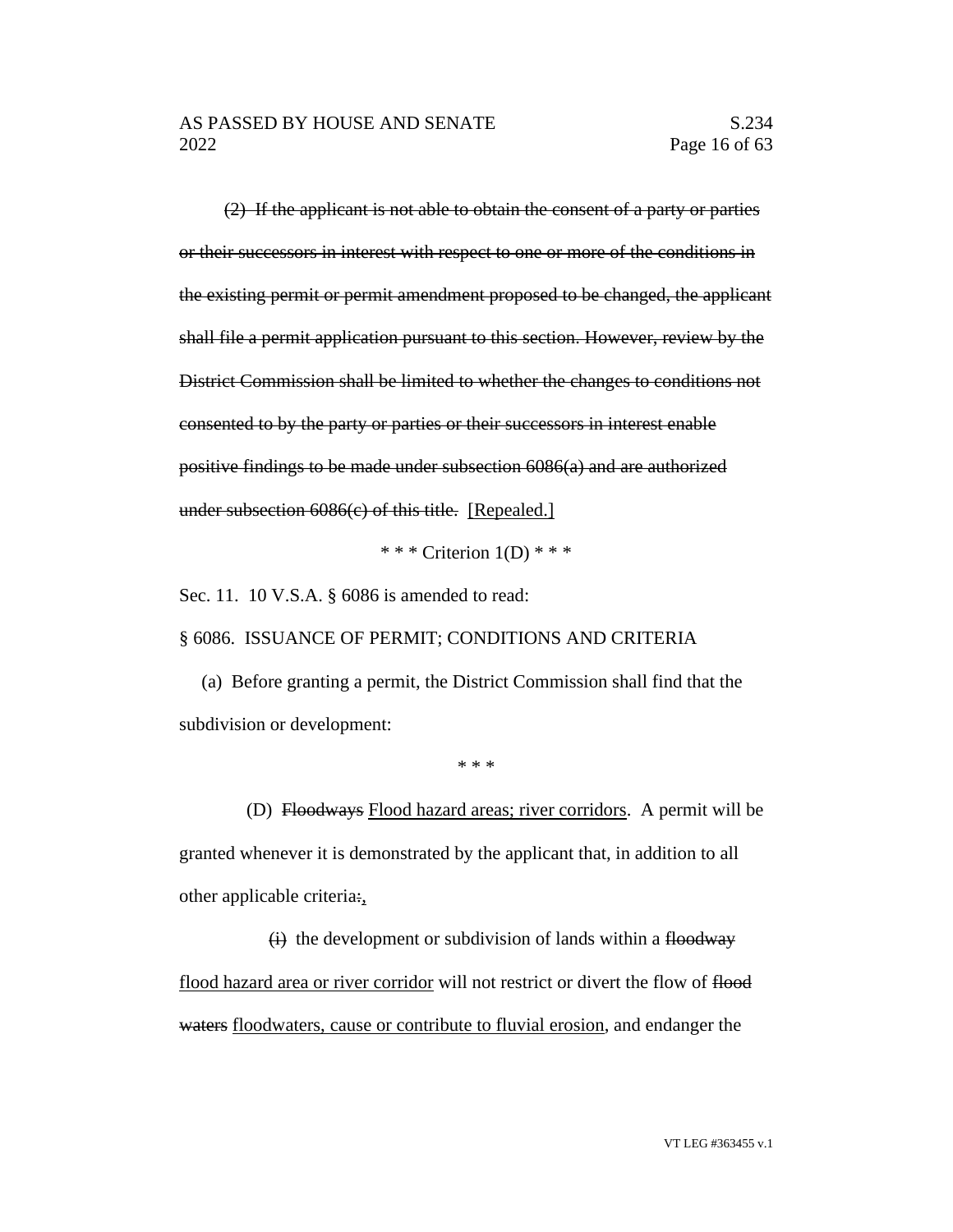health, safety, and welfare of the public or of riparian owners during flooding; and

(ii) the development or subdivision of lands within a floodway fringe will not significantly increase the peak discharge of the river or stream within or downstream from the area of development and endanger the health, safety, or welfare of the public or riparian owners during flooding.

\* \* \*

\* \* \* Municipal Response to Act 250 Requests \* \* \*

Sec. 12. 10 V.S.A. § 6086(g) is added to read:

(g) If a municipality fails to respond to a request by the applicant within

90 days as to the impacts related to subdivision (a)(6) or (7) of this section, the

application will be presumed not to have an unreasonable burden on

educational, municipal, or governmental services.

\* \* \* Forest Blocks \* \* \*

Sec. 13. 10 V.S.A. § 6001 is amended to read:

§ 6001. DEFINITIONS

As used in this chapter:

\* \* \*

(43) "Connecting habitat" means land or water, or both, that links patches of habitat within a landscape, allowing the movement, migration, and dispersal of wildlife and plants and the functioning of ecological processes. A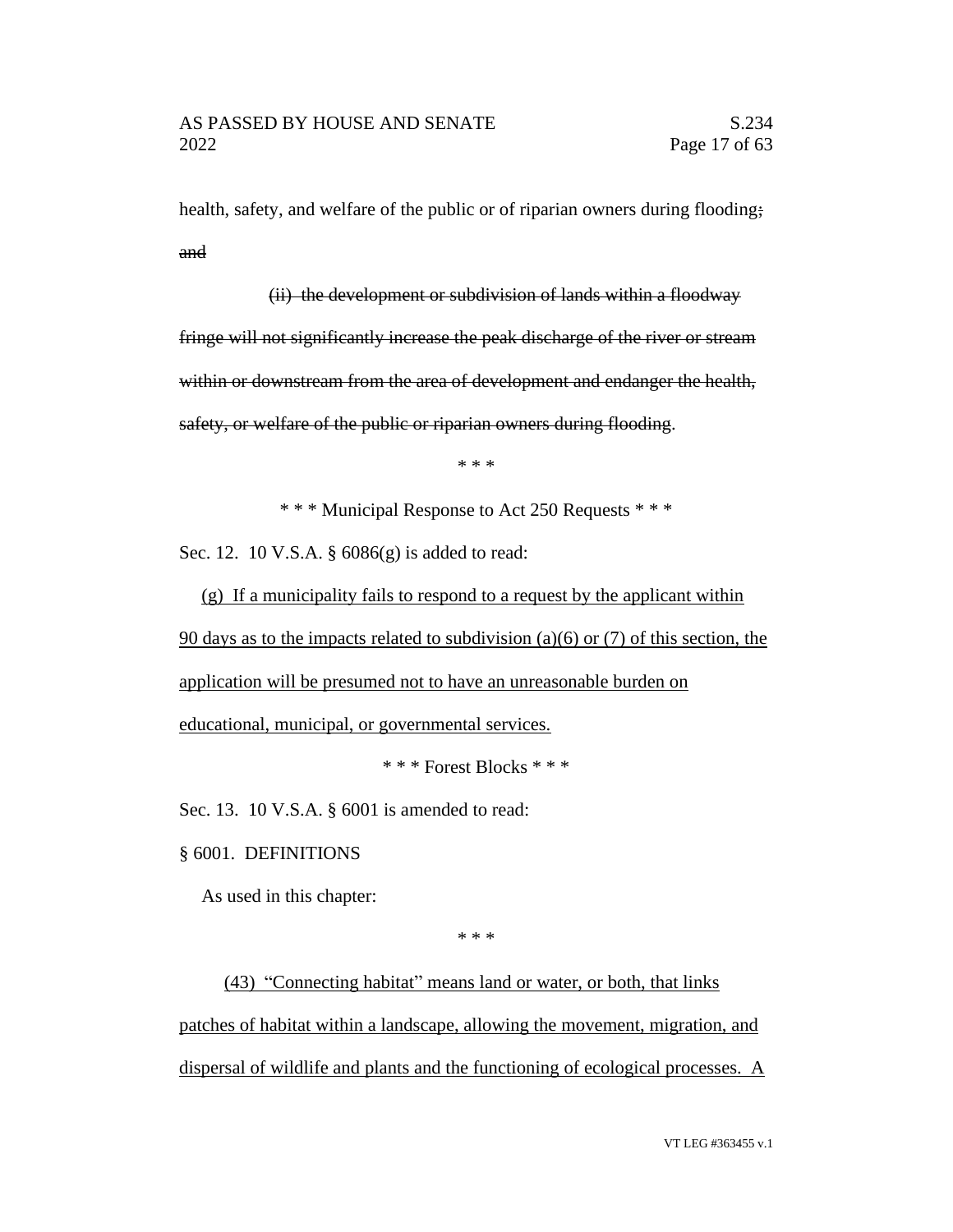connecting habitat may include features including recreational trails and improvements constructed for farming, logging, or forestry purposes.

(44) "Forest block" means a contiguous area of forest in any stage of succession and not currently developed for nonforest use. A forest block may include features including recreational trails, wetlands, or other natural features that do not themselves possess tree cover and improvements constructed for farming, logging, or forestry purposes.

(45) "Habitat" means the physical and biological environment in which a particular species of plant or wildlife lives.

Sec. 14. 10 V.S.A. § 6086(a)(8) is amended to read:

(8) Ecosystem protection; scenic beauty; historic sites.

(A) Aesthetics. Will not have an undue adverse effect on the scenic or natural beauty of the area, aesthetics, or historic sites or rare and irreplaceable natural areas.

 $(A)(B)$  Necessary wildlife habitat and endangered species. A permit will not be granted if it is demonstrated by any party opposing the applicant that a development or subdivision will destroy or significantly imperil necessary wildlife habitat or any endangered species; and:

(i) the economic, social, cultural, recreational, or other benefit to the public from the development or subdivision will not outweigh the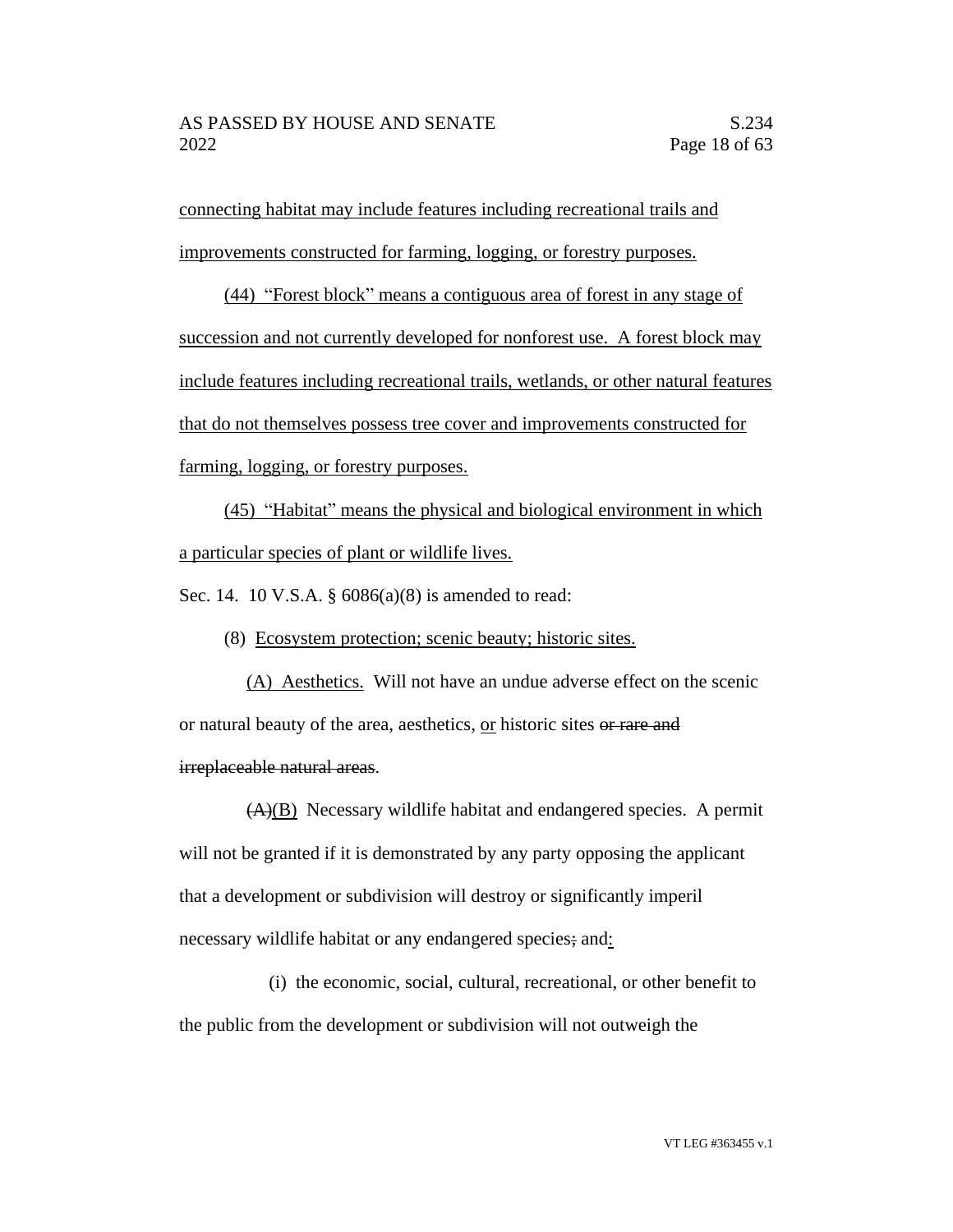economic, environmental, or recreational loss to the public from the destruction or imperilment of the habitat or species; or

(ii) all feasible and reasonable means of preventing or lessening the destruction, diminution, or imperilment of the habitat or species have not been or will not continue to be applied; or

(iii) a reasonably acceptable alternative site is owned or controlled by the applicant which that would allow the development or subdivision to fulfill its intended purpose.

(C) Forest blocks and connecting habitat. Will not result in an undue adverse impact on forest blocks, connecting habitat, or rare and irreplaceable natural areas. If a project as proposed would result in an undue adverse impact, a permit may only be granted if effects are avoided or minimized and mitigated in accordance with rules adopted by the Board.

# Sec. 15. CRITERION 8(C) RULEMAKING

(a) The Natural Resources Board (Board), in collaboration with the Agency of Natural Resources, shall adopt rules to implement the requirements for the administration of 10 V.S.A. §  $6086(a)(8)(C)$ . Rules adopted by the Board shall include:

(1) How forest blocks and connecting habitat are further defined, including their size, location, and function, which may include: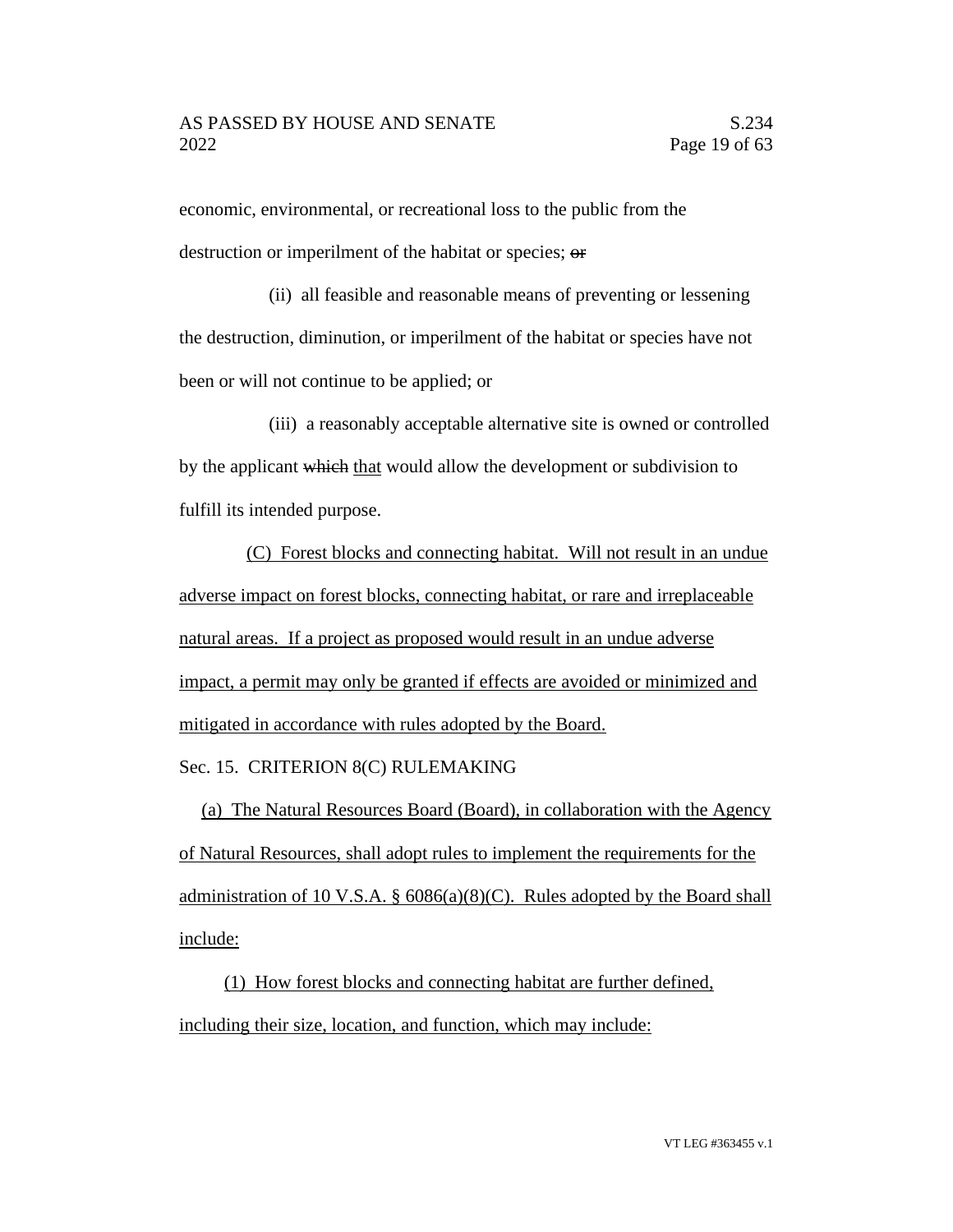(A) information that will be available to the public to determine where forest blocks and connecting habitat are located; or

(B) advisory mapping resources, how they will be made available, how they will be used, and how they will be updated.

(2) Standards establishing how impacts can be avoided or minimized, including how fragmentation of forest blocks or connecting habitat is avoided or minimized, which may include steps to promote proactive site design of buildings, roadways and driveways, utility location, and location relative to existing features such as roads, tree lines, and fence lines.

(3)(A) As used in this section "fragmentation" generally means dividing land that has naturally occurring vegetation and ecological processes into smaller and smaller areas as a result of land uses that remove vegetation and create physical barriers that limit species' movement and interrupt ecological processes between previously connected natural vegetation. However, the rules shall further define "fragmentation" for purposes of avoiding, minimizing, and mitigating undue adverse impacts on forest blocks and connecting habitat. "Fragmentation" does not include the division or conversion of a forest block or connecting habitat by an unpaved recreational trail or by improvements constructed for farming, logging, or forestry purposes below the elevation of 2,500 feet.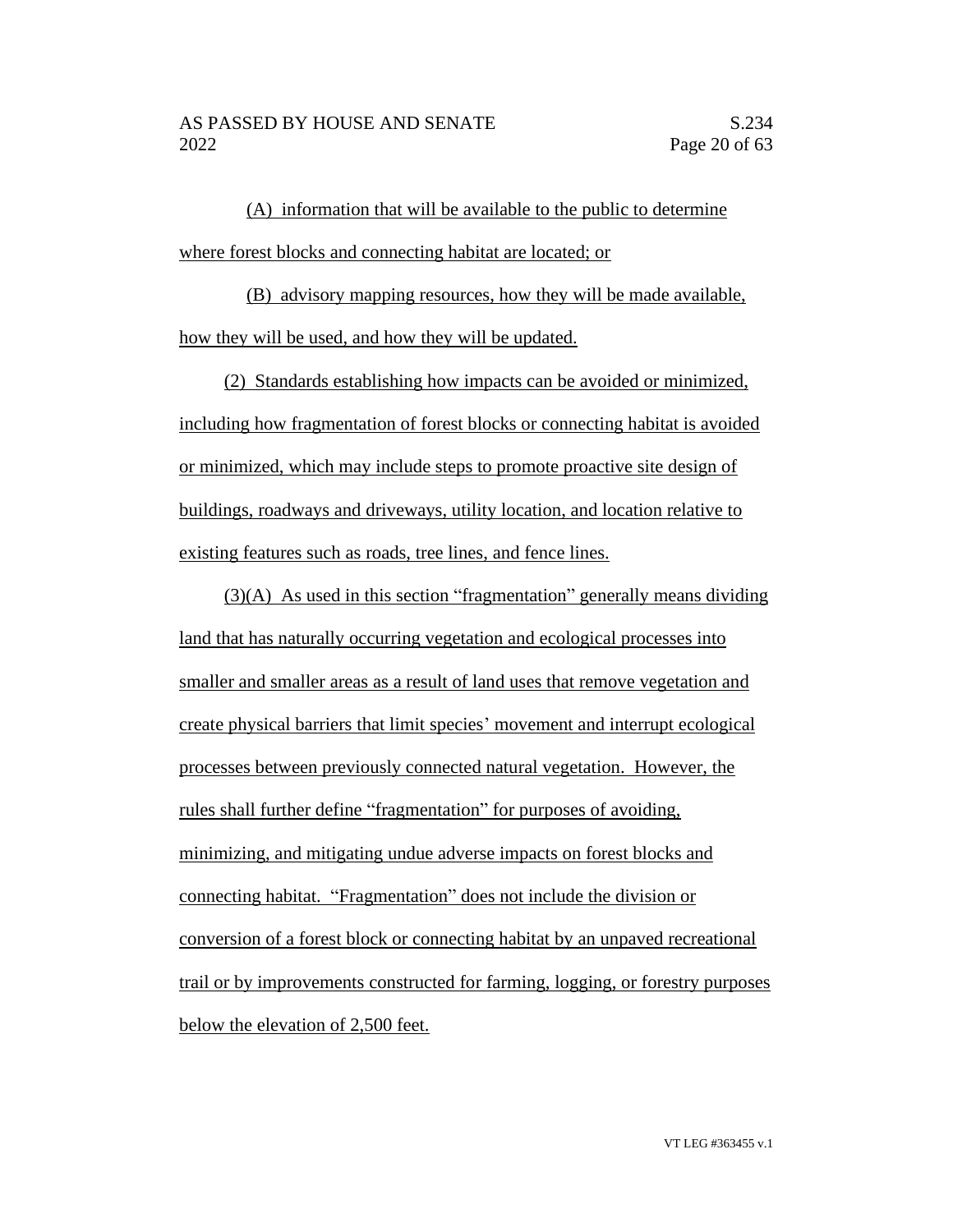(B) As used in this subsection, "recreational trail" has the same meaning as "trails" in 10 V.S.A. § 442.

(4) Criteria to identify the circumstances when a forest block or

connecting habitat is eligible for mitigation.

(5) Standards for how impacts to a forest block or connecting habitat

may be mitigated. Standards may include:

(A) appropriate ratios for compensation;

(B) appropriate forms of compensation such as conservation

easements, fee interests in land, and other forms of compensation; and

(C) appropriate uses of on-site and off-site mitigation.

(b) The Board shall convene a working group of stakeholders to provide

input to the rule prior to prefiling with the Interagency Committee on

Administrative Rules. The Board shall convene the working group on or before June 1, 2023.

(c) The Board shall file a final proposed rule with the Secretary of State and Legislative Committee on Administrative Rules on or before June 15, 2024.

Sec. 16. 10 V.S.A. § 127 is amended to read:

# § 127. RESOURCE MAPPING

(a) On or before January 15, 2013, the The Secretary of Natural Resources shall complete and maintain resource mapping based on the Geographic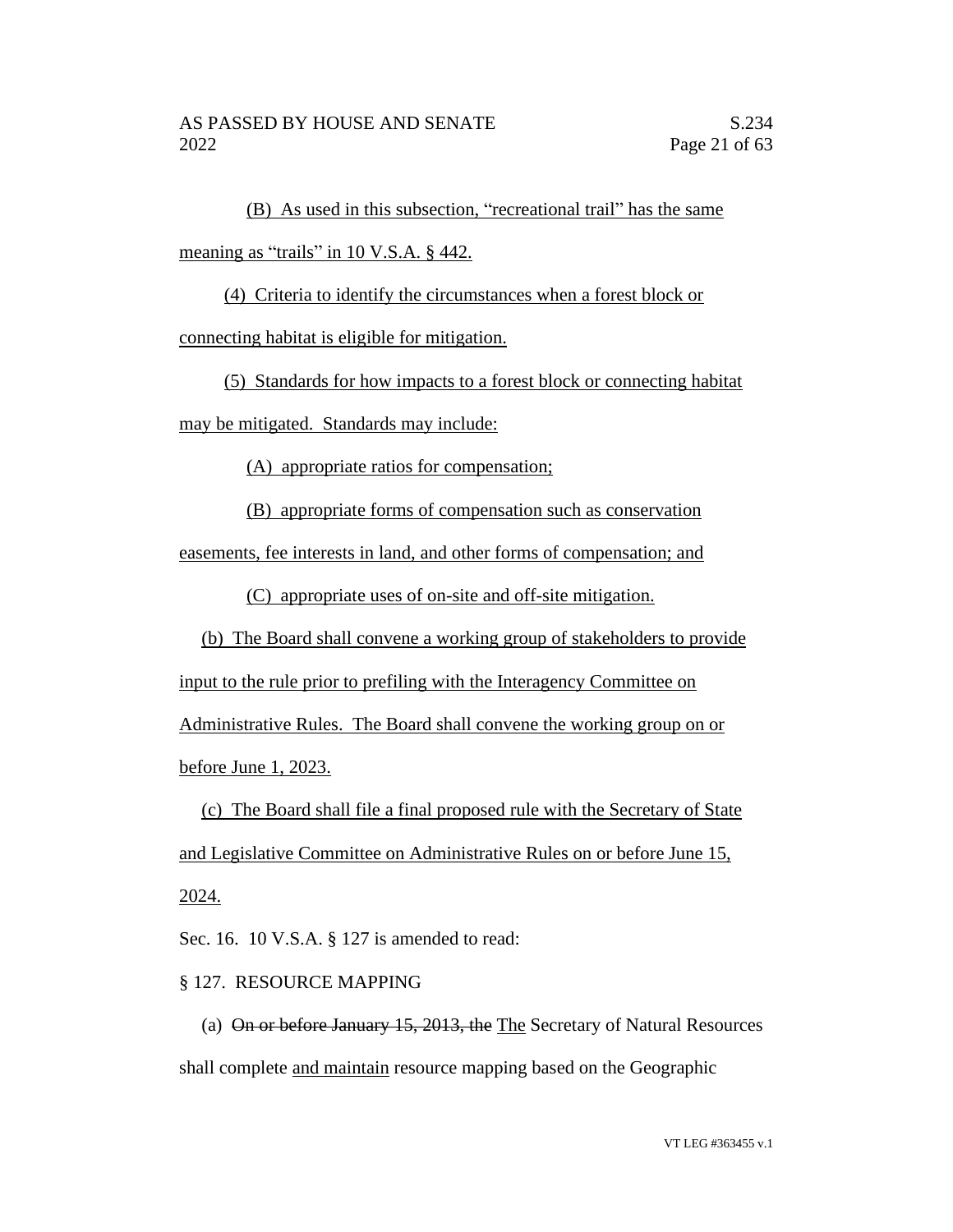Information System (GIS) or other technology. The mapping shall identify natural resources throughout the State, including forest blocks and connecting habitat, that may be relevant to the consideration of energy projects and projects subject to chapter 151 of this title. The Center for Geographic Information shall be available to provide assistance to the Secretary in carrying out the GIS-based resource mapping.

(b) The Secretary of Natural Resources shall consider the GIS-based resource maps developed under subsection (a) of this section when providing evidence and recommendations to the Public Utility Commission under 30 V.S.A. § 248(b)(5) and when commenting on or providing recommendations under chapter 151 of this title to District Commissions on other projects.

(c) The Secretary shall establish and maintain written procedures that include a process and science-based criteria for updating resource maps developed under subsection (a) of this section. Before establishing or revising these procedures, the Secretary shall provide opportunities for affected parties and the public to submit relevant information and recommendations.

\* \* \* Wood Products Manufacturers \* \* \*

Sec. 17. 10 V.S.A. § 6001 is amended to read:

§ 6001. DEFINITIONS

\* \* \*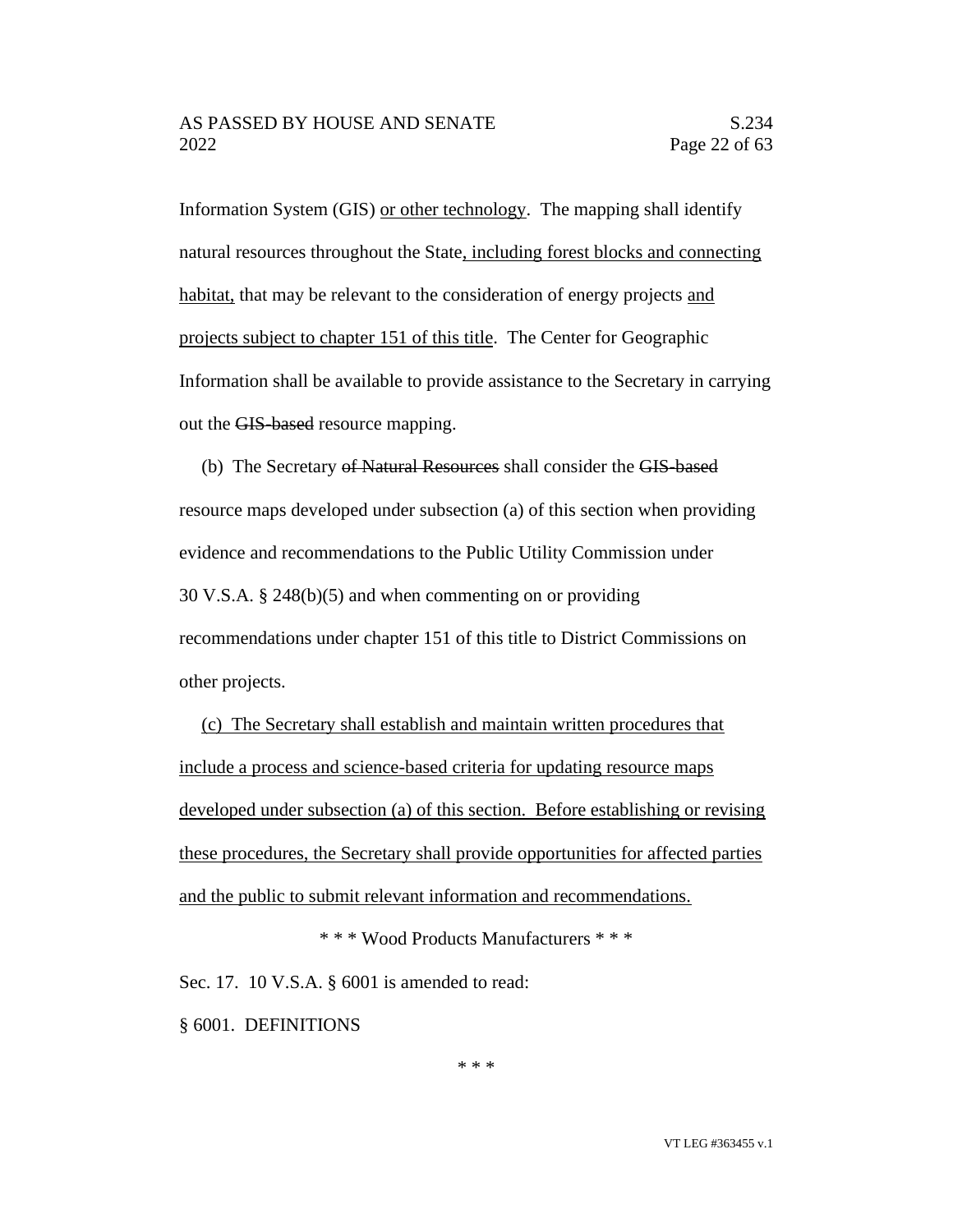(47) "Wood products manufacturer" means a manufacturer that aggregates wood products from forestry operations and adds value through processing or marketing in the wood products supply chain or directly to consumers through retail sales. "Wood products manufacturer" includes sawmills; veneer mills; pulp mills; pellet mills; producers of firewood, woodchips, mulch, and fuel wood; and log and pulp concentration yards. "Wood products manufacturer" does not include facilities that purchase, market, and resell finished goods, such as wood furniture, wood pellets, and milled lumber, without first receiving wood products from forestry operations.

(48) "Wood product" means logs, pulpwood, veneer wood, bolt wood, wood chips, stud wood, poles, pilings, biomass, fuel wood, maple sap, and bark.

Sec. 18. 10 V.S.A. § 6086(c) is amended to read:

(c)(1) Permit conditions. A permit may contain such requirements and conditions as are allowable proper exercise of the police power and which that are appropriate within the respect to subdivisions  $(a)(1)$  through  $(10)$  of this section, including those set forth in 24 V.S.A.  $\S$  $\frac{1}{2}$  4414(4), 4424(a)(2),  $4414(1)(D)(i)$ ,  $4463(6)$ , and  $4464$ , the dedication of lands for public use, and the filing of bonds to ensure compliance. The requirements and conditions incorporated from Title 24 may be applied whether or not a local plan has been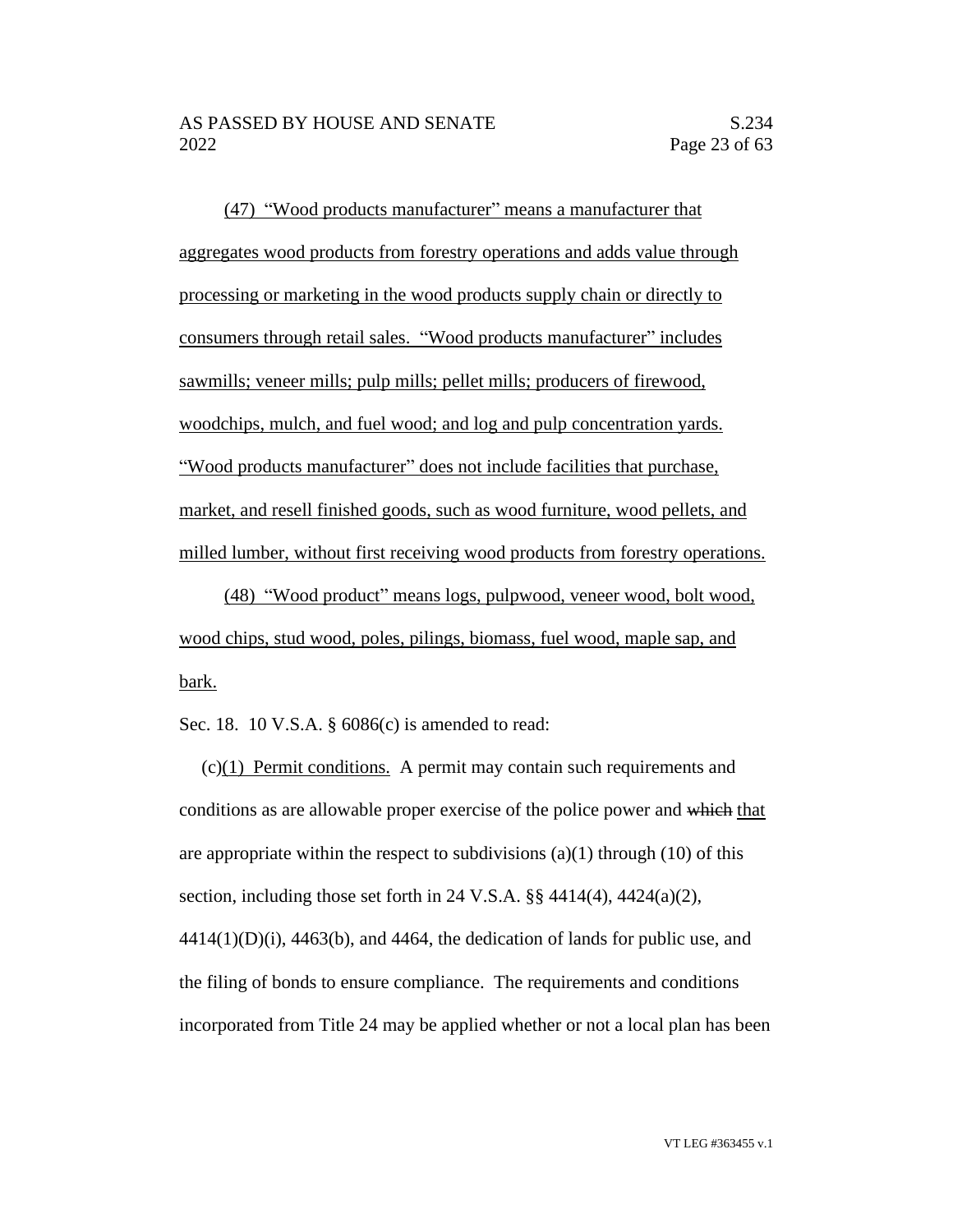adopted. General requirements and conditions may be established by rule of the Natural Resources Board.

(2) Permit conditions on a wood products manufacturer.

(A) When issuing a permit with conditions on wood products manufacturing and delivery, the District Commission shall account for the seasonal, weather-dependent, land-dependent, and varied conditions unique to the industry.

(B) A permit condition that sets hours of operation for a wood products manufacturer shall only be imposed to mitigate an impact under subdivision (a)(1), (5), or (8) of this section. If an adverse impact under would result, a permit with conditions shall allow the manufacturer to operate while allowing for flexible timing of deliveries of wood products from forestry operations to the manufacturer outside permitted hours of operation, including nights, weekends, and holidays, for the number of days demonstrated by the manufacturer as necessary to enable deliveries, not to exceed 90 days per year.

(C) Permit with conditions on the delivery of wood heat fuels. A permit with conditions issued to a wood products manufacturer that produces wood chips, pellets, cord wood, or other fuel wood used for heat shall allow for flexible delivery of that fuel wood from the manufacturer to the end user outside permitted hours of operation, including nights, weekends, and holidays, from October 1 through April 30 of each year. Permits with conditions shall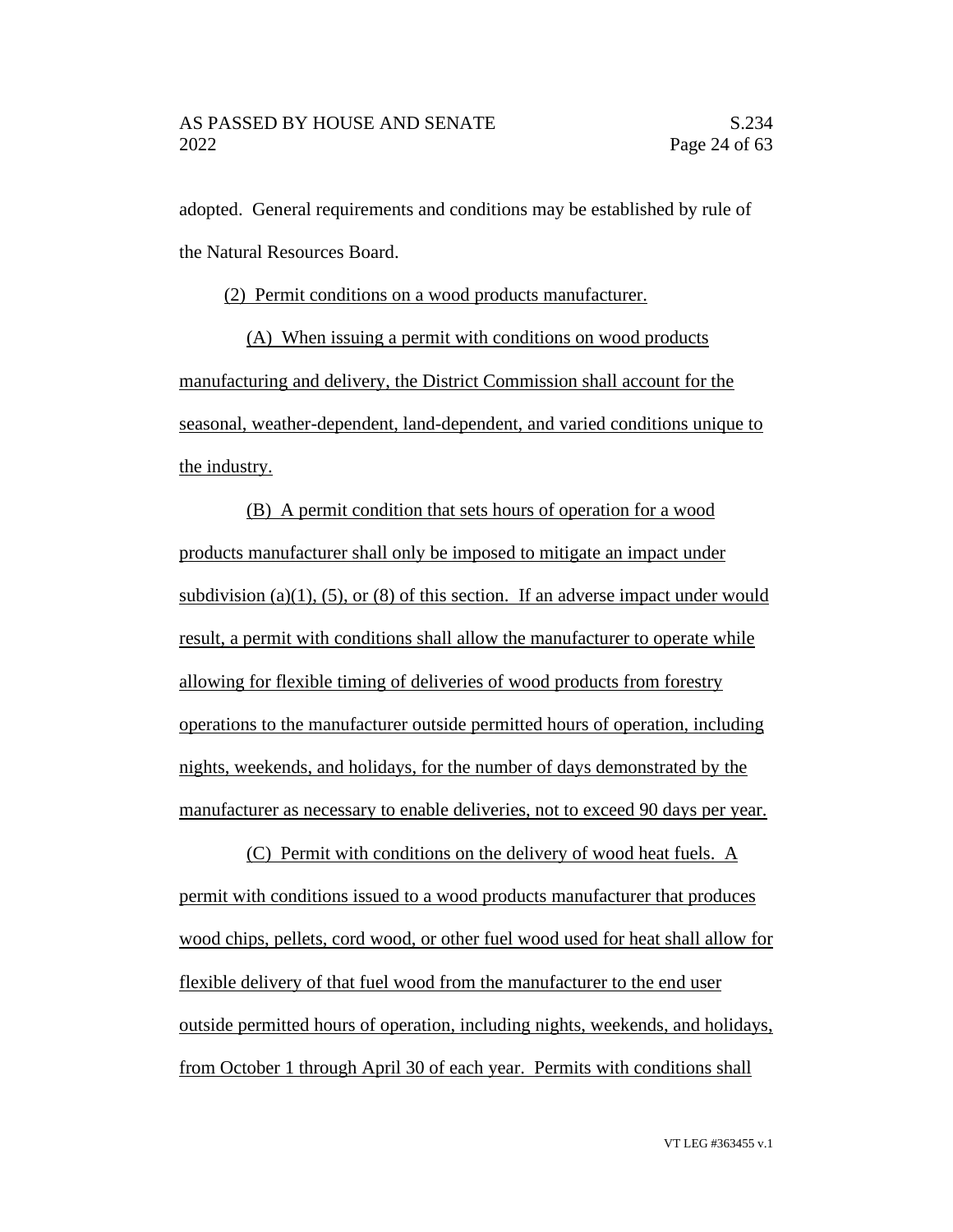mitigate the undue adverse impacts while enabling deliveries by the manufacturer.

(D) Permit amendments. A wood products manufacturer holding a permit may request an amendment to existing permit conditions related to hours of operation and seasonal restrictions to be consistent with subdivisions (2) and (3) of this subsection. Requests for condition amendments under this subsection shall not be subject to Act 250 Rule 34(E).

Sec. 19. 10 V.S.A. § 6093 is amended to read:

# § 6093. MITIGATION OF PRIMARY AGRICULTURAL SOILS

(a) Mitigation for loss of primary agricultural soils. Suitable mitigation for the conversion of primary agricultural soils necessary to satisfy subdivision  $6086(a)(9)(B)(iv)$  of this title shall depend on where the project tract is located.

\* \* \*

(5) Wood products manufacturers. Notwithstanding any provision of this chapter to the contrary, a conversion of primary agricultural soils by a wood products manufacturer shall be allowed to pay a mitigation fee computed according to the provisions of subdivision (1) of this subsection, except that it shall be entitled to a ratio of 1:1 protected acres to acres of affected primary agricultural soil.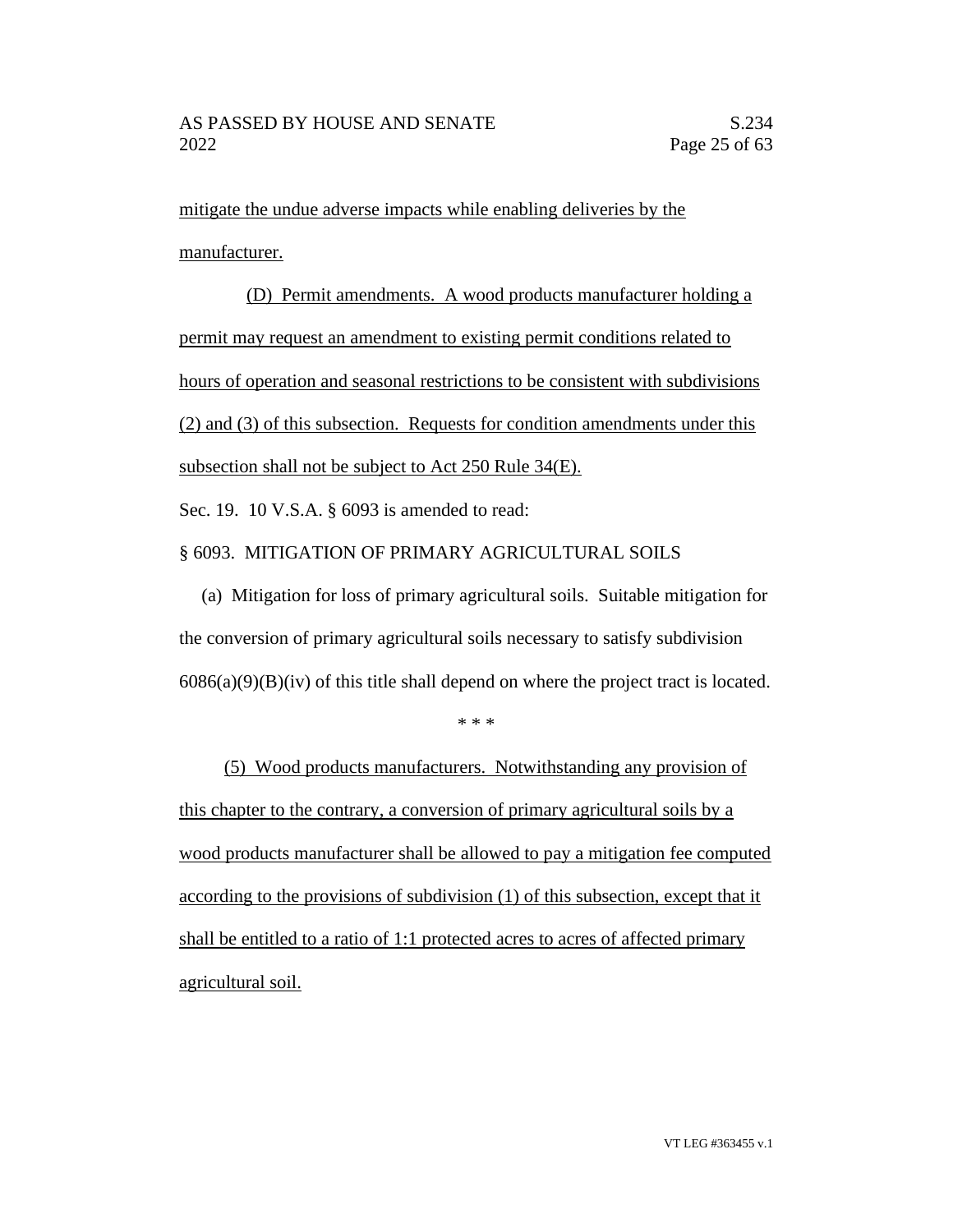\* \* \* One-acre towns \* \* \*

Sec. 20. INTENT; AMENDMENT OF 10 V.S.A. § 6001(3)(A)(ii)

The General Assembly's intent in the amendments to 10 V.S.A.

 $§6001(3)(A)(ii)$  set forth in Sec. 21 of this act is to clarify the text to reflect the way jurisdiction over commercial and industrial development in towns without permanent zoning and subdivision bylaws has been determined since the passage of Act 250 in 1970. The General Assembly does not intend any provision of this act to be interpreted as a substantive change to determining jurisdiction under 10 V.S.A.  $\S$  6001(3)(A)(ii).

Sec. 21. 10 V.S.A. § 6001 is amended to read:

§ 6001. DEFINITIONS

\* \* \*

(3)(A) "Development" means each of the following:

(i) The construction of improvements on a tract or tracts of land, owned or controlled by a person, involving more than 10 acres of land within a radius of five miles of any point on any involved land, for commercial or industrial purposes in a municipality that has adopted permanent zoning and subdivision bylaws.

(ii) The construction of improvements on a tract or tracts of land, owned or controlled by a person, involving more than one acre of land within a radius of five miles of any point on any involved land, for commercial or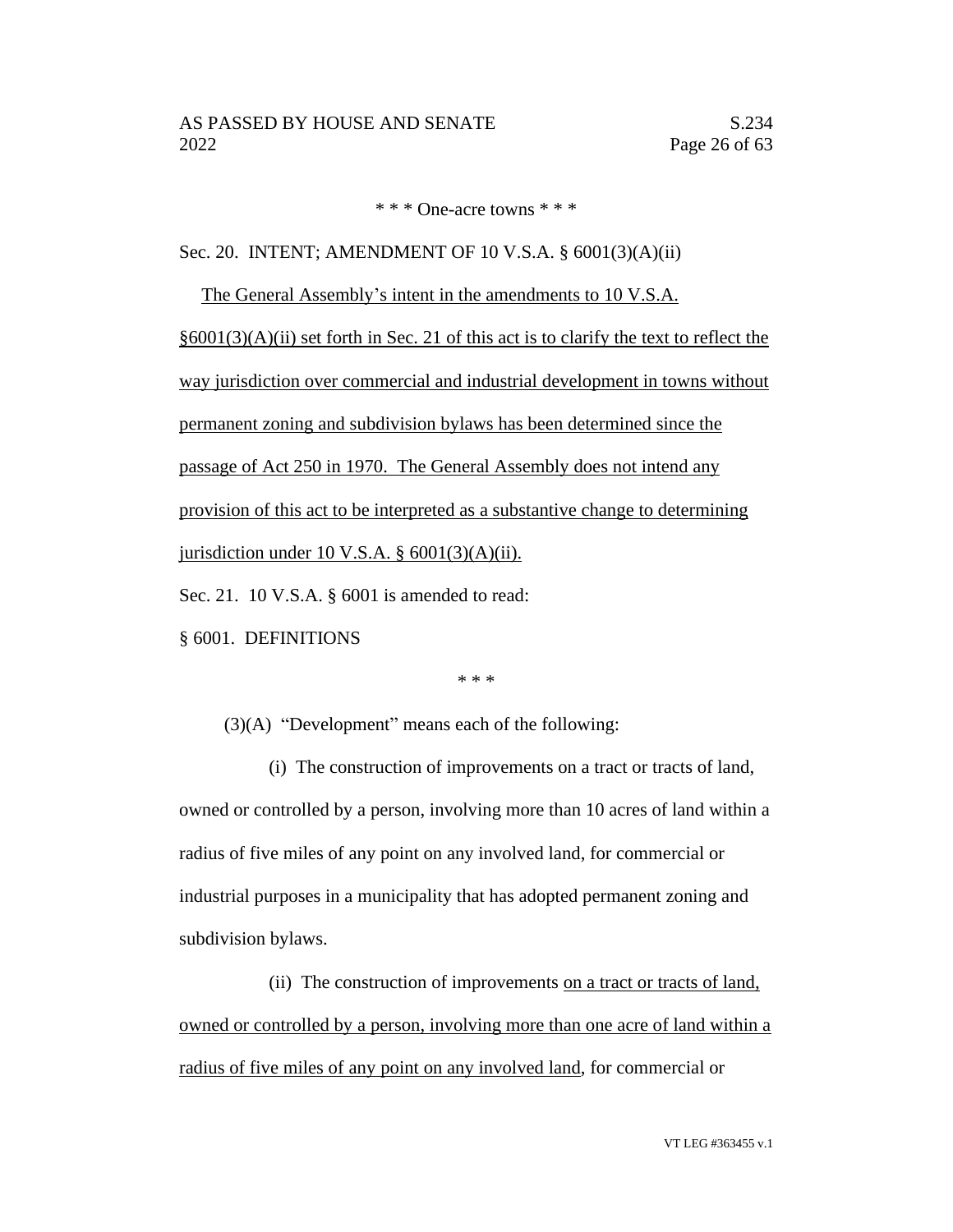industrial purposes on more than one acre of land within in a municipality that has not adopted permanent zoning and subdivision bylaws.

\* \* \*

\* \* \* Reports \* \* \*

Sec. 22. REPORT; ACT 250 JURISDICTION OVER AGRICULTURAL **BUSINESSES** 

On or before January 15, 2023, the Natural Resources Board shall submit to the General Assembly a report with recommendations on how Act 250 jurisdiction should be applied to agricultural businesses, including those located on properties already operating as farms. The Board shall consult with the Agency of Agriculture, Food and Markets, the Vermont Planners Association, the regional planning commissions, and other interested stakeholders. The report shall include recommendations as to how to clarify what is and what is not an accessory on-farm business. The report shall address the current land use planning requirements for farms and farms with accessory on-farm businesses and whether different types of businesses associated with farms and farming require different levels of review. The report may consider whether or not the location of such businesses is relevant and may consider the designation or adoption of agricultural business innovation zones with different levels of review.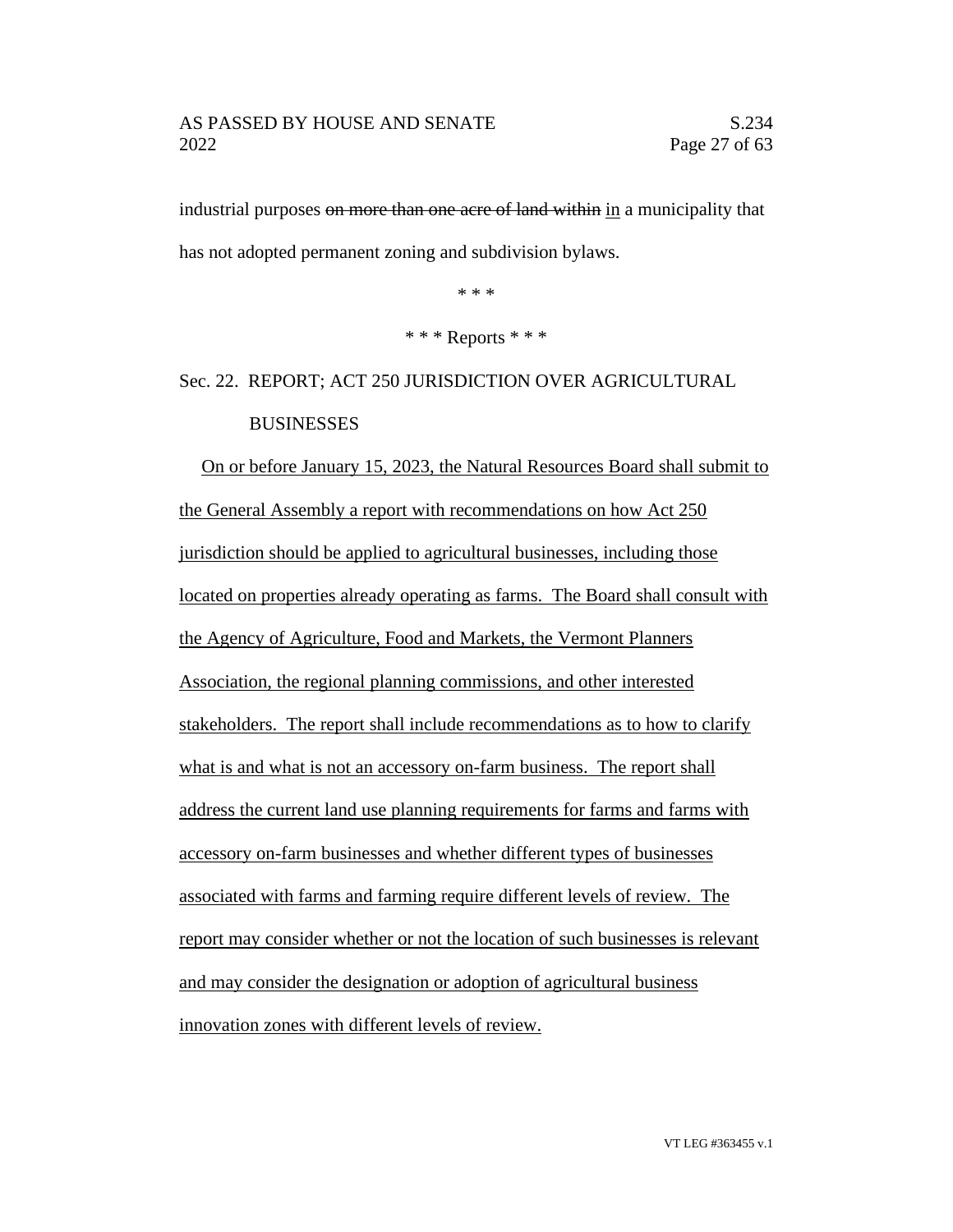## Sec. 23. DESIGNATED AREA REPORT; APPROPRIATION

(a) The sum of \$150,000.00 is appropriated from the General Fund to the Department of Housing and Community Development in fiscal year 2023 for the purpose of hiring a consultant to evaluate the State designation programs established in 24 V.S.A. chapter 76A pursuant to subsection (b) of this section. (b)(1) The Department of Housing and Community Development shall hire an independent consultant to:

(A) review and assess the State designation programs and incentives established in 24 V.S.A. chapter 76A that recognize and invest in the vitality of Vermont's compact settlement areas; and

(B) conduct statewide stakeholder outreach to support the evaluation of and future improvements to the programs, including participation by State, regional, municipal, and advocacy and non-governmental organizations.

(2) The consultant shall make recommendations on how to:

(A) objectively define and map existing compact settlements as a

basis for broader recognition;

(B) improve the consistency between and among regional plans and future land use maps;

(C) modernize these programs, including consideration of program reform or consolidation;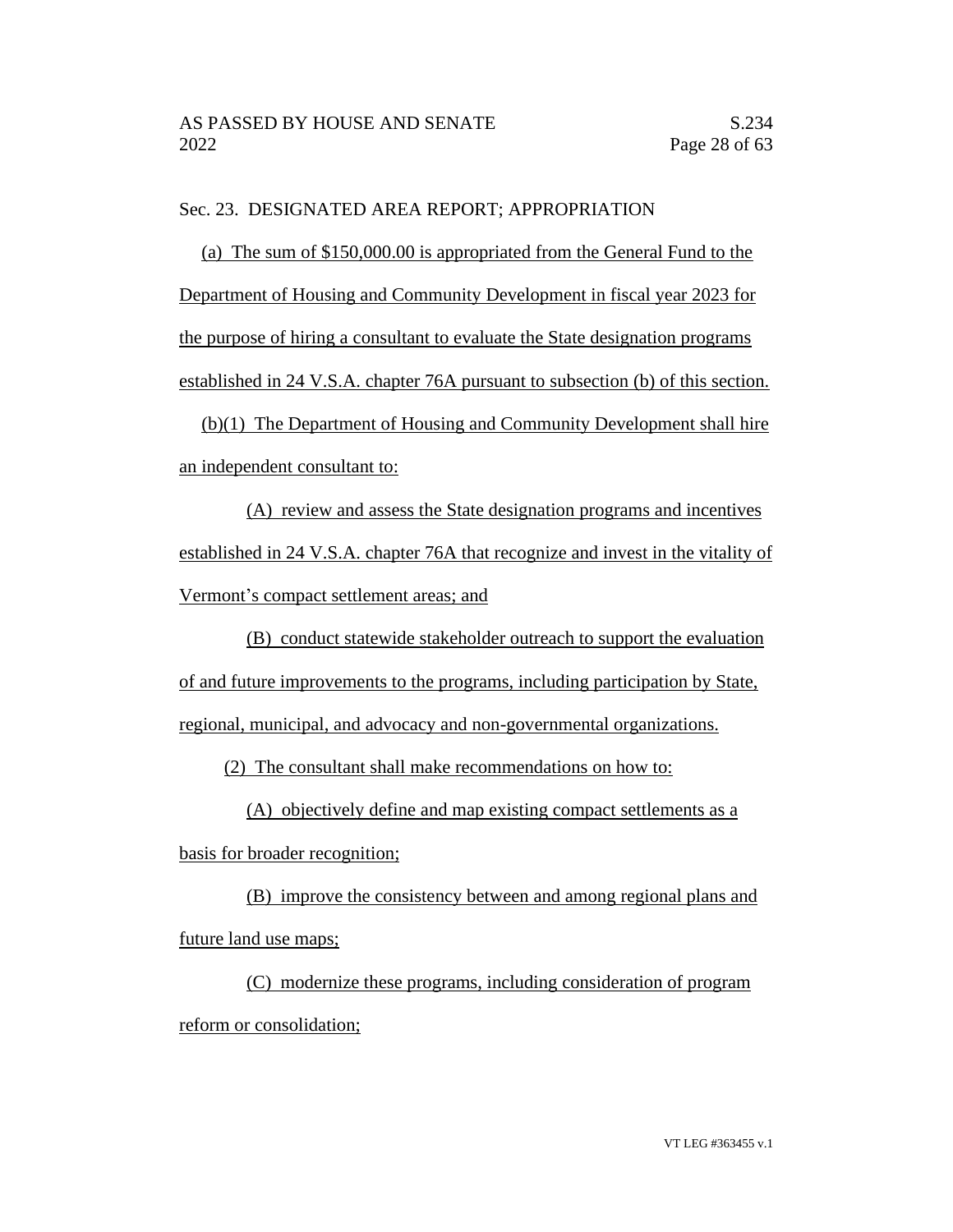(D) make the designation programs and associated benefits more

accessible to municipalities;

(E) apply regulatory and non-regulatory benefits;

(F) strengthen designation and incentives as a platform for place-

based economic development, climate-action, complete streets, and equity and efficiency of public investment and service delivery;

(G) implement the smart growth principles established by 24 V.S.A.

§ 2791; and

(H) achieve the goals established in 24 V.S.A. § 4302.

(3) On or before July 15, 2023, the consultant shall submit a written

report to the General Assembly with its findings and any recommendations for legislative action.

Sec. 24. REPORT; NATURAL RESOURCES BOARD

(a) On or before December 31, 2023, the Chair of the Natural Resources Board shall report to the House Committees on Natural Resources, Fish, and Wildlife and on Ways and Means and the Senate Committees on Finance and on Natural Resources and Energy on necessary updates to the Act 250 program.

(b) The report shall include:

(1) How to transition to a system in which Act 250 jurisdiction is based on location, which shall encourage development in designated areas, the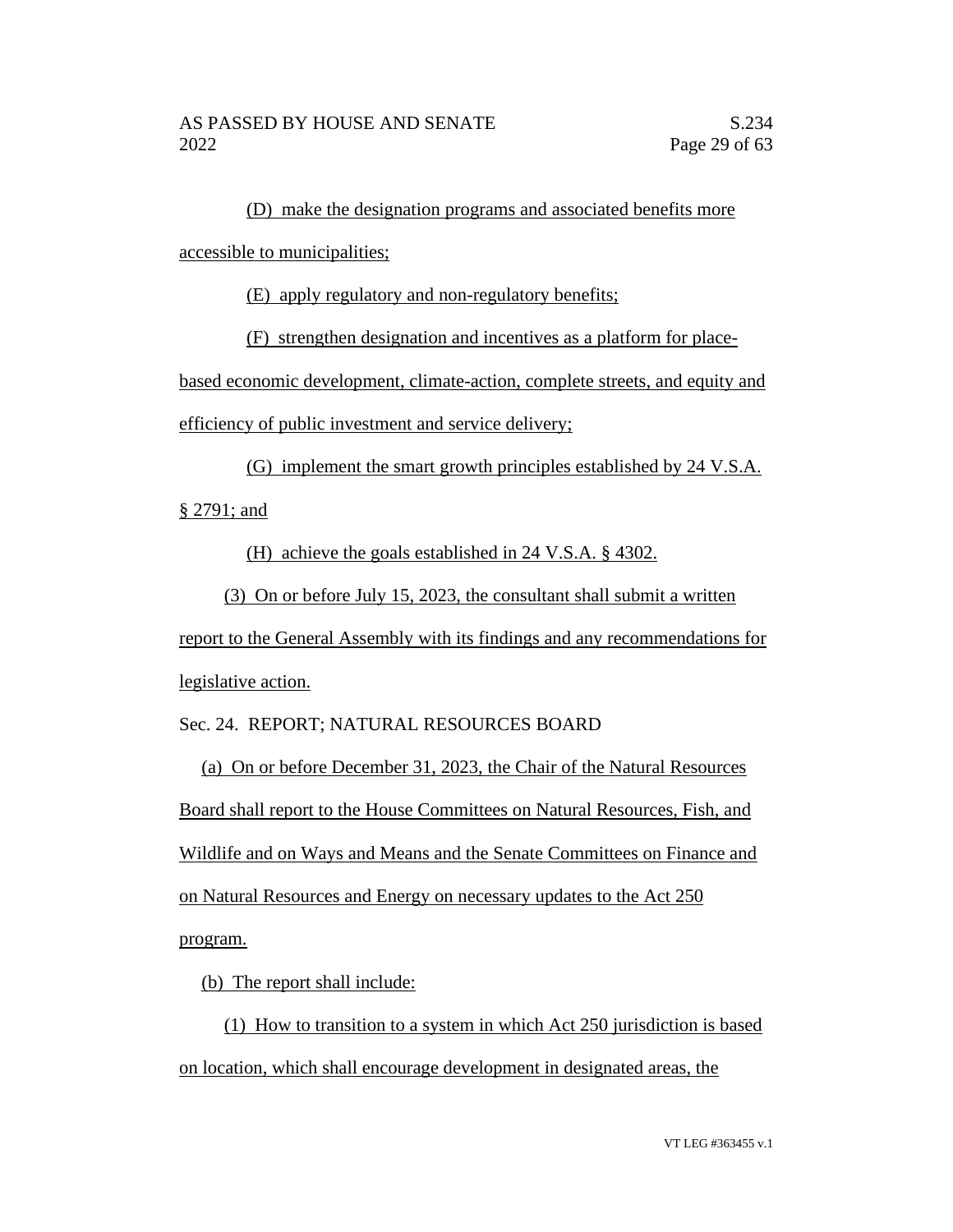maintenance of intact rural working lands, and the protection of natural resources of statewide significance, including biodiversity. Location-based jurisdiction would adjust the threshold for Act 250 jurisdiction based on the characteristics of the location. This section of the report shall consider whether to develop thresholds and tiers of jurisdiction as recommended in the Commission on Act 250: the Next 50 Years Report.

(2) How to use the Capability and Development Plan to meet the statewide planning goals.

(3) An assessment of the current level of staffing of the Board and District Commissions, including whether there should be a district coordinator located in every district.

(4) Whether the permit fees are sufficient to cover the costs of the program and, if not, a recommendation for a source of revenue to supplement the fees.

(5) Whether the permit fees are effective in providing appropriate incentives.

(6) Whether the Board should be able to assess their costs on applicants. \* \* \* Natural Resources Board \* \* \*

Sec. 25. PURPOSE

The purpose of this act is to strengthen the administration of the Act 250 program by changing the structure, function, and name of the Natural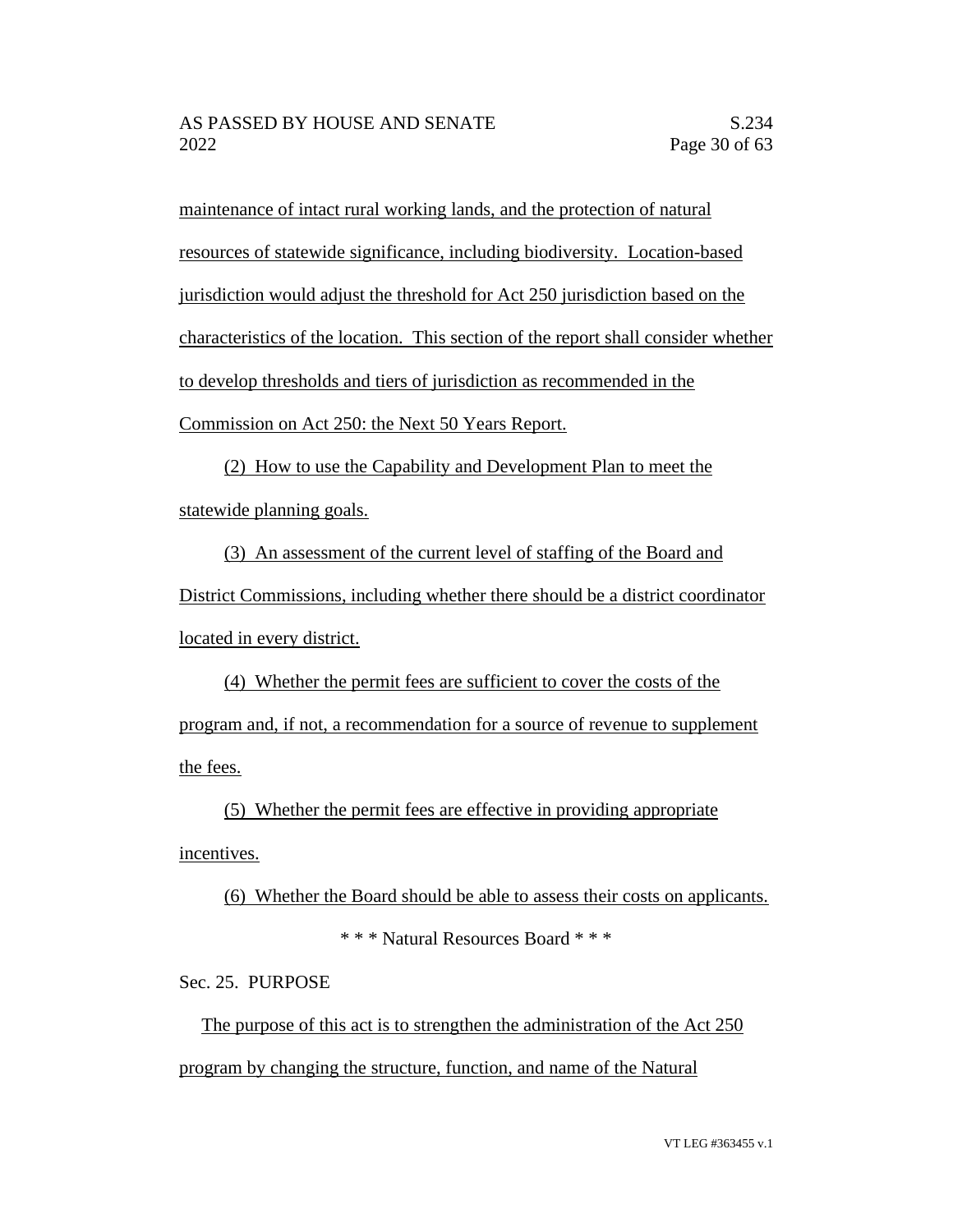Resources Board. This act requires that appeals of Act 250 permit decisions be heard by a five-member board called the Environmental Review Board. The Environmental Division of the Superior Court would continue to hear the other types of cases within its jurisdiction. The Environmental Review Board would keep the current duties of the Natural Resources Board in addition to hearing appeals. This change would allow the Act 250 program to return to how it was originally envisioned when enacted by being a citizen-friendly process. The Board would provide oversight, management, and training to the Act 250 program staff and District Commissions and develop Act 250 program policy through permit decisions and rulemaking.

Sec. 26. 10 V.S.A. § 6021 is amended to read:

§ 6021. BOARD; VACANCY,; REMOVAL

(a) A Natural Resources Board established. The Environmental Review Board is created to administer the Act 250 program and hear appeals.

(1) The Board shall consist of five members appointed by the Governor,

after review and approval by the Environmental Review Board Nominating Committee in accordance with subdivision (2) of this section and confirmed with the advice and consent of the Senate, so that one appointment expires in each year. The Chair shall be a full-time position, and the other four members shall be half-time positions. In making these appointments, the Governor and the Senate shall give consideration to candidates who have experience,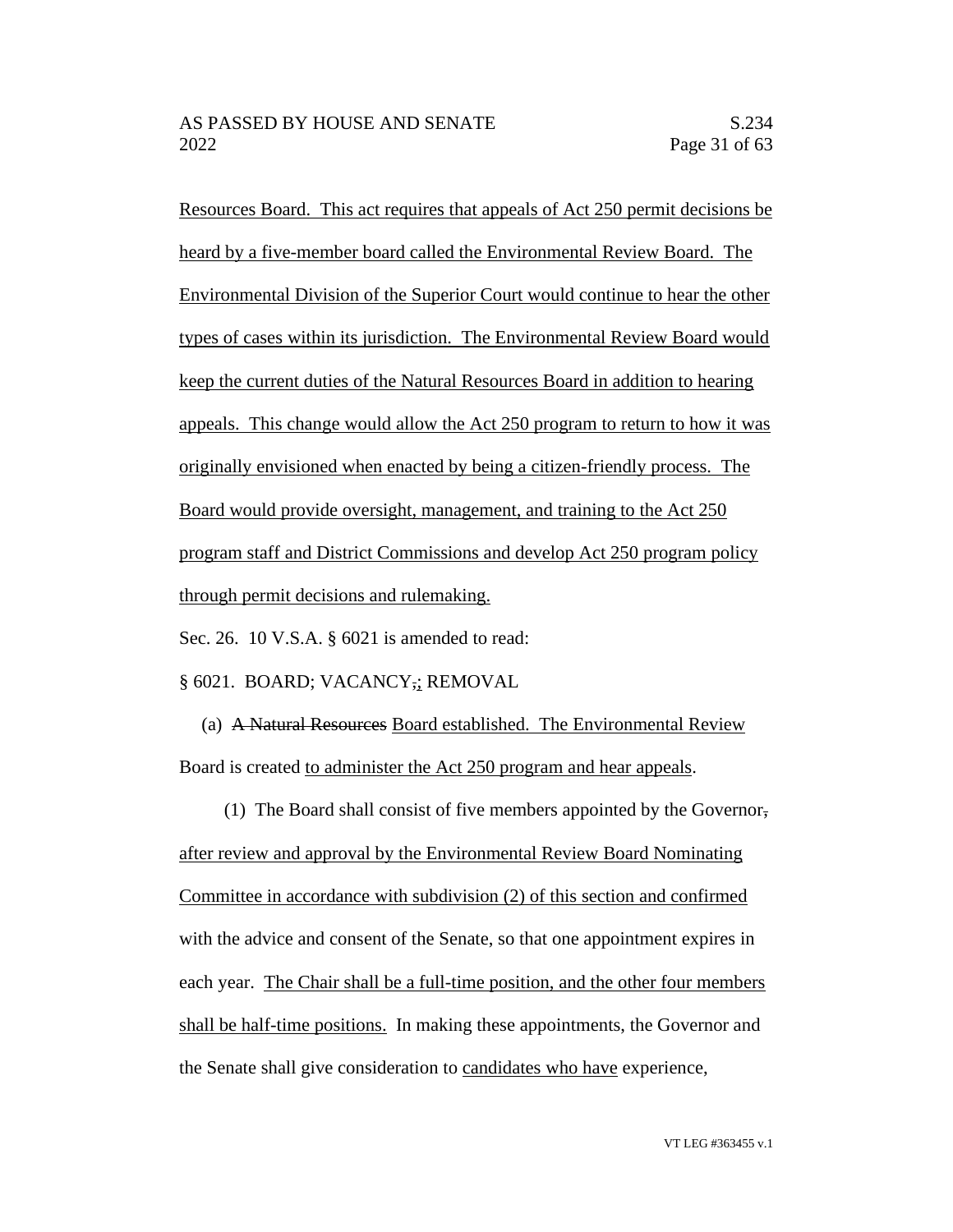expertise, or skills relating to the environment or land use one or more of the following areas: environmental science, natural resources law and policy, land use planning, community planning, or environmental justice.

(A) The Governor shall appoint a chair of the Board, a position that shall be a full-time position. The Governor shall ensure Board membership shall reflect, to the extent possible, the racial, ethnic, gender, and geographic diversity of the State. The Board shall not contain two members who reside in the same county.

(B) Following initial appointments, the members, except for the Chair, shall be appointed for terms of four five years. All terms shall begin on July 1 and expire on June 30. A member may continue serving until a successor is appointed. The initial appointments shall be for staggered terms.

(2) The Governor shall appoint up to five persons, with preference given to former Environmental Board, Natural Resources Board, or District Commission members, with the advice and consent of the Senate, to serve as alternates for Board members.

(A) Alternates shall be appointed for terms of four years, with initial appointments being staggered The Environmental Review Board Nominating Committee shall advertise the position when a vacancy will occur on the Environmental Review Board.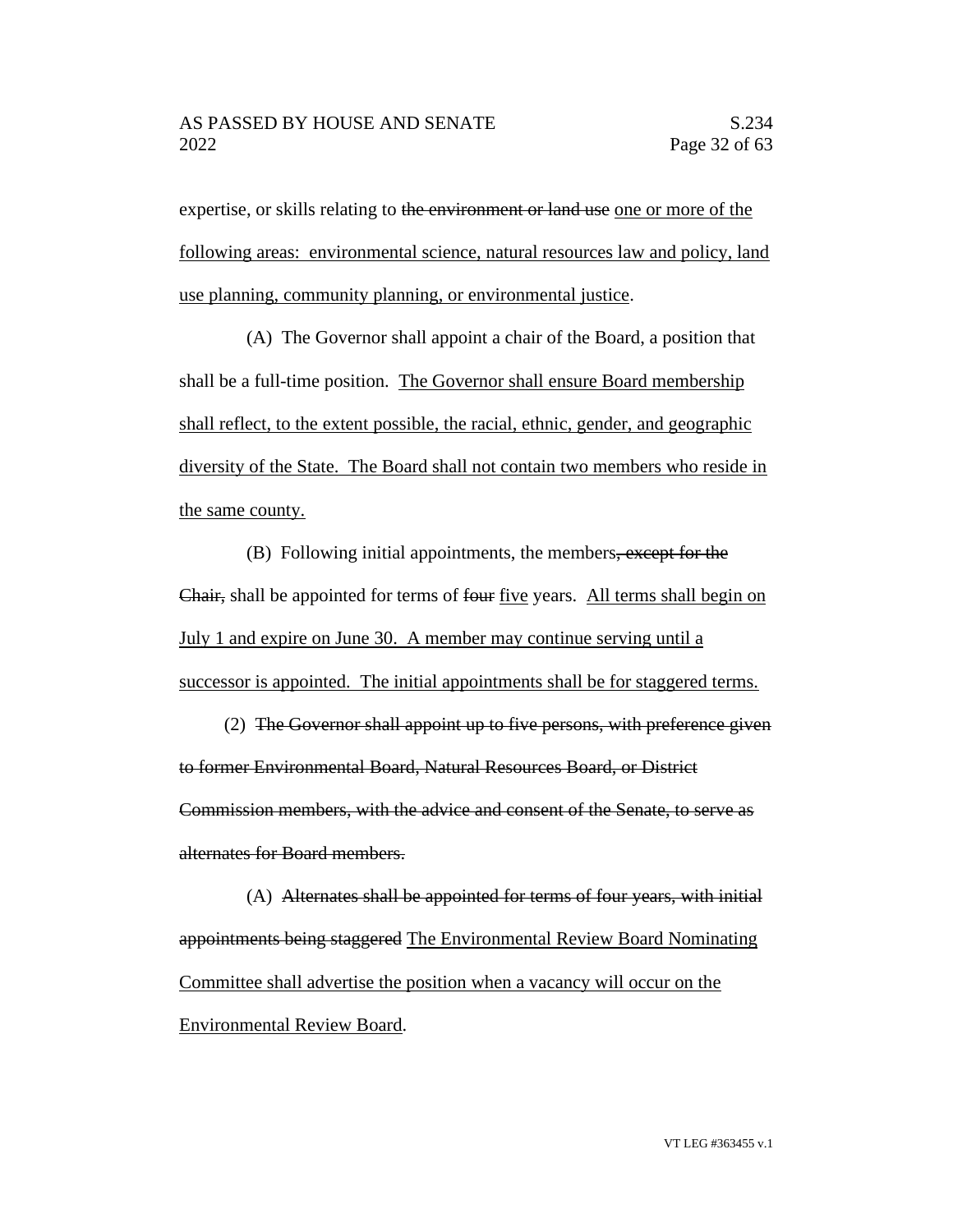(B) The Chair of the Board may assign alternates to sit on specific matters before the Board in situations where fewer than five members are available to serve The Nominating Committee shall review the applicants to determine which are well-qualified for appointment to the Board and shall recommend those candidates to the Governor. The names of candidates shall be confidential.

(C) The Governor shall appoint, with the advice and consent of the Senate, a chair and four members of the Board from the list of well-qualified candidates sent to the Governor by the Committee.

(b) Any vacancy occurring in the membership of the Board shall be filled by the Governor for the unexpired portion of the term Terms; vacancy; succession. The term of each appointment subsequent to the initial appointments described in subsection (a) of this section shall be five years. Any appointment to fill a vacancy shall be for the unexpired portion of the term vacated. A member may seek reappointment by informing the Governor. If the Governor decides not to reappoint the member, the Nominating Committee shall advertise the vacancy.

(c) Removal. Notwithstanding the provisions of 3 V.S.A. § 2004, members shall <u>only</u> be removable for cause only, except the Chair, who shall serve at the pleasure of the Governor by the remaining members of the Board in accordance with the Vermont Administrative Procedures Act. The Board shall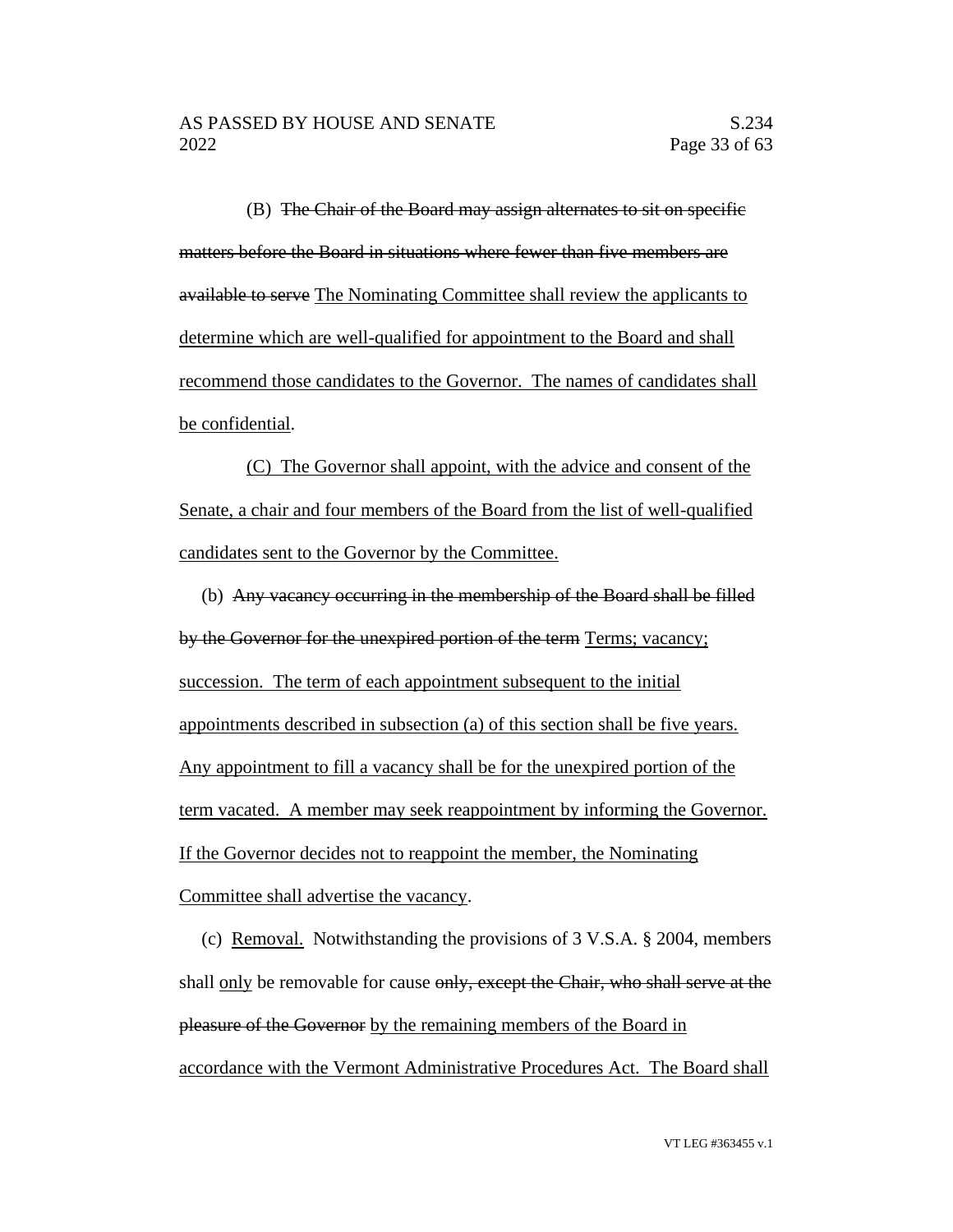adopt rules pursuant to 3 V.S.A. chapter 25 to define the basis and process for removal.

(d) Disqualified members. The Chair of the Board, upon request of the Chair of a District Commission, may appoint and assign former Commission members to sit on specific Commission cases when some or all of the regular members and alternates of the District Commission are disqualified or otherwise unable to serve.

(e) Retirement from office. When a Board member who hears all or a substantial part of a case retires from office before the case is completed, the member may remain a member of the Board, at the member's discretion, for the purpose of concluding and deciding that case and signing the findings and judgments involved. A retiring Chair shall also remain a member for the purpose of certifying questions of law if a party appeals to the Supreme Court. For the service, the member shall receive a reasonable compensation to be fixed by the remaining members of the Board and necessary expenses while on official business.

Sec. 27. 10 V.S.A. § 6032 is added to read:

# § 6032. ENVIRONMENTAL REVIEW BOARD NOMINATING

## COMMITTEE

(a) Creation. The Environmental Review Board Nominating Committee is created for the purpose of assessing the qualifications of applicants for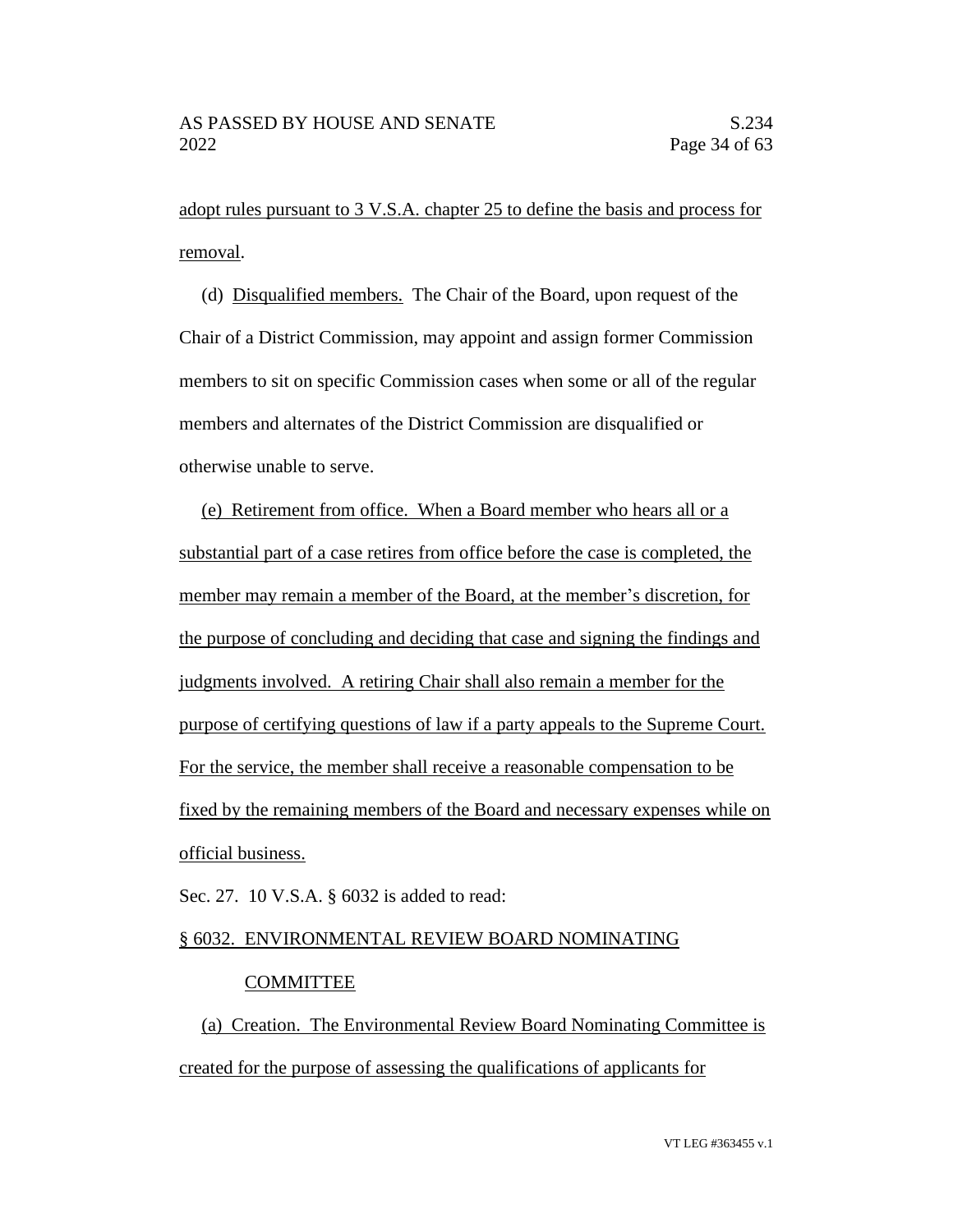appointment to the Environmental Review Board in accordance with section 6021 of this title.

(b) Members. The Committee shall consist of seven members who shall be appointed as follows:

(1) The Governor shall appoint three members from the Executive Branch, with at least one being an employee of the Department of Human Resources.

(2) The Speaker of the House of Representatives shall appoint two members from the House of Representatives.

(3) The Senate Committee on Committees shall appoint two members from the Senate.

(c) Terms. The members of the Committee shall serve for terms of two years. Members shall serve until their successors are appointed. Members shall serve not more than three consecutive terms in any capacity. A legislative member who is appointed as a member of the Committee shall retain the position for the term appointed to the Committee even if the member is subsequently not reelected to the General Assembly during the member's term on the Committee.

(d) Chair. The members shall elect their own chair.

(e) Quorum. A quorum of the Committee shall consist of four members.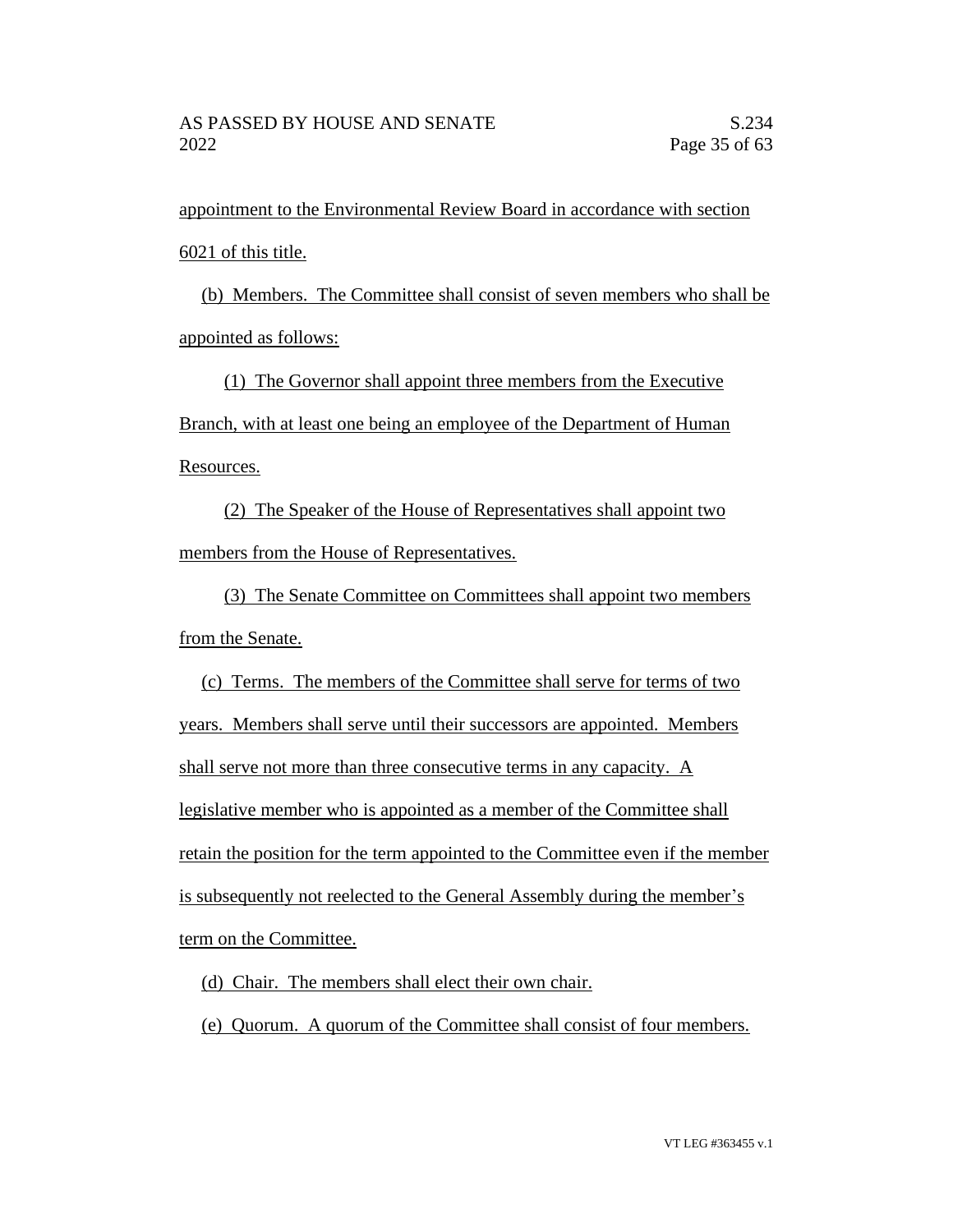(f) Staff and services. The Committee is authorized to use the staff and services of appropriate State agencies and departments as necessary to conduct investigations of applicants.

(g) Confidentiality. Except as provided in subsection (h) of this section, proceedings of the Committee, including the names of candidates considered by the Committee and information about any candidate submitted to the Governor, shall be confidential. The provisions of 1 V.S.A. § 317(e) (expiration of Public Records Act exemptions) shall not apply to the exemptions or confidentiality provisions in this subsection.

(h) Public information. The following shall be public:

(1) operating procedures of the Committee;

(2) standard application forms and any other forms used by the

Committee, provided they do not contain personal information about a candidate or confidential proceedings;

(3) all proceedings of the Committee prior to the receipt of the first

candidate's completed application; and

(4) at the time the Committee sends the names of the candidates to the Governor, the total number of applicants for the vacancies and the total number of candidates sent to the Governor.

(i) Reimbursement. Legislative members of the Committee shall be entitled to per diem compensation and reimbursement for expenses in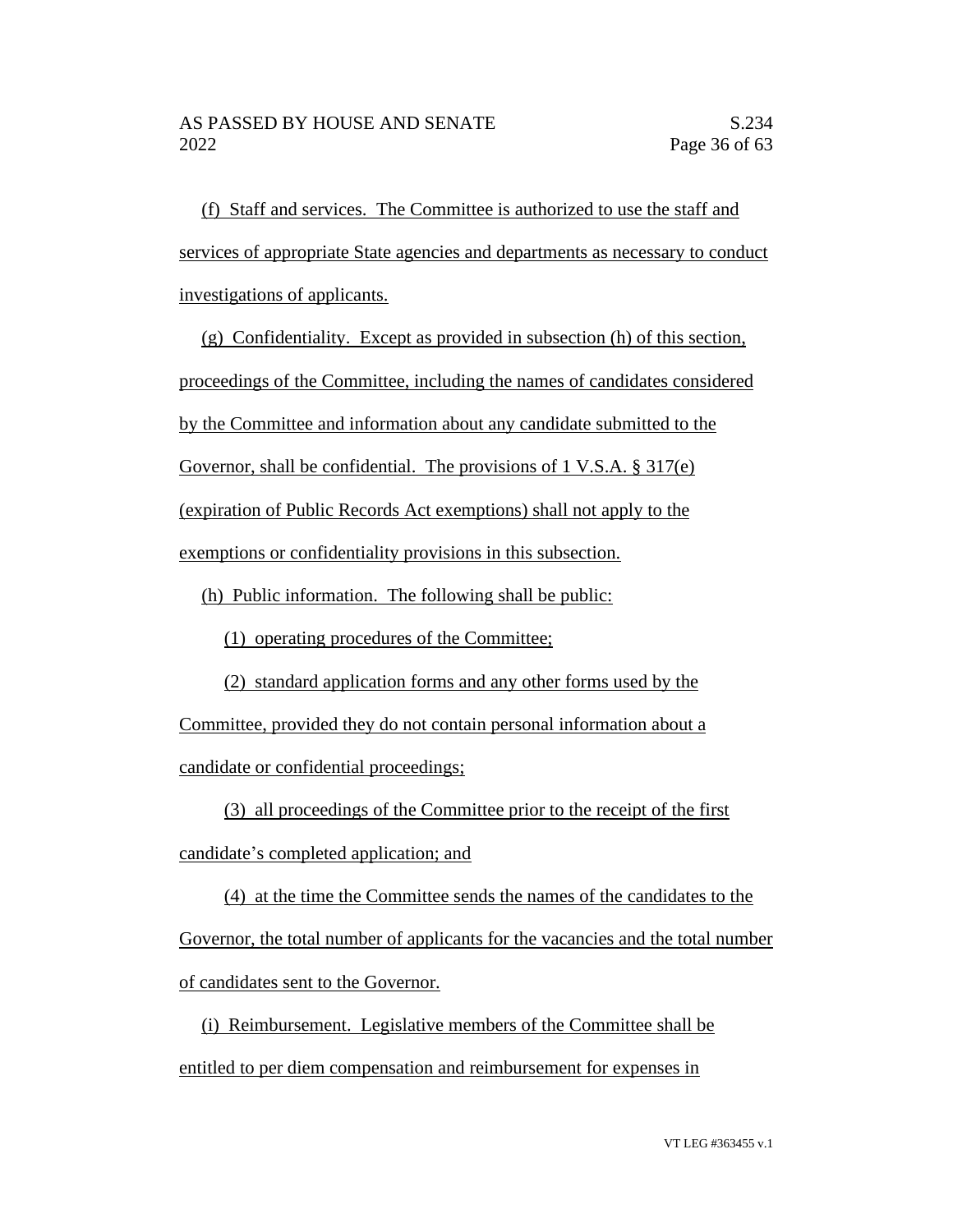accordance with 2 V.S.A. § 23. Compensation and reimbursement shall be paid from the legislative appropriation.

(j) Duties.

(1) When a vacancy occurs, the Committee shall review applicants to determine which are well-qualified for the Board and submit those names to the Governor. The Committee shall submit to the Governor a summary of the qualifications and experience of each candidate whose name is submitted to the Governor, together with any further information relevant to the matter.

(2) An applicant for the position of member of the Environmental Review Board shall not be required to be an attorney. If the candidate is admitted to practice law in Vermont or practices a profession requiring licensure, certification, or other professional regulation by the State, the Committee shall submit the candidate's name to the Court Administrator or the applicable State professional regulatory entity, and that entity shall disclose to the Committee any professional disciplinary action taken or pending concerning the candidate.

(3) Candidates shall be sought who have experience, expertise, or skills relating to one or more of the following areas: environmental science, natural resources law and policy, land use planning, community planning, or environmental justice.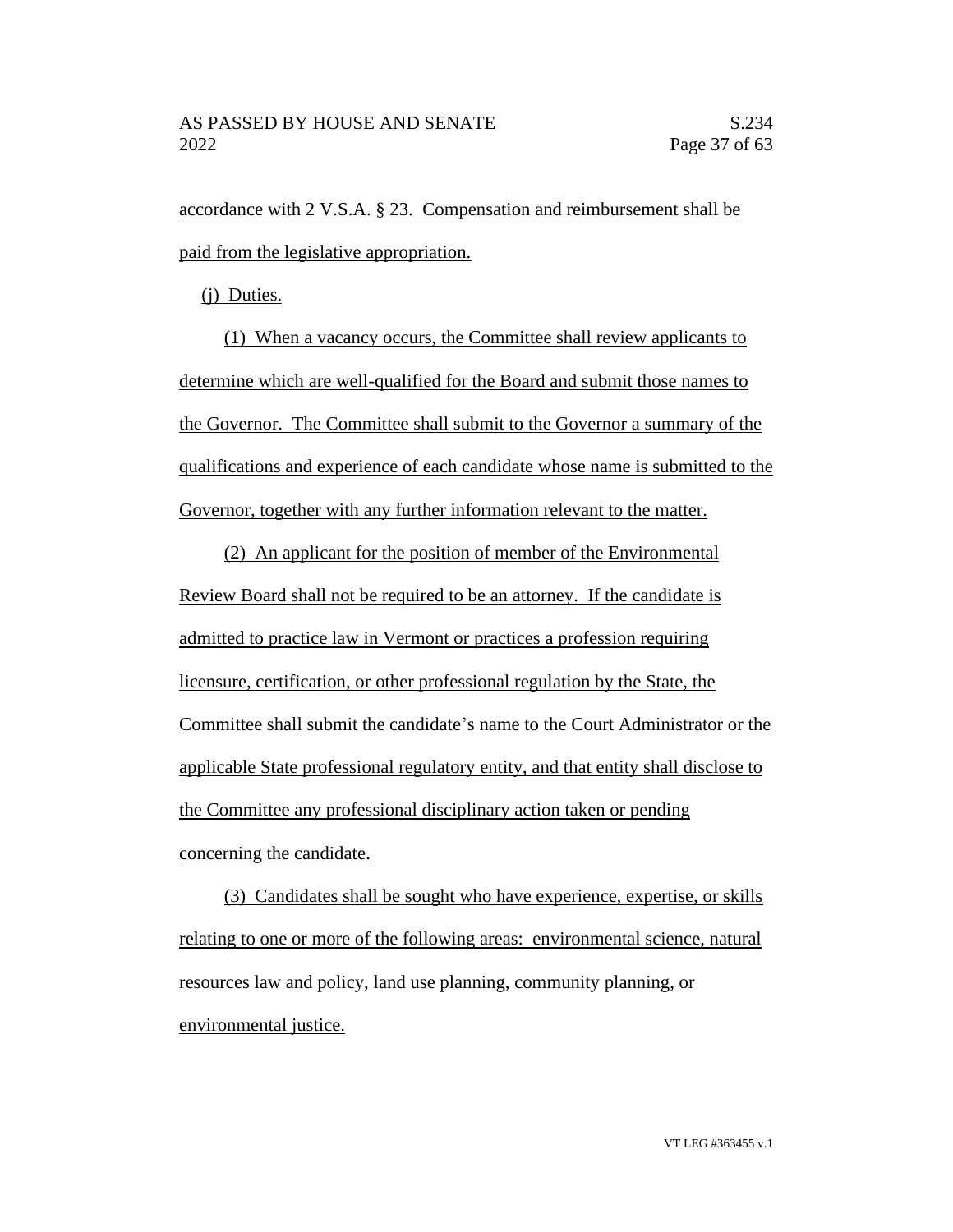(4) The Committee shall ensure a candidate possesses the following attributes:

(A) Integrity. A candidate shall possess a record and reputation for excellent character and integrity.

(B) Impartiality. A candidate shall exhibit an ability to make judicial determinations in a manner free of bias.

(C) Work ethic. A candidate shall demonstrate diligence.

(D) Availability. A candidate shall have adequate time to dedicate to the position.

Sec. 28. 10 V.S.A. § 6025 is amended to read:

§ 6025. RULES

(a) The Board may adopt rules of procedure for itself and the District

Commissions. The Board shall adopt rules of procedure that govern appeals and other contested cases before it that are consistent with this chapter.

\* \* \*

Sec. 29. 10 V.S.A. § 6027 is amended to read:

§ 6027. POWERS

(a) The Board and District Commissions each shall have supervisory authority in environmental matters respecting projects within their jurisdiction and shall apply their independent judgment in determining facts and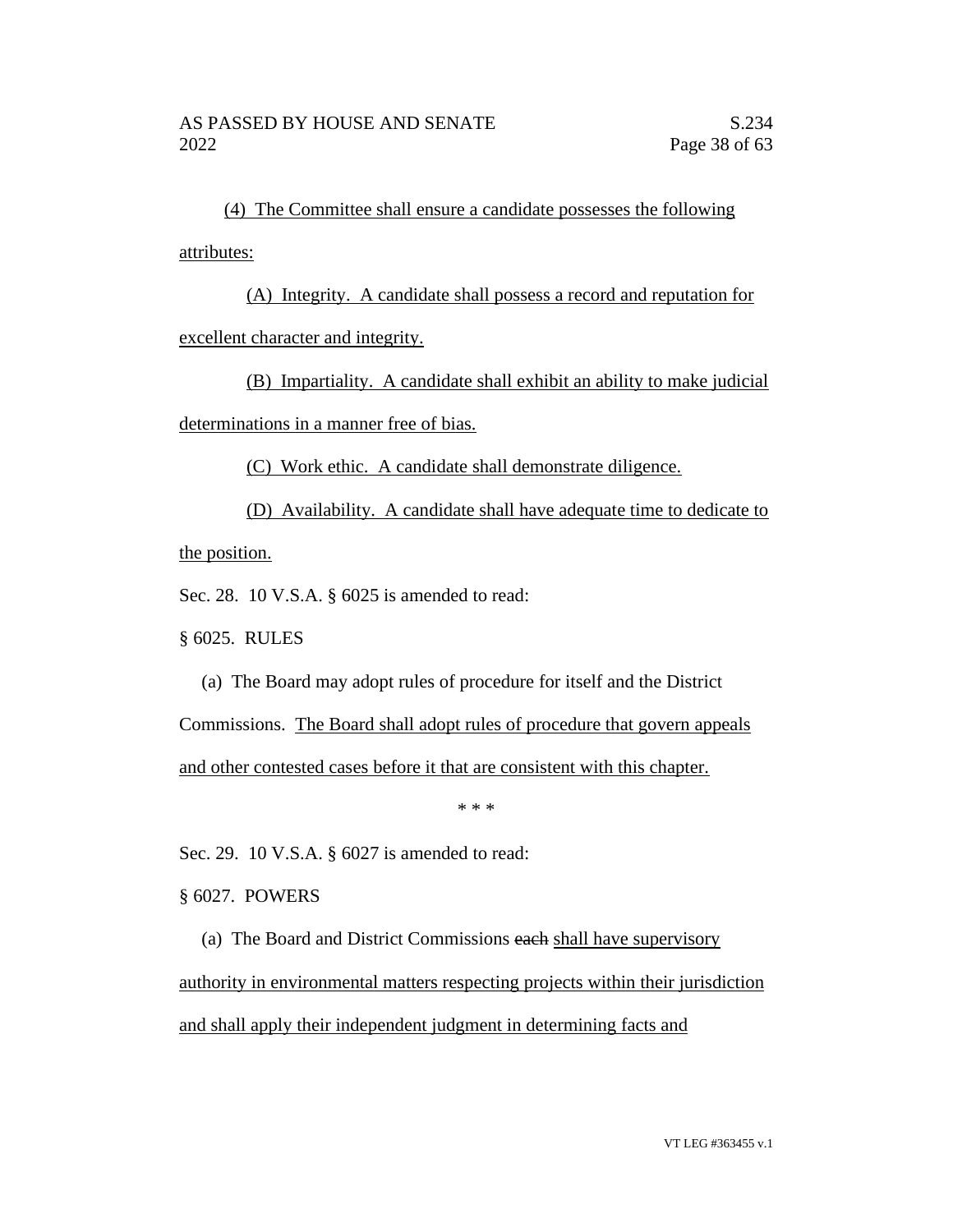interpreting law. Each shall have the power, with respect to any matter within its jurisdiction, to:

(1) administer oaths, take depositions, subpoena and compel the attendance of witnesses, and require the production of evidence;

(2) allow parties to enter upon lands of other parties for the purposes of inspecting and investigating conditions related to the matter before the Board or Commission;

(3) enter upon lands for the purpose of conducting inspections, investigations, examinations, tests, and site evaluations as it deems necessary to verify information presented in any matter within its jurisdiction; and

(4) apply for and receive grants from the federal government and from other sources.

(b) The powers granted under this chapter are additional to any other powers which that may be granted by other legislation.

(c) The Natural Resources Board may designate or establish such regional offices as it deems necessary to implement the provisions of this chapter and the rules adopted hereunder. The Natural Resources Board may designate or require a regional planning commission to receive applications, provide administrative assistance, perform investigations, and make recommendations.

(d) At the request of a District Commission, if the Board Chair determines that the workload in the requesting district is likely to result in unreasonable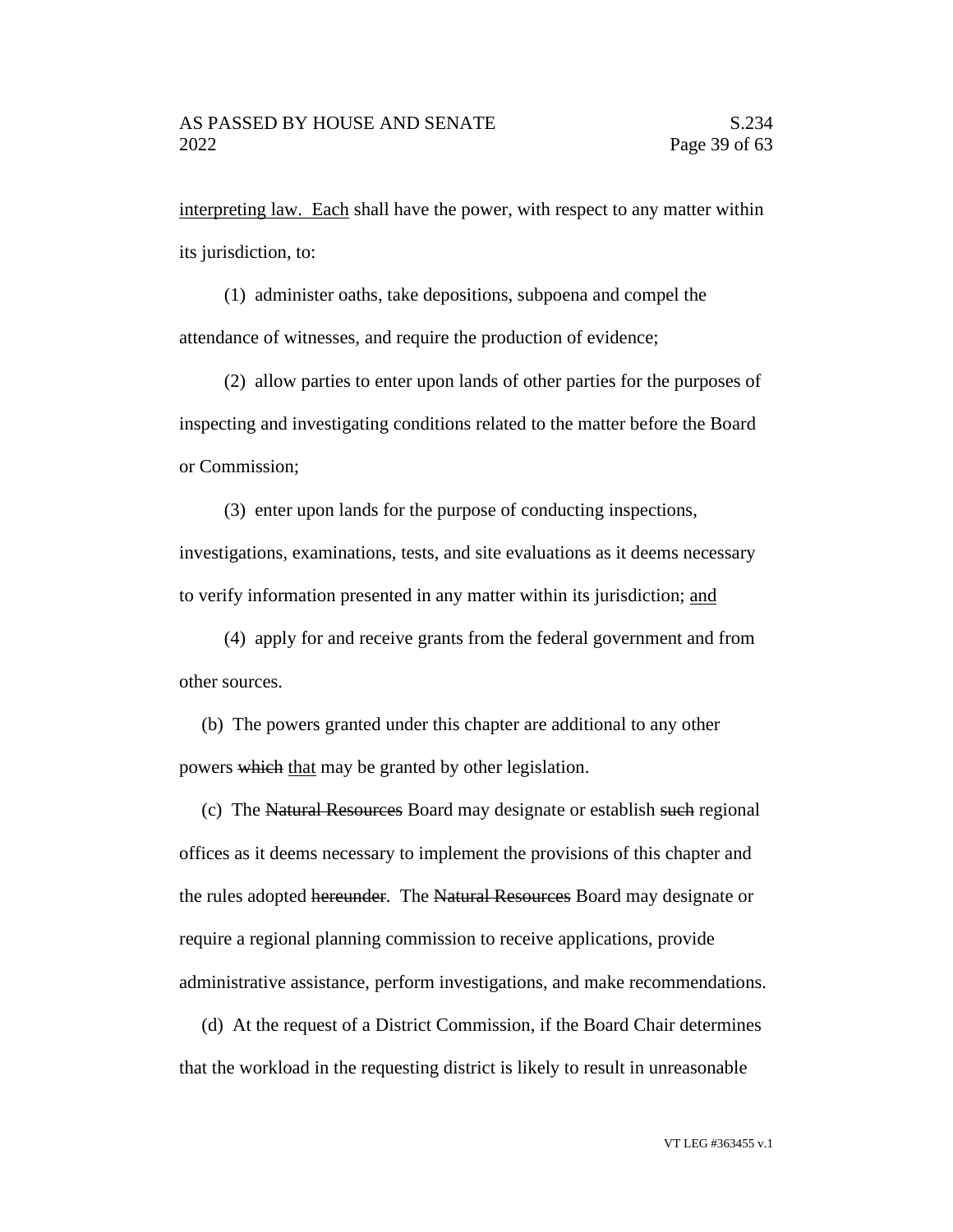delays or that the requesting District Commission is disqualified to hear a case, the Chair may authorize the District Commission of another district to sit in the requesting district to consider one or more applications.

(e) The Natural Resources Board may by rule allow joint hearings to be conducted with specified State agencies or specified municipalities.

(f) The Board shall publish its decisions online. The Board may publish online or contract to publish annotations and indices of its decisions, the decisions of the Environmental Division of the Superior Court and the Supreme Court, and the text of those decisions. The published product shall be available at a reasonable rate to the general public and at a reduced rate to libraries and governmental bodies within the State.

(g) The Natural Resources Board shall manage the process by which land use permits are issued under section 6086 of this title, may initiate enforcement on related matters under the provisions of chapters 201 and 211 of this title, and may petition the Environmental Division initiate and hear petitions for revocation of land use permits issued under this chapter. Grounds for revocation are:

(1) noncompliance with this chapter, rules adopted under this chapter, or an order that is issued that relates to this chapter;

(2) noncompliance with any permit or permit condition;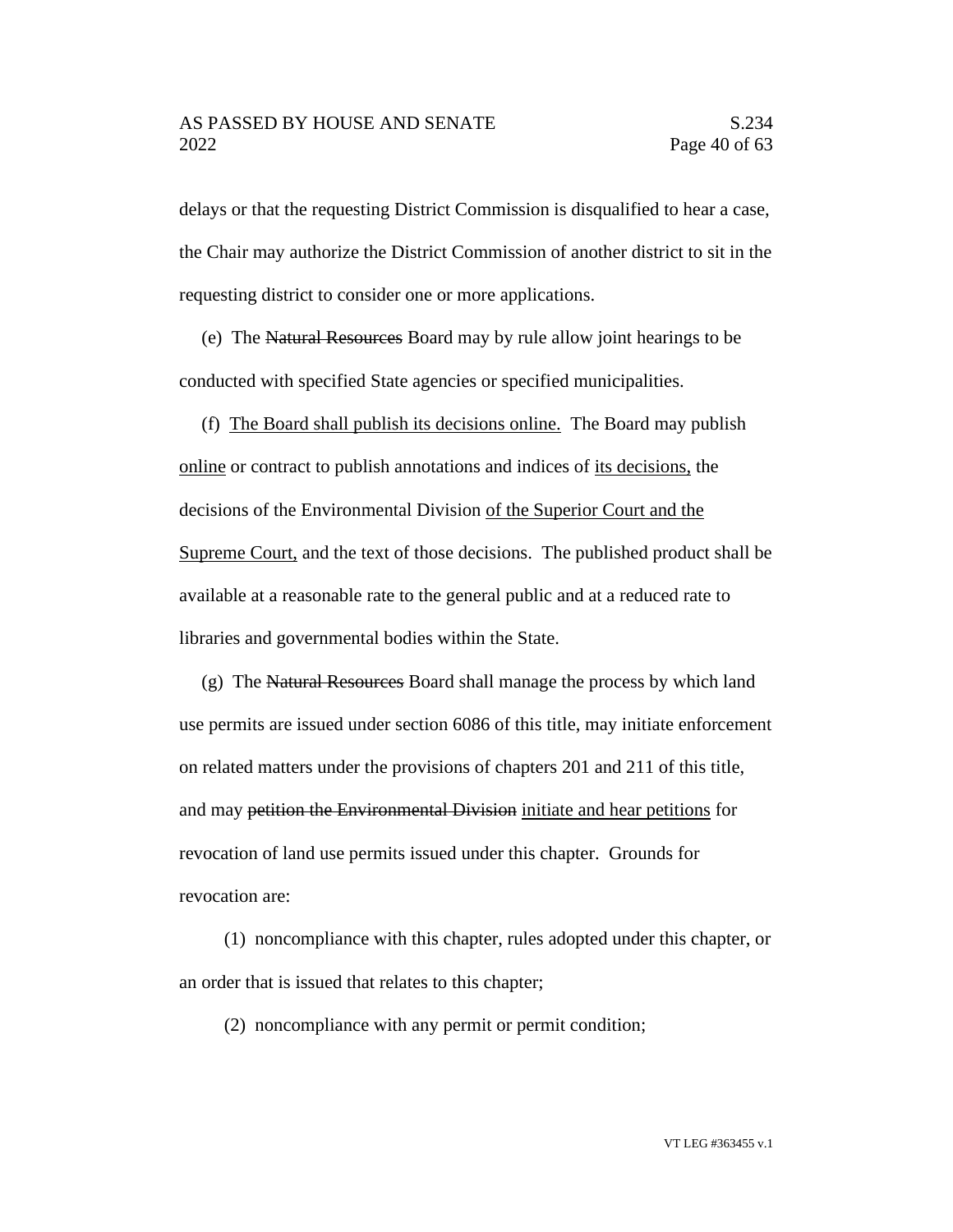(3) failure to disclose all relevant and material facts in the application or during the permitting process;

(4) misrepresentation of any relevant and material fact at any time;

(5) failure to pay a penalty or other sums owed pursuant to, or other failure to comply with, court order, stipulation agreement, schedule of compliance, or other order issued under Vermont statutes and related to the permit; or

(6) failure to provide certification of construction costs, as required under subsection 6083a(a) of this title, or failure to pay supplemental fees as required under that section.

(h) The Natural Resources Board may hear appeals of fee refund requests under section 6083a of this title. The Board shall hear appeals of decisions made by District Commissions and district coordinators.

(i) The Chair, subject to the direction of the Board, shall have general charge of the offices and employees of the Board and the offices and employees of the District Commissions.

(j) The Natural Resources Board may participate as a party in all matters before the Environmental Division that relate to land use permits issued under this chapter. [Repealed.]

\* \* \*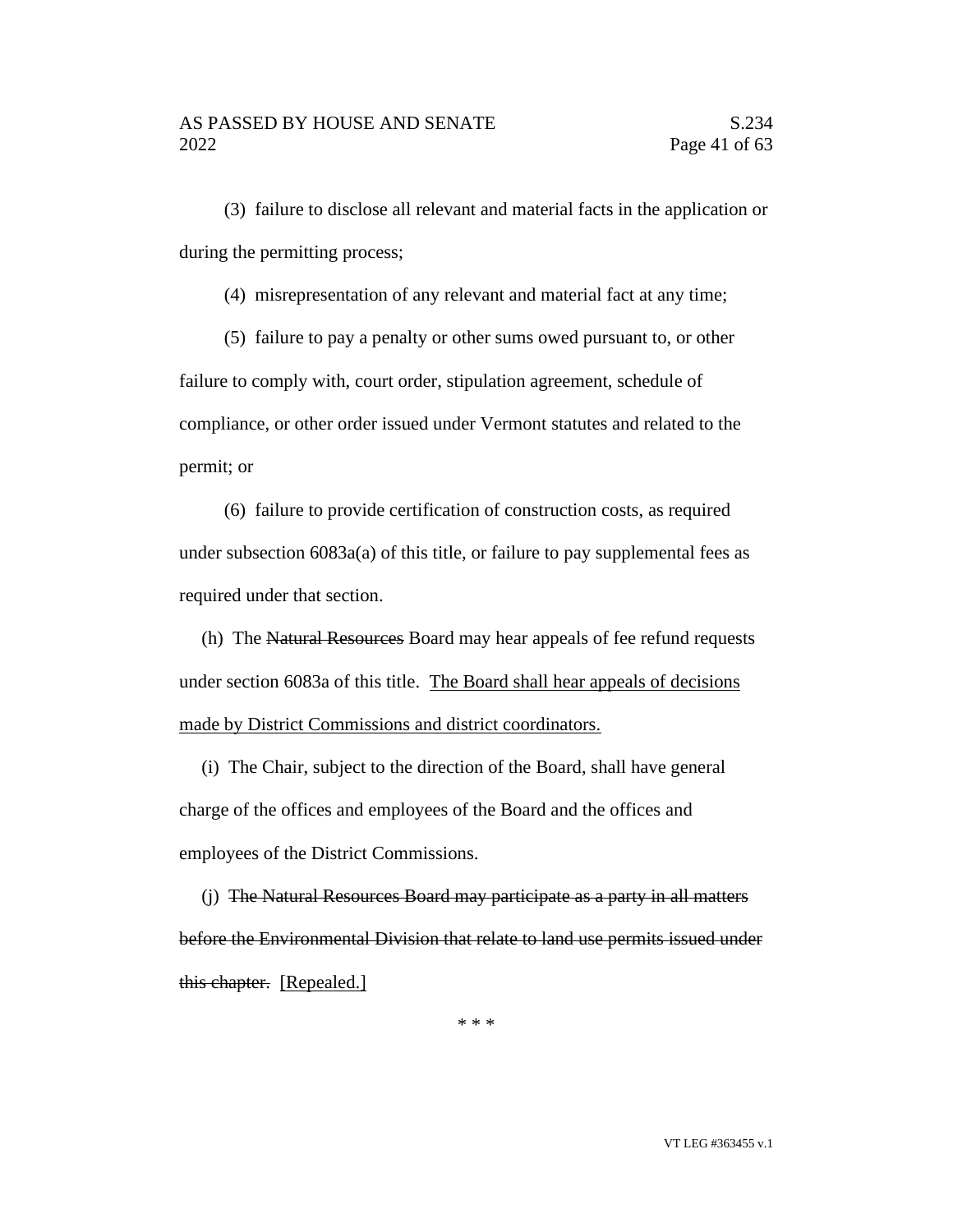Sec. 30. 10 V.S.A. § 6022 is amended to read:

# § 6022. PERSONNEL

(a) Regular personnel. The Board may appoint legal counsel, scientists, engineers, experts, investigators, temporary employees, and administrative personnel as it finds necessary in carrying out its duties, unless the Governor shall otherwise provide in providing personnel to assist the District Commissions and in investigating matters within its jurisdiction.

(b) Executive Director. The Board shall appoint an Executive Director. The Director shall be a full-time State employee, shall be exempt from the State classified system, and shall serve at the pleasure of the Board. The Director shall be responsible for:

(1) supervising and administering the operation and implementation of this chapter and the rules adopted by the Board as directed by the Board;

(2) assisting the Board in its duties and administering the requirements of this chapter;

(3) employing such staff as may be required to carry out the functions of the Board; and

(4) preparing an annual budget for submission to the Board.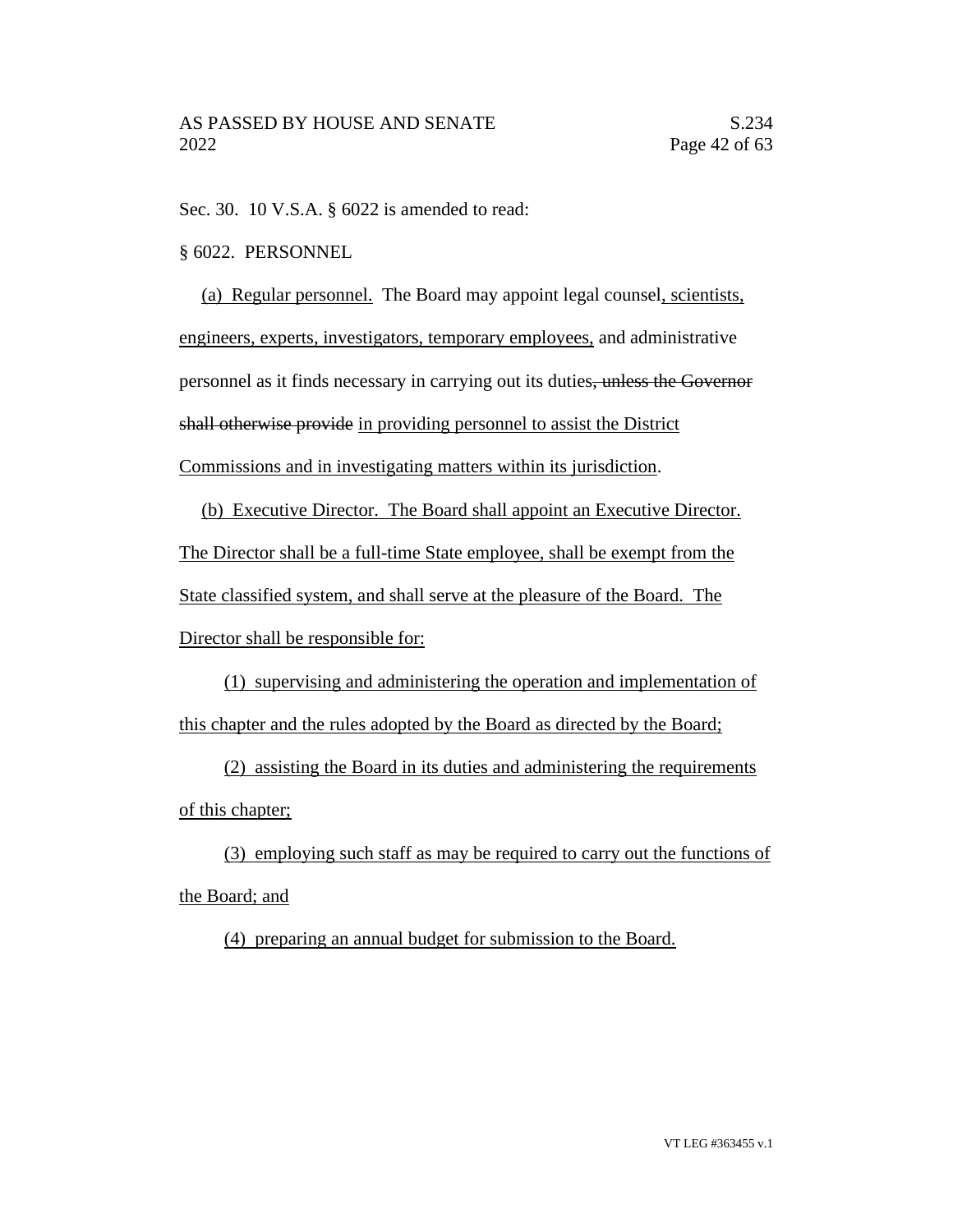Sec. 31. 10 V.S.A. § 6084 is amended to read:

# § 6084. NOTICE OF APPLICATION; HEARINGS; COMMENCEMENT OF

# REVIEW

(a) On or before the date of Upon the filing of an application with the District Commission, the applicant District Commission shall send, by electronic means, notice and a copy of the initial application to the owner of the land if the applicant is not the owner; the municipality in which the land is located; the municipal and regional planning commissions for the municipality in which the land is located; the Vermont Agency of Natural Resources; and any adjacent Vermont municipality and municipal and regional planning commission if the land is located on a municipal or regional boundary. The applicant shall furnish to the District Commission the names of those furnished notice by affidavit, and shall post send by electronic means a copy of the notice in to the town clerk's office of the town or towns in which the project lies. The town clerk shall post the notice in the town office. The applicant shall also provide a list of adjoining landowners to the District Commission. Upon request and for good cause, the District Commission may authorize the applicant to provide a partial list of adjoining landowners in accordance with Board rules.

\* \* \*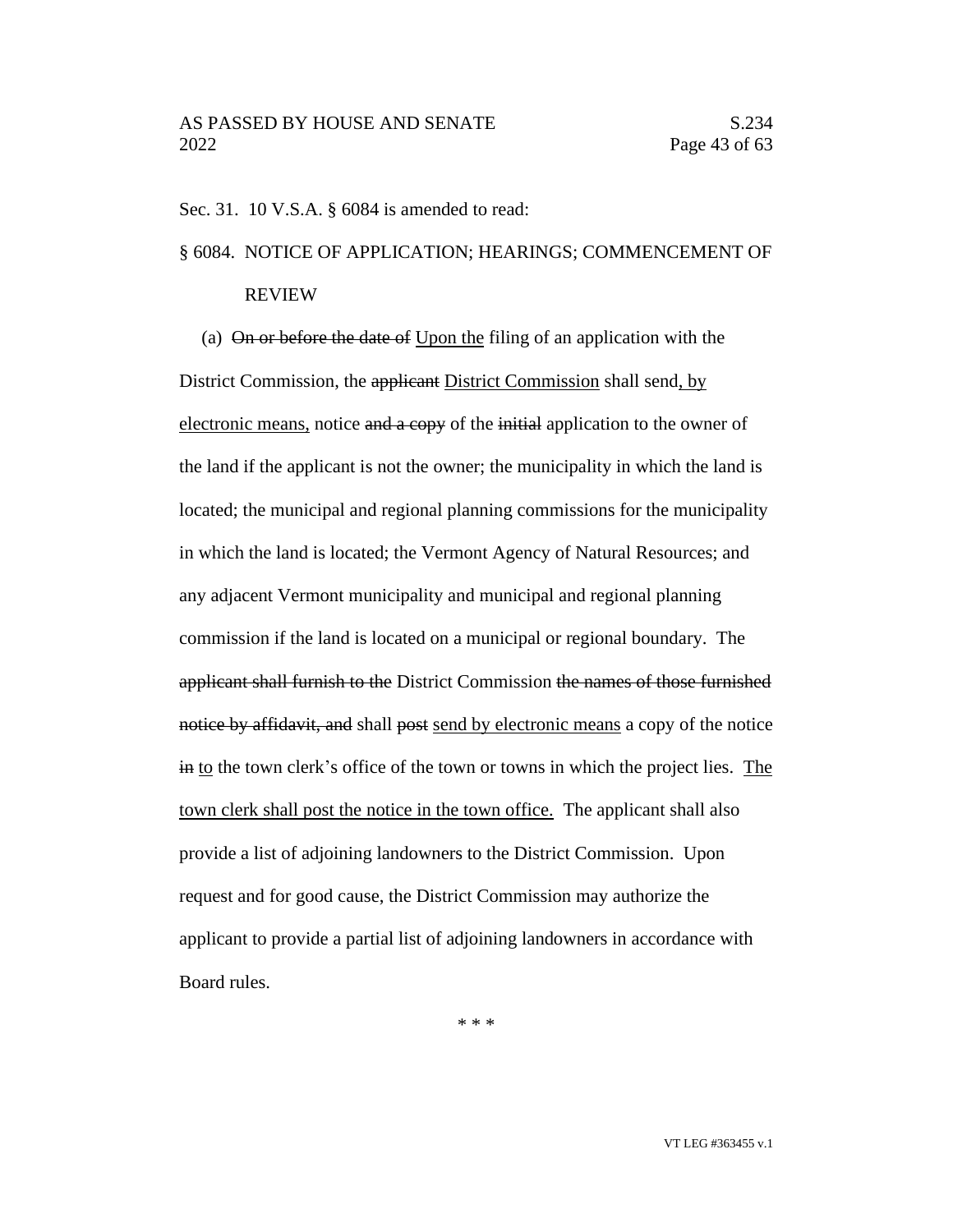# AS PASSED BY HOUSE AND SENATE S.234 2022 Page 44 of 63

(e) Any notice for a major or minor application, as required by this section, shall also be published by the District Commission in a local newspaper generally circulating in the area where the development or subdivision is located and on the Board's website not more than ten days after receipt of a complete application.

\* \* \*

Sec. 32. 10 V.S.A. § 6086(f) is amended to read:

(f) Prior to any appeal of a permit issued by a District Commission, any aggrieved party may file a request for a stay of construction with the District Commission together with a declaration of intent to appeal the permit. The stay request shall be automatically granted for seven days upon receipt and notice to all parties and pending a ruling on the merits of the stay request pursuant to Board rules. The automatic stay shall not extend beyond the 30 day appeal period unless a valid appeal has been filed with the Environmental Division Board. The automatic stay may be granted only once under this subsection during the 30-day appeal period. Following appeal of the District Commission decision, any stay request must be filed with the Environmental Division pursuant to the provisions of chapter 220 of this title Board. A District Commission shall not stay construction authorized by a permit processed under the Board's minor application procedures.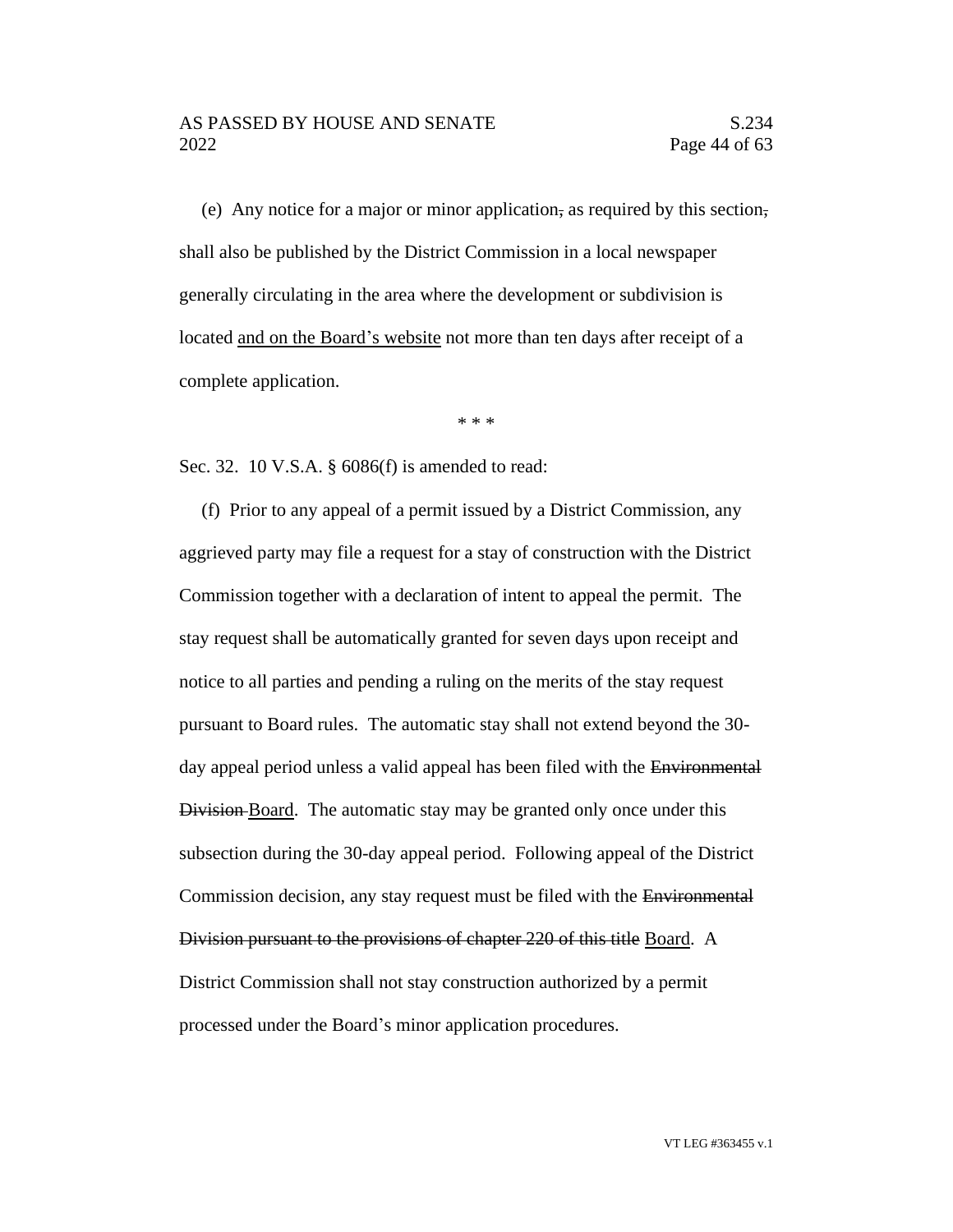Sec. 33. 10 V.S.A. § 6089 is amended to read:

### § 6089. APPEALS

Appeals of any act or decision of a District Commission under this chapter or a district coordinator under subsection 6007(c) of this title shall be made to the Environmental Division in accordance with chapter 220 of this title. For the purpose of this section, a decision of the Chair of a District Commission under section 6001e of this title on whether action has been taken to circumvent the requirements of this chapter shall be considered an act or decision of the District Commission.

(a)(1) An appeal of any act or decision of a District Commission shall be to the Board and shall be accompanied by a fee prescribed by section 6083a of this title.

(2) Participation before District Commission. A person shall not appeal an act or decision that was made by a District Commission unless the person was granted party status by the District Commission pursuant to subdivision  $6085(c)(1)(E)$  of this title, participated in the proceedings before the District Commission, and retained party status at the end of the District Commission proceedings. In addition, the person may only appeal those issues under the criteria with respect to which the person was granted party status. However, notwithstanding these limitations, a person may appeal an act or decision of the District Commission if the Board determines that: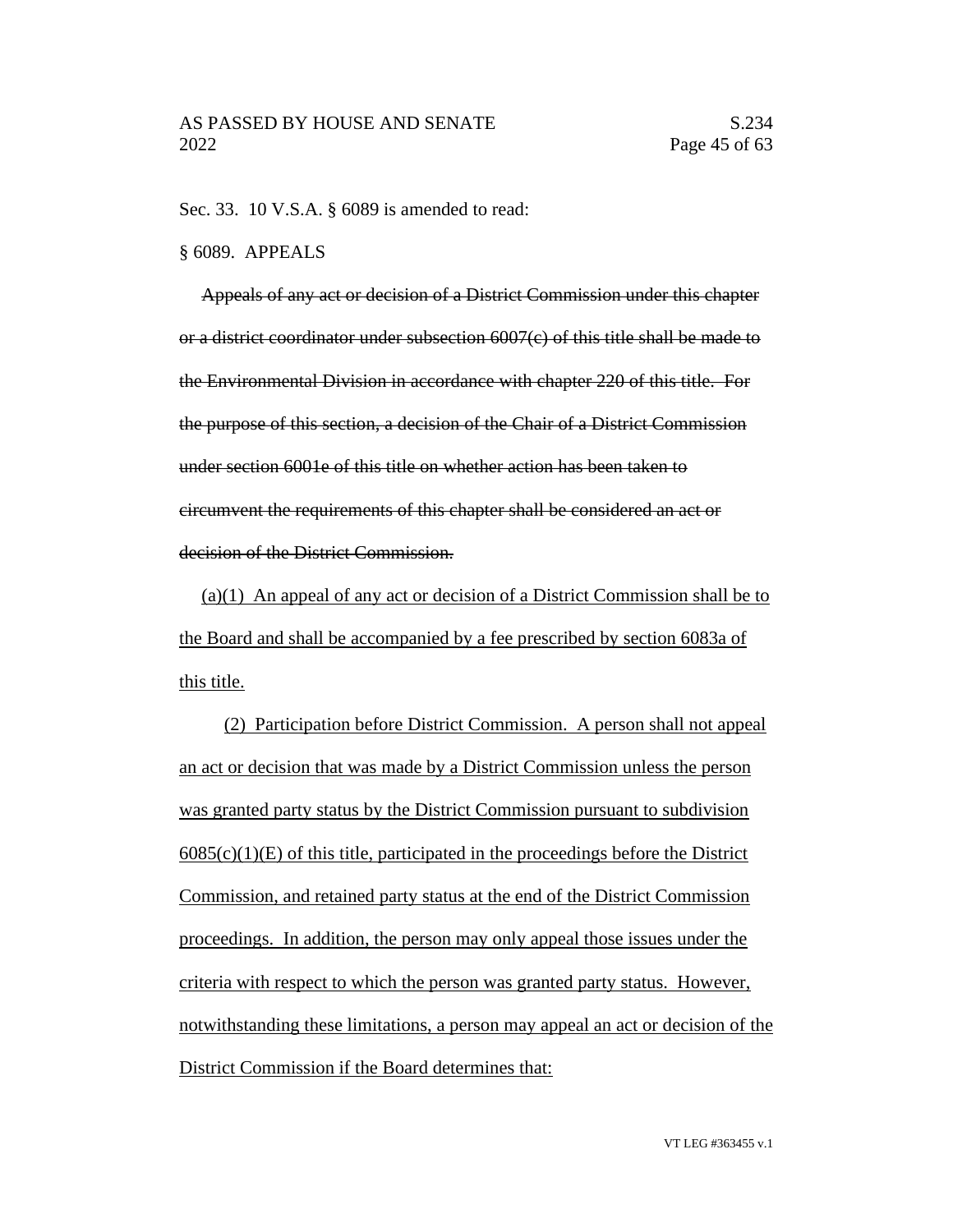(A) there was a procedural defect that prevented the person from obtaining party status or participating in the proceeding;

(B) the decision being appealed is the grant or denial of party status; or

(C) some other condition exists that would result in manifest injustice if the person's right to appeal was disallowed.

(3) An appellant to the Board, under this section, shall file with the notice of appeal a statement of the issues to be addressed in the appeal, a summary of the evidence that will be presented, and a preliminary list of witnesses who will testify on behalf of the appellant.

(4) The Board shall hold a de novo hearing on all findings requested by any party that files an appeal or cross appeal, according to the rules of the Board. The hearing shall be held in the municipality where the project subject to the appeal is located, if possible, or as close as possible.

(5) Notice of appeal shall be filed with the Board within 30 days following the act or decision by the District Commission. The Board shall notify the parties who had party status before the District Commission of the filing of any appeal.

(6) Prehearing discovery.

(A) A party may obtain discovery of expert witnesses who may provide testimony relevant to the appeal. Expert witness prefiled testimony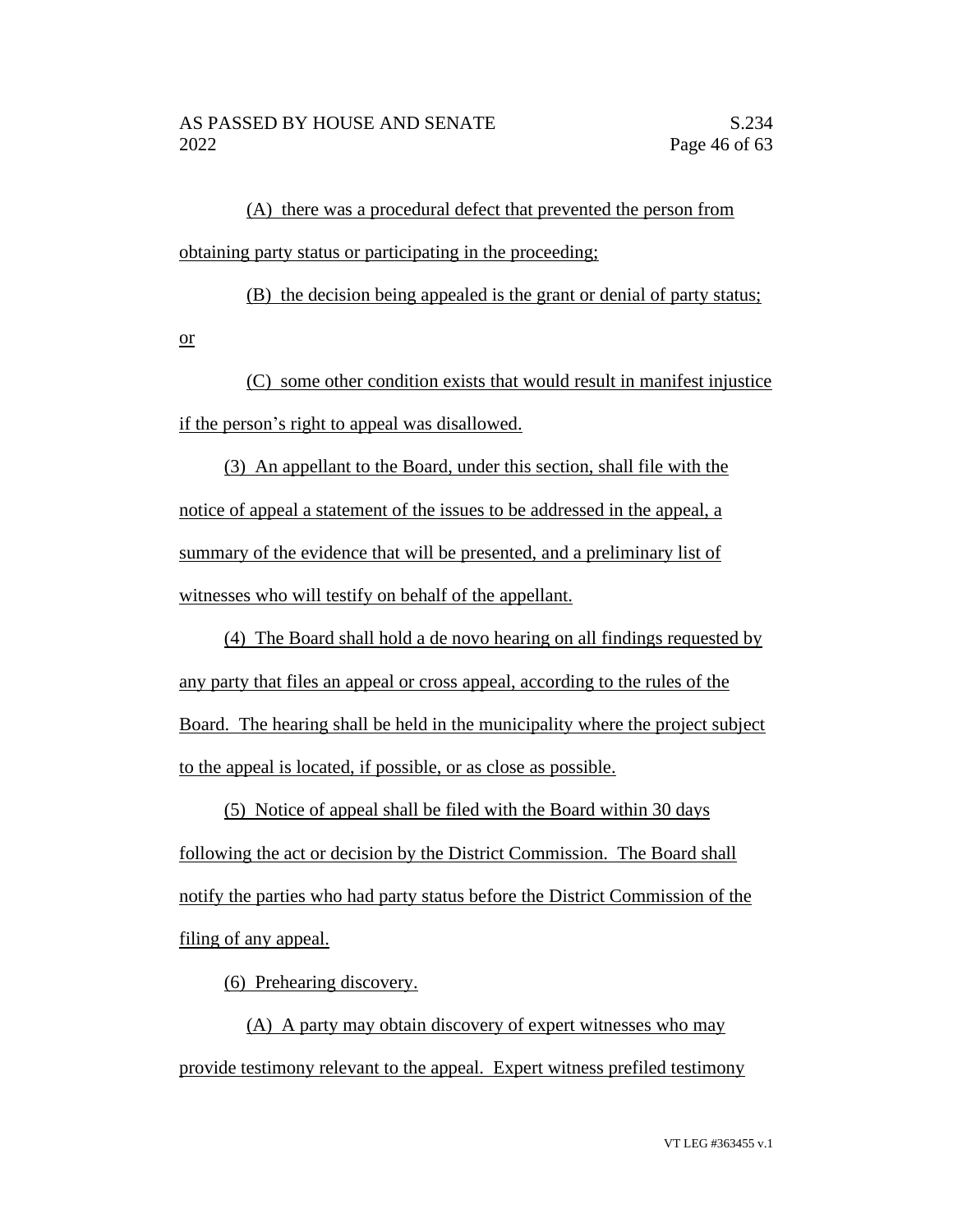shall be in accordance with the Vermont Rules of Evidence. The use of discovery for experts shall comply with the requirements in the Vermont Rules of Civil Procedure 26–37.

(B) Interrogatories served on nonexpert witnesses shall be limited to discovery of the identity of witnesses and a summary of each witness' testimony, except by order of the Board for cause shown. Interrogatories served on expert witnesses shall be in accordance with the Vermont Rules of Civil Procedure.

(C) Parties may submit requests to produce and requests to enter upon land pursuant to the Vermont Rule of Civil Procedure 34.

(D) Parties may not take depositions of witnesses, except by order of the Board for cause shown.

(E) The Board may require a party to supplement, as necessary, any prehearing testimony that is provided.

(b) Prior decisions of the former Environmental Board, Water Resources Board, Waste Facilities Panel, and Environmental Division of the Superior Court shall be given the same weight and consideration as prior decisions of the Environmental Review Board.

(c) An appeal from a decision of the Board under subsection (a) of this section shall be to the Supreme Court by a party as set forth in subsection  $6085(c)$  of this title.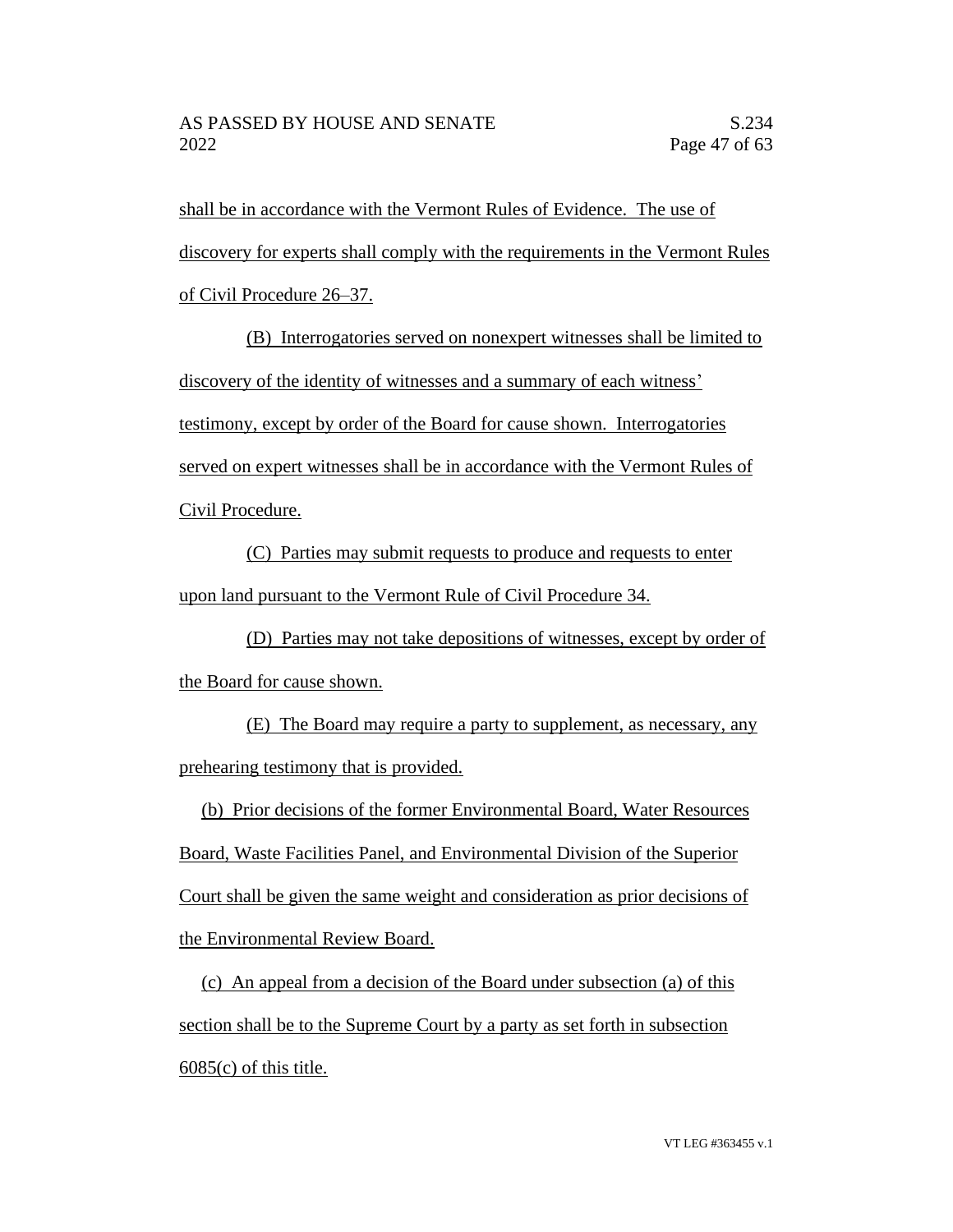(d) No objection that has not been raised before the Board may be considered by the Supreme Court, unless the failure or neglect to urge such objection shall be excused because of extraordinary circumstances.

(e) An appeal of a decision by the Board shall be allowed pursuant to 3 V.S.A. § 815, including the unreasonableness or insufficiency of the conditions attached to a permit. An appeal from the District Commission shall be allowed for any reason, except no appeal shall be allowed when an application has been granted and no hearing was requested.

(f) Precedent from the former Environmental Board and of the Environmental Review Board that interpret Act 250 shall be provided the same deference by the Supreme Court as precedents accorded to other Executive Branch agencies charged with administering their enabling act. On appeal to the Supreme Court from the Environmental Review Board, decisions of the Environmental Review Board interpreting this act also shall be accorded that deference.

(g) Upon appeal to the Supreme Court, the Board's findings of fact shall be accepted unless clearly erroneous.

(h) Completion of case. A case shall be deemed completed when the Board enters a final decision even though that decision is appealed to the Supreme Court and remanded by that Court.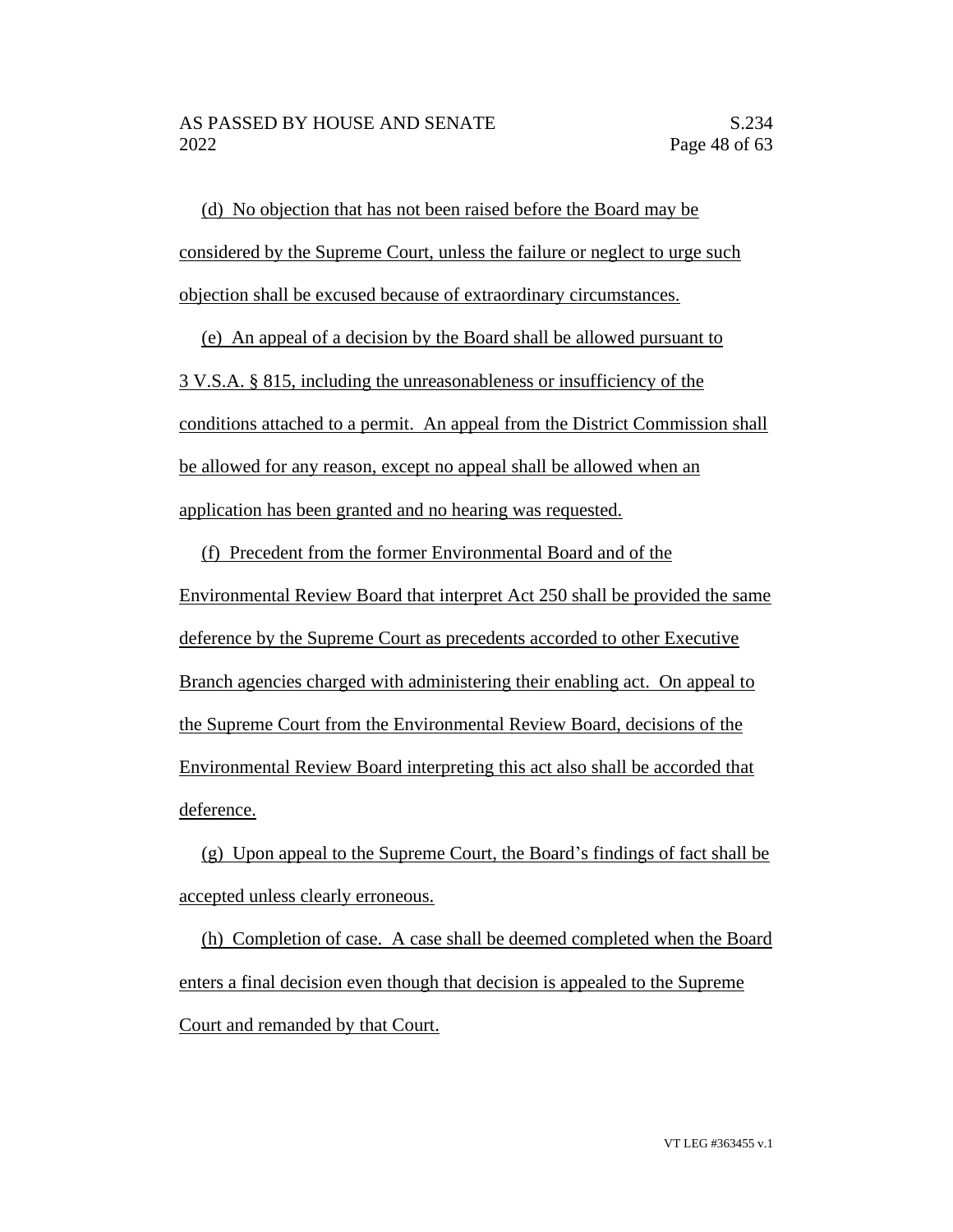(i) Court of record; jurisdiction. The Board shall have the powers of a court of record in the determination and adjudication of all matters within its jurisdiction. It may initiate proceedings on any matter within its jurisdiction. It may render judgments and enforce the same by any suitable process issuable by courts in this State. An order issued by the Board on any matter within its jurisdiction shall have the effect of a judicial order. The Board's jurisdiction shall include:

(1) the issuance of declaratory rulings on the applicability of this chapter and rules or orders issued under this chapter, pursuant to 3 V.S.A. § 808; and

(2) the issuance of decisions on appeals pursuant to sections 6007 and 6089 of this title.

Sec. 34. 10 V.S.A. § 6007 is amended to read:

§ 6007. ACT 250 DISCLOSURE STATEMENT; JURISDICTIONAL DETERMINATION

\* \* \*

(c) With respect to the partition or division of land, or with respect to an activity that might or might not constitute development, any person may submit to the district coordinator an "Act 250 Disclosure Statement" and other information required by the rules of the Board and may request a jurisdictional opinion from the district coordinator concerning the applicability of this chapter. If a requestor wishes a final determination to be rendered on the

VT LEG #363455 v.1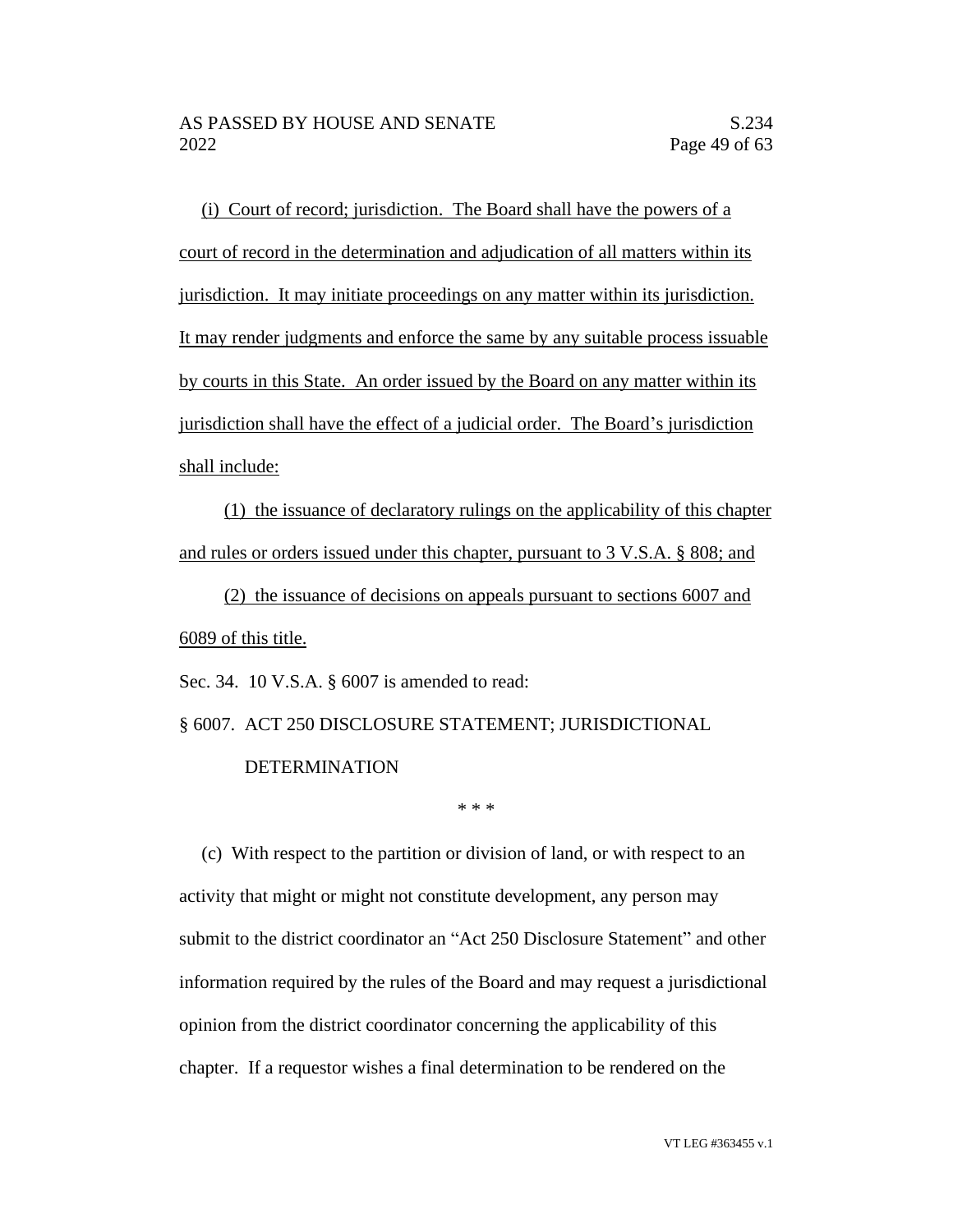question, the district coordinator, at the expense of the requestor and in accordance with rules of the Board, shall publish notice of the issuance of the opinion in a local newspaper generally circulating in the area where the land that is the subject of the opinion is located and shall serve the opinion on all persons listed in subdivisions  $6085(c)(1)(A)$  through (D) of this title. In addition, the requestor who is seeking a final determination shall consult with the district coordinator and obtain approval of a subdivision  $6085(c)(1)(E)$  list of persons who shall be notified by the district coordinator because they are adjoining property owners or other persons who would be likely to be able to demonstrate a particularized interest protected by this chapter that may be affected by an act or decision by a District Commission.

(d) A person who seeks review of a jurisdictional opinion issued by a district coordinator may bring to the Board an appeal of issues addressed in the opinion.

(1) The appellant shall provide notice of the filing of an appeal to each person entitled to notice under subdivisions  $6085(c)(1)(A)$  through (D) of this title and to each person on an approved subdivision  $6085(c)(1)(E)$  list.

(2) Failure to appeal within 30 days following the issuance of the jurisdictional opinion shall render the decision of the district coordinator under subsection (c) of this section the final determination regarding jurisdiction unless the underlying jurisdictional opinion was not properly served on persons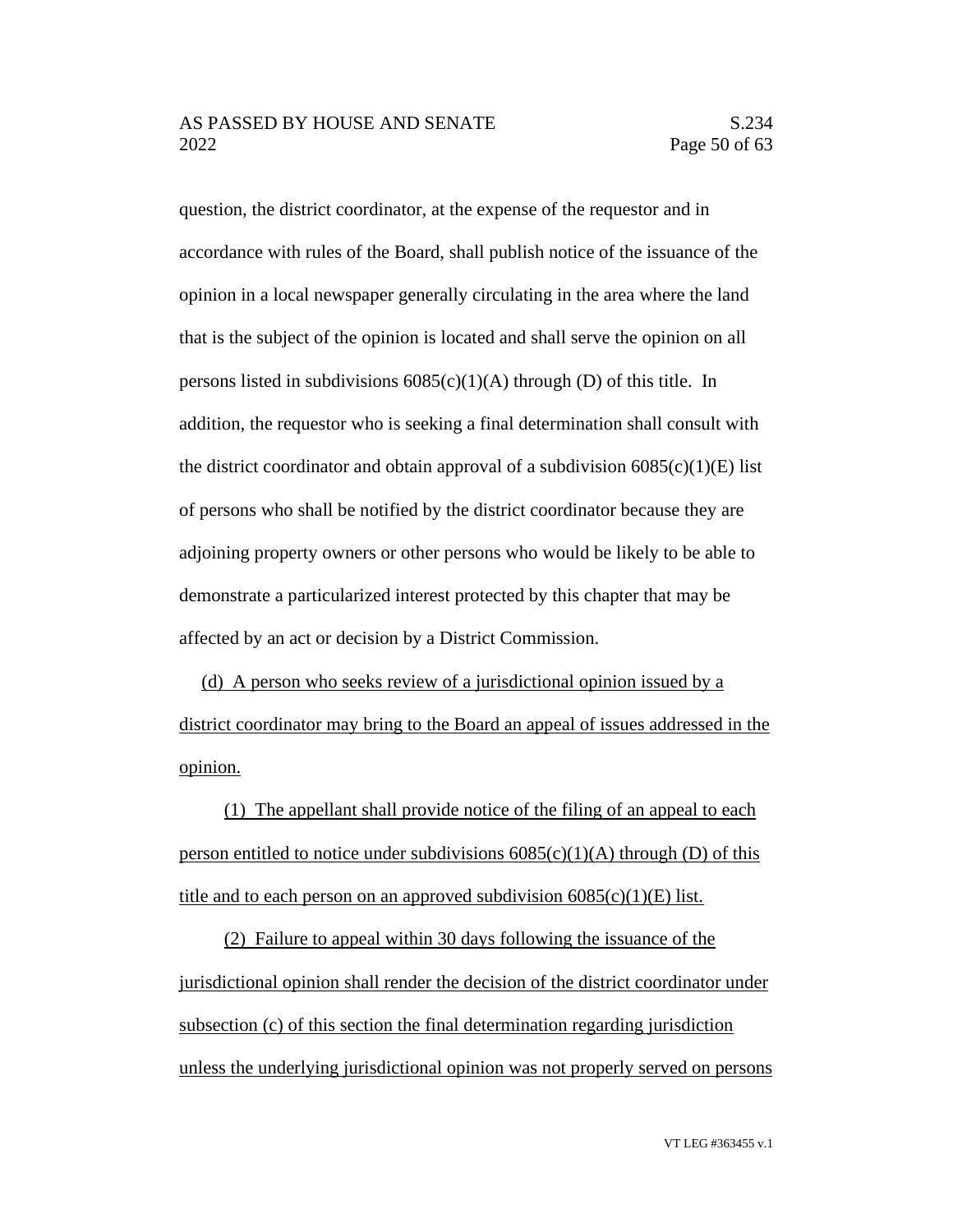listed in subdivisions  $6085(c)(1)(A)$  through (D) of this title and on persons on a subdivision  $6085(c)(1)(E)$  list approved under subsection (c) of this section. Sec. 35. 10 V.S.A. § 6083a is amended to read:

§ 6083a. ACT 250 FEES

\* \* \*

(i) All persons filing an appeal, cross appeal, or petition from a District Commission decision or jurisdictional determination shall pay a fee of \$295.00, plus publication costs.

 $***$  Appeals  $***$ 

Sec. 36. 10 V.S.A. chapter 220 is amended to read:

CHAPTER 220. CONSOLIDATED ENVIRONMENTAL APPEALS § 8501. PURPOSE

It is the purpose of this chapter to:

(1) consolidate existing appeal routes for municipal zoning and subdivision decisions and acts or decisions of the Secretary of Natural Resources, district environmental coordinators, and District Commissions, excluding enforcement actions brought pursuant to chapters 201 and 211 of this title and the adoption of rules under 3 V.S.A. chapter 25;

(2) standardize the appeal periods, the parties who may appeal these acts or decisions, and the ability to stay any act or decision upon appeal, taking into account the nature of the different programs affected;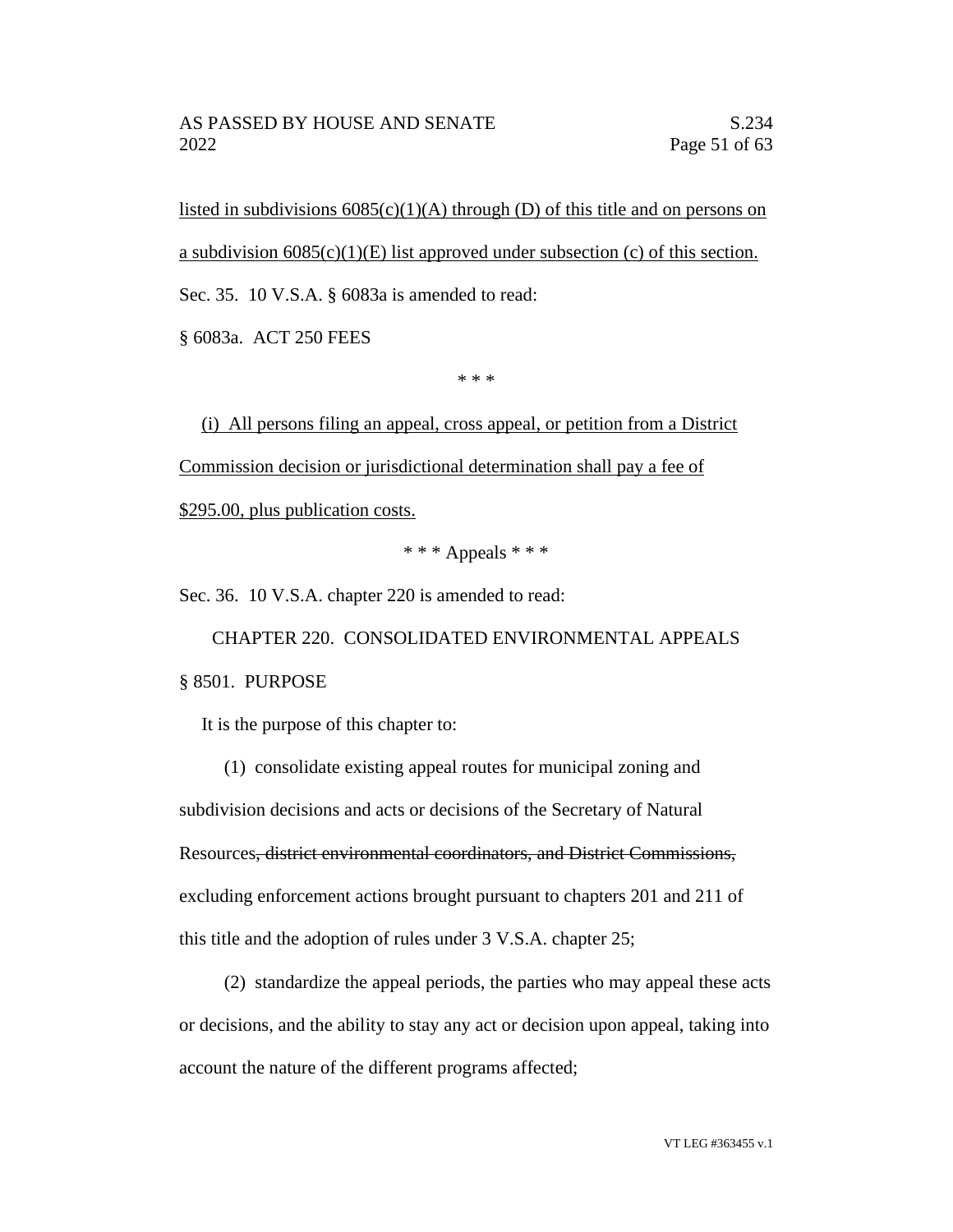(3) encourage people to get involved in the Act 250 permitting process at the initial stages of review by a District Commission by requiring participation as a prerequisite for an appeal of a District Commission decision to the Environmental Division;

(4) assure ensure that clear appeal routes exist for acts and decisions of the Secretary of Natural Resources; and

 $\left(5\right)(4)$  consolidate appeals of decisions related to renewable energy generation plants and telecommunications facilities with review under, respectively, 30 V.S.A. §§ 248 and 248a, with appeals and consolidation of proceedings pertaining to telecommunications facilities occurring only while 30 V.S.A. § 248a remains in effect.

## § 8502. DEFINITIONS

As used in this chapter:

(1) "District Commission" means a District Environmental Commission established under chapter 151 of this title. [Repealed.]

(2) "District coordinator" means a district environmental coordinator attached to a District Commission established under chapter 151 of this title. [Repealed.]

(3) "Environmental Court" or "Environmental Division" means the Environmental Division of the Superior Court established by 4 V.S.A. § 30.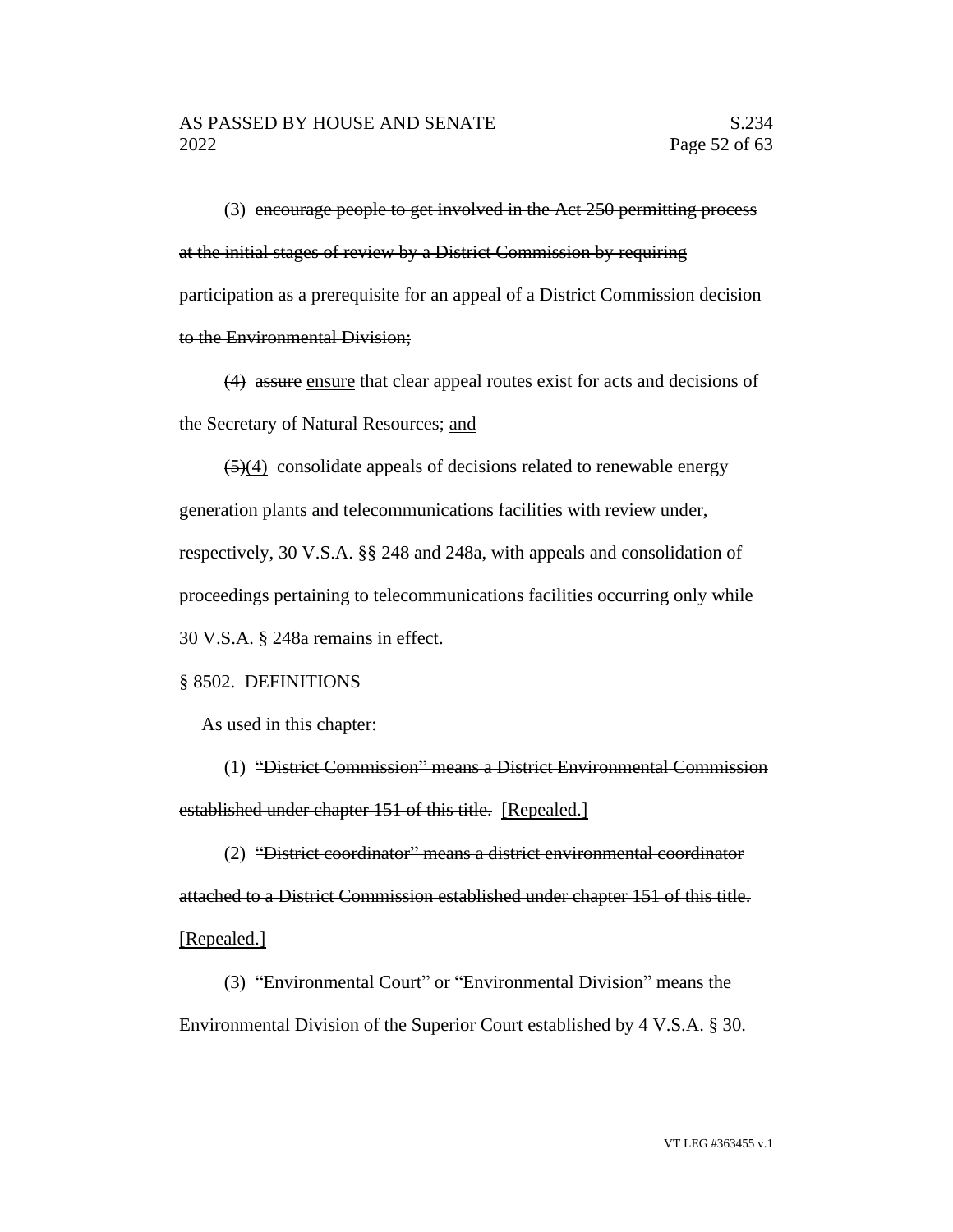(4) "Natural Resources Environmental Review Board" or "Board"

means the Board established under chapter 151 of this title.

(5) "Party by right" means the following:

(A) the applicant;

(B) the landowner, if the applicant is not the landowner;

(C) the municipality in which the project site is located and the municipal and regional planning commissions for that municipality;

(D) if the project site is located on a boundary, any Vermont municipality adjacent to that border and the municipal and regional planning commissions for that municipality;

(E) the solid waste management district in which the land is located,

if the development or subdivision constitutes a facility pursuant to subdivision 6602(10) of this title;

(F) any State agency affected by the proposed project.

(6) "Person" means any individual; partnership; company; corporation; association; joint venture; trust; municipality; the State of Vermont or any agency, department, or subdivision of the State; any federal agency; or any other legal or commercial entity.

(7) "Person aggrieved" means a person who alleges an injury to a particularized interest protected by the provisions of law listed in section 8503 of this title, attributable to an act or decision by a district coordinator, District

VT LEG #363455 v.1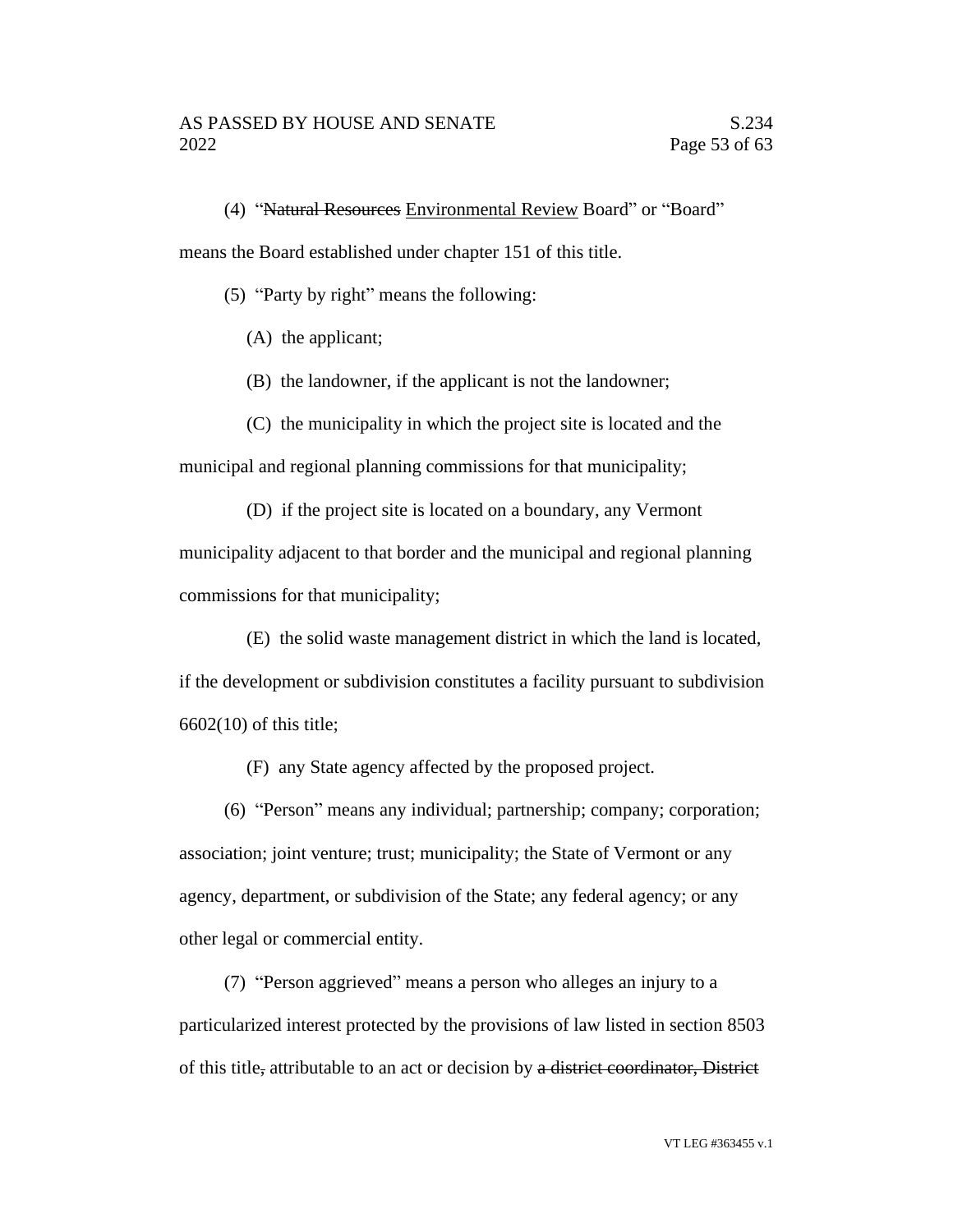Commission, the Secretary, or the Environmental Division that can be redressed by the Environmental Division or the Supreme Court.

(8) "Secretary" means the Secretary of Natural Resources or the Secretary's duly authorized representative. As used in this chapter, "Secretary" shall also mean the Commissioner of Environmental Conservation, the Commissioner of Forests, Parks and Recreation, and the Commissioner of Fish and Wildlife, with respect to those statutes that refer to the authority of that commissioner or department.

### § 8503. APPLICABILITY

(a) This chapter shall govern all appeals of an act or decision of the Secretary, excluding enforcement actions under chapters 201 and 211 of this title and rulemaking, under the following authorities and under the rules adopted under those authorities:

\* \* \*

### (b) This chapter shall govern:

(1) all appeals from an act or decision of a District Commission under chapter 151 of this title, excluding appeals of application fee refund requests;

(2) appeals from an act or decision of a district coordinator under subsection 6007(c) of this title;

(3) appeals from findings of fact and conclusions of law issued by the Natural Resources Board in its review of a designated growth center for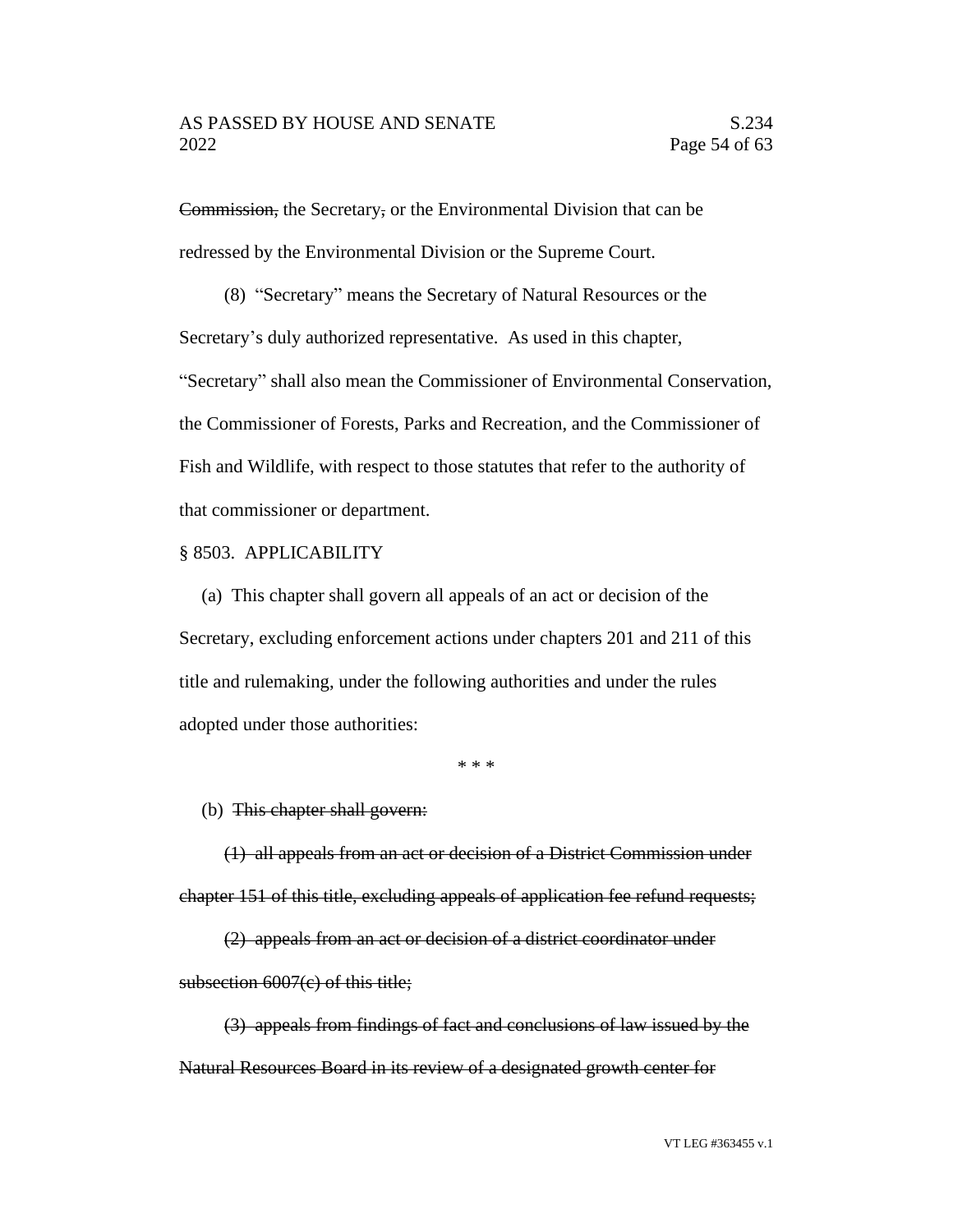conformance with the criteria of subsection 6086(a) of this title, pursuant to authority granted at 24 V.S.A. § 2793c(f). [Repealed.]

(c) This chapter shall govern all appeals arising under 24 V.S.A.

chapter 117, the planning and zoning chapter.

(d) This chapter shall govern all appeals from an act or decision of the Environmental Division under this chapter.

(e) This chapter shall not govern appeals from rulemaking decisions by the Natural Resources Environmental Review Board under chapter 151 of this title or enforcement actions under chapters 201 and 211 of this title.

(f) This chapter shall govern all appeals of acts or decisions of the legislative body of a municipality arising under 24 V.S.A. chapter 61, subchapter 10, relating to the municipal certificate of approved location for salvage yards.

(g) This chapter shall govern all appeals of an act or decision of the Secretary of Natural Resources that a solid waste implementation plan for a municipality proposed under 24 V.S.A. § 2202a conforms with the State Solid Waste Implementation Plan adopted pursuant to section 6604 of this title.

### § 8504. APPEALS TO THE ENVIRONMENTAL DIVISION

(a) Act 250 and Agency appeals. Within 30 days of the date of following the act or decision, any person aggrieved by an act or decision of the Secretary, a District Commission, or a district coordinator under the provisions of law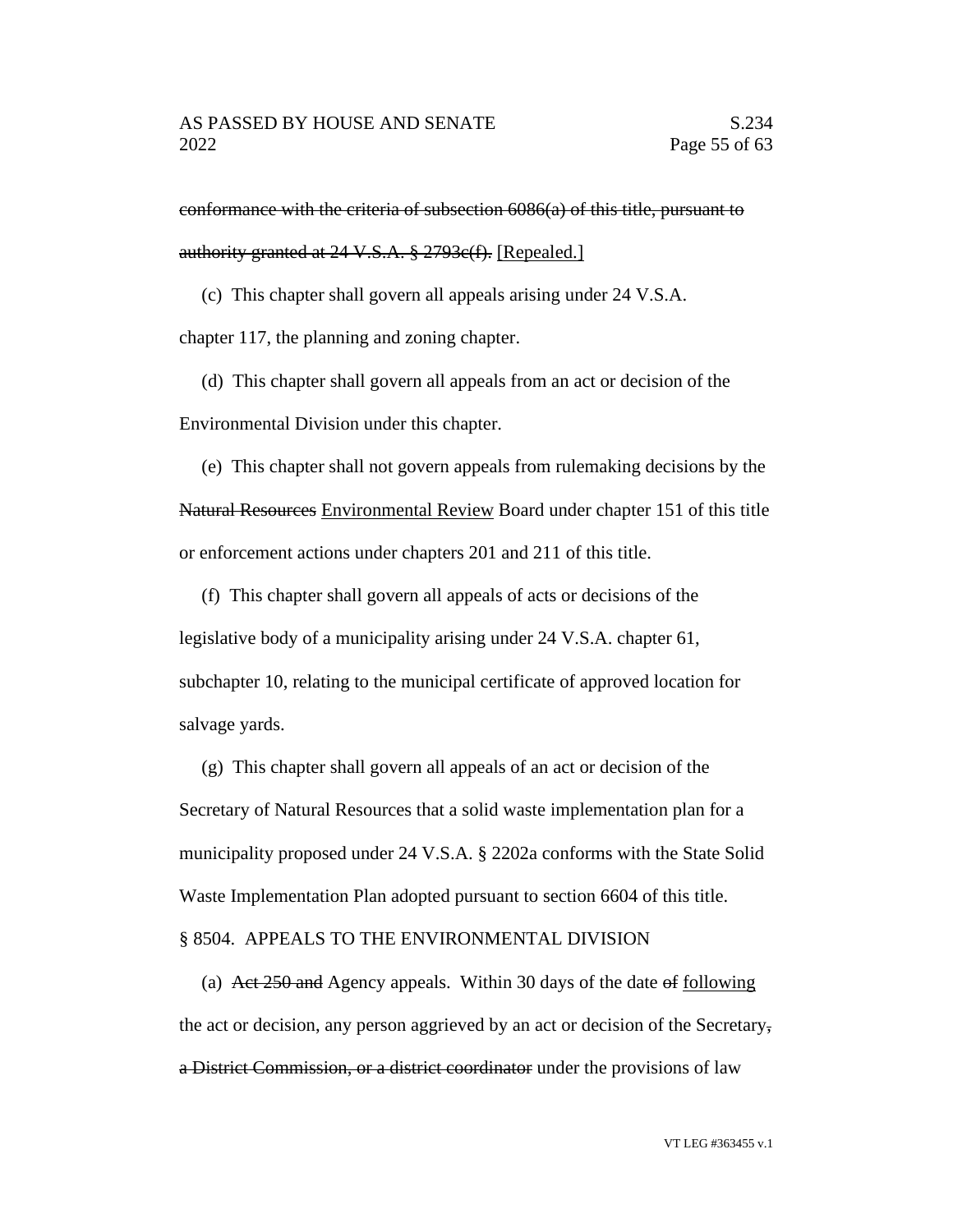listed in section 8503 of this title, or any party by right, may appeal to the Environmental Division, except for an act or decision of the Secretary under subdivision 6086b(3)(E) of this title or governed by section 8506 of this title.

\* \* \*

(c) Notice of the filing of an appeal.

(1) Upon filing an appeal from an act or decision of the District Commission, the appellant shall notify all parties who had party status as of the end of the District Commission proceeding, all friends of the Commission, and the Natural Resources Board that an appeal is being filed. In addition, the appellant shall publish notice not more than 10 days after providing notice as required under this subsection, at the appellant's expense, in a newspaper of general circulation in the area of the project that is the subject of the decision.

[Repealed.]

\* \* \*

(d) Requirement to participate before the District Commission or the Secretary.

(1) Participation before District Commission. An aggrieved person shall not appeal an act or decision that was made by a District Commission unless the person was granted party status by the District Commission pursuant to subdivision  $6085(c)(1)(E)$  of this title, participated in the proceedings before the District Commission, and retained party status at the end of the District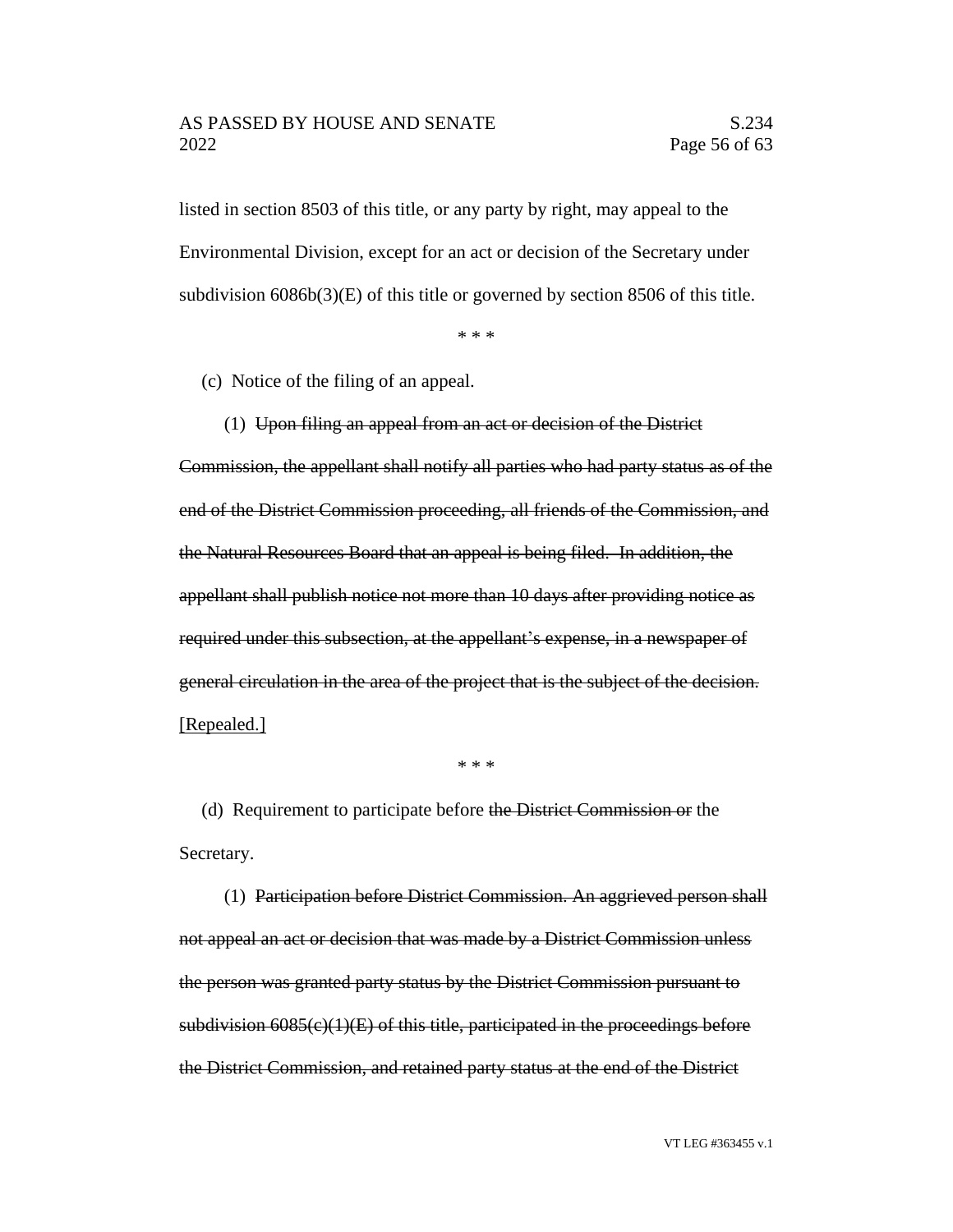Commission proceedings. In addition, the person may only appeal those issues under the criteria with respect to which the person was granted party status. However, notwithstanding these limitations, an aggrieved person may appeal an act or decision of the District Commission if the Environmental judge determines that:

(A) there was a procedural defect that prevented the person from obtaining party status or participating in the proceeding;

(B) the decision being appealed is the grant or denial of party status;

(C) some other condition exists that would result in manifest injustice if the person's right to appeal was disallowed. [Repealed.]

(2) Participation before the Secretary.

or

\* \* \*

(e) Act 250 jurisdictional determinations by a district coordinator.

(1) The appellant shall provide notice of the filing of an appeal to each person entitled to notice under subdivisions  $6085(c)(1)(A)$  through (D) of this title, to each person on an approved subdivision  $6085(c)(1)(E)$  list, and to the Natural Resources Board.

(2) Failure to appeal within the time required under subsection (a) of this section shall render the decision of the district coordinator under subsection 6007(c) of this title the final determination regarding jurisdiction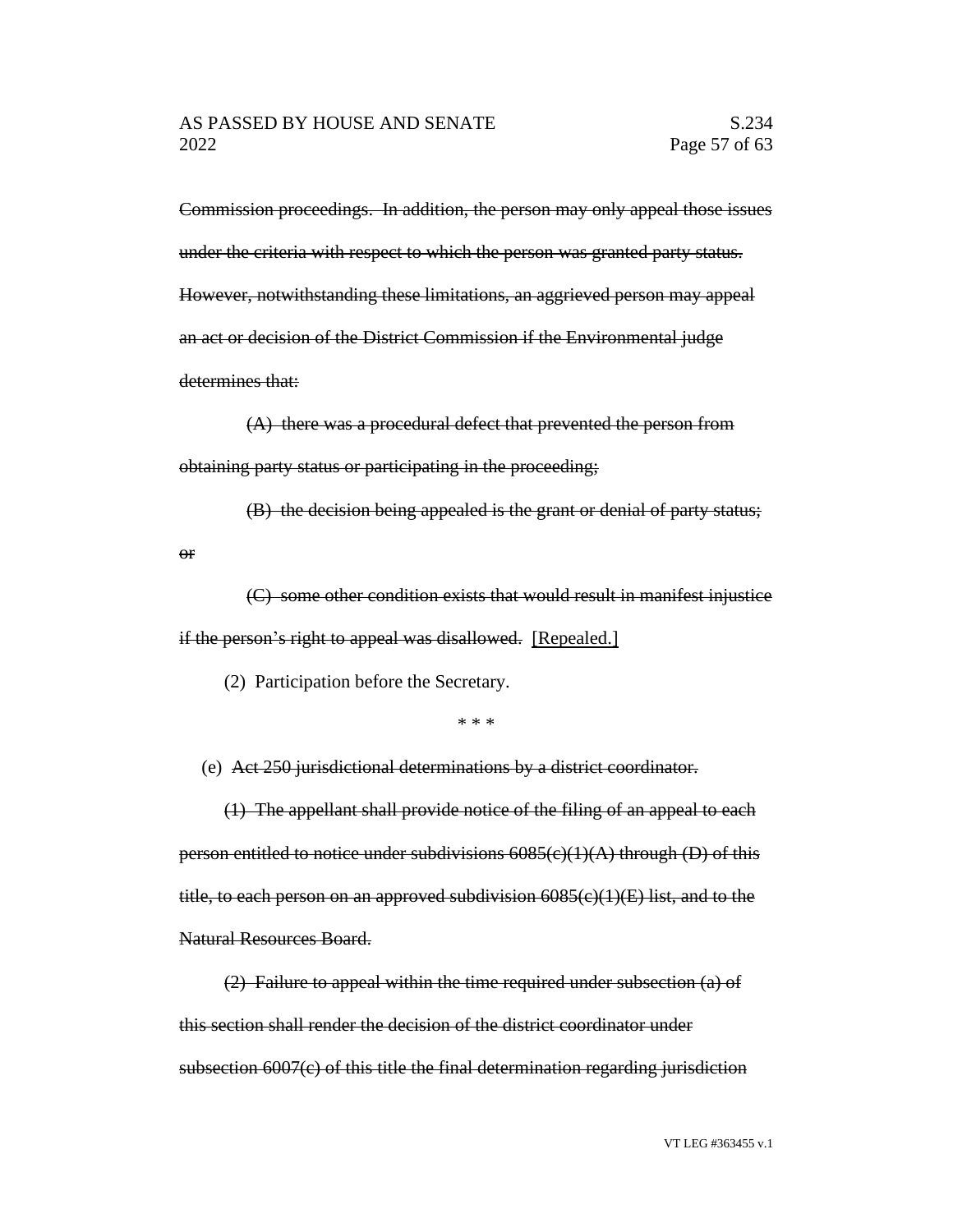under chapter 151 of this title unless the underlying jurisdictional opinion was not properly served on persons listed in subdivisions  $6085(c)(1)(A)$  through (D) of this title and on persons on a subdivision 6085(c)(1)(E) list approved under subsection 6007(c) of this title. [Repealed.]

\* \* \*

(g) Consolidated appeals. The Environmental Division may consolidate or coordinate different appeals where those appeals all relate to the same project.

\* \* \*

(i) Deference to Agency technical determinations. In the adjudication of appeals relating to land use permits under chapter 151 of this title, technical determinations of the Secretary shall be accorded the same deference as they are accorded by a District Commission under subsection 6086(d) of this title. [Repealed.]

\* \* \*

(k) Limitations on appeals. Notwithstanding any other provision of this section:,

(1) there shall be no appeal from a District Commission decision when the Commission has issued a permit and no hearing was requested or held, or no motion to alter was filed following the issuance of an administrative amendment;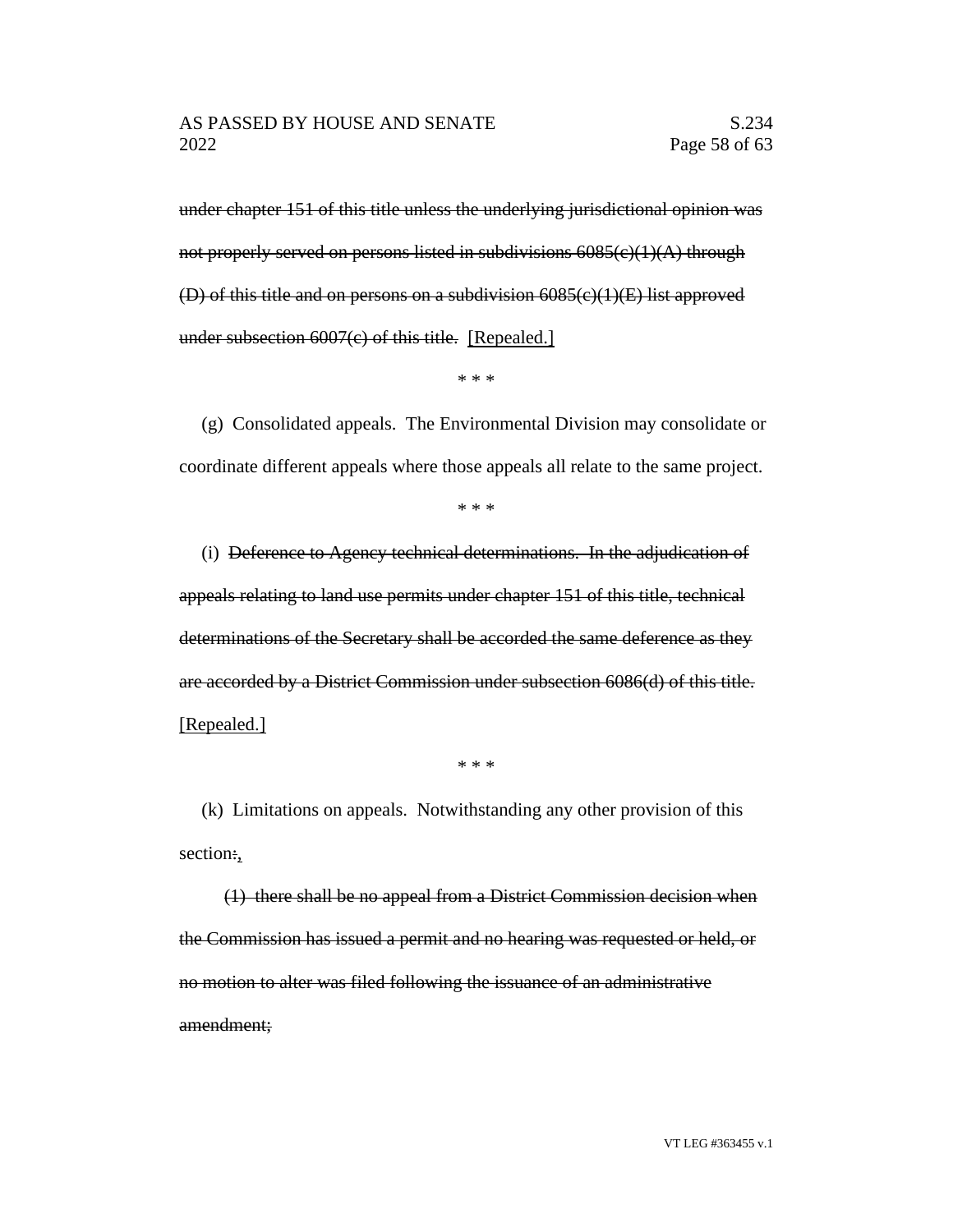(2) a municipal decision regarding whether a particular application qualifies for a recorded hearing under 24 V.S.A. § 4471(b) shall not be subject to appeal;

(3) if a District Commission issues a partial decision under subsection 6086(b) of this title, any appeal of that decision must be taken within 30 days of the date of that decision.

(l) Representation. The Secretary may represent the Agency of Natural Resources in all appeals under this section. The Chair of the Natural Resources Board may represent the Board in any appeal under this section, unless the Board directs otherwise. If more than one State agency, other than the Board, either appeals or seeks to intervene in an appeal under this section, only the Attorney General may represent the interests of those agencies of the State in the appeal.

(m) Precedent. Prior decisions of the Environmental Board, Water Resources Board, and Waste Facilities Panel shall be given the same weight and consideration as prior decisions of the Environmental Division.

(n) Intervention. Any person may intervene in a pending appeal if that person:

(1) appeared as a party in the action appealed from and retained party status;

(2) is a party by right;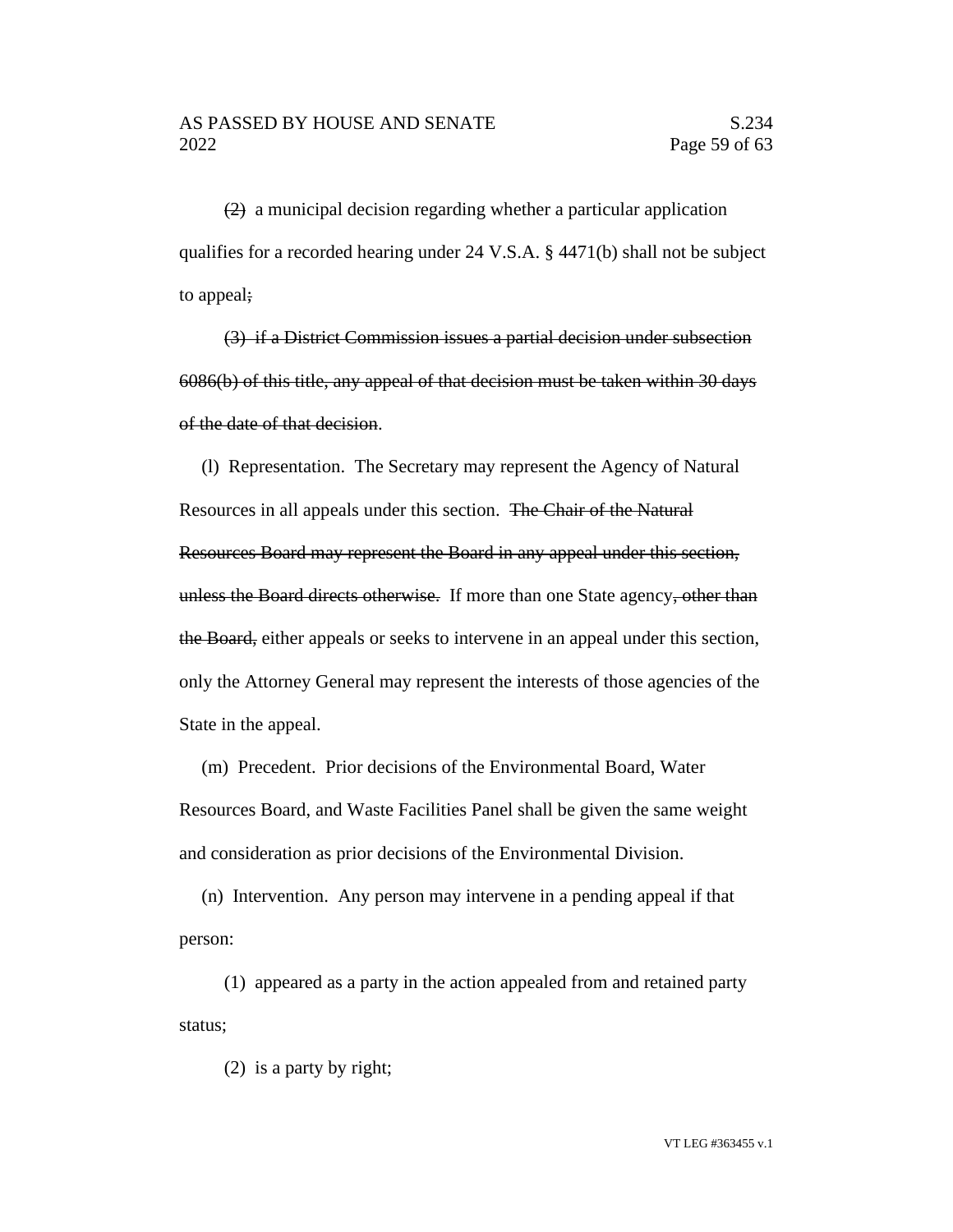(3) is the Natural Resources Board; [Repealed.]

(4) is a person aggrieved, as defined in this chapter;

(5) qualifies as an "interested person," as established in 24 V.S.A.

§ 4465, with respect to appeals under 24 V.S.A. chapter 117; or

(6) meets the standard for intervention established in the Vermont Rules of Civil Procedure.

(o) With respect to review of an act or decision of the Secretary pursuant to 3 V.S.A. § 2809, the Division may reverse the act or decision or amend an allocation of costs to an applicant only if the Division determines that the act, decision, or allocation was arbitrary, capricious, or an abuse of discretion. In the absence of such a determination, the Division shall require the applicant to pay the Secretary all costs assessed pursuant to 3 V.S.A. § 2809.

(p) Administrative record. The Secretary shall certify the administrative record as defined in chapter 170 of this title and shall transfer a certified copy of that record to the Environmental Division when:

(1) there is an appeal of an act or decision of the Secretary that is based on that record; or

(2) there is an appeal of a decision of a District Commission, and the applicant used a decision of the Secretary based on that record to create a presumption under a criterion of subsection 6086(a) of this title that is at issue in the appeal.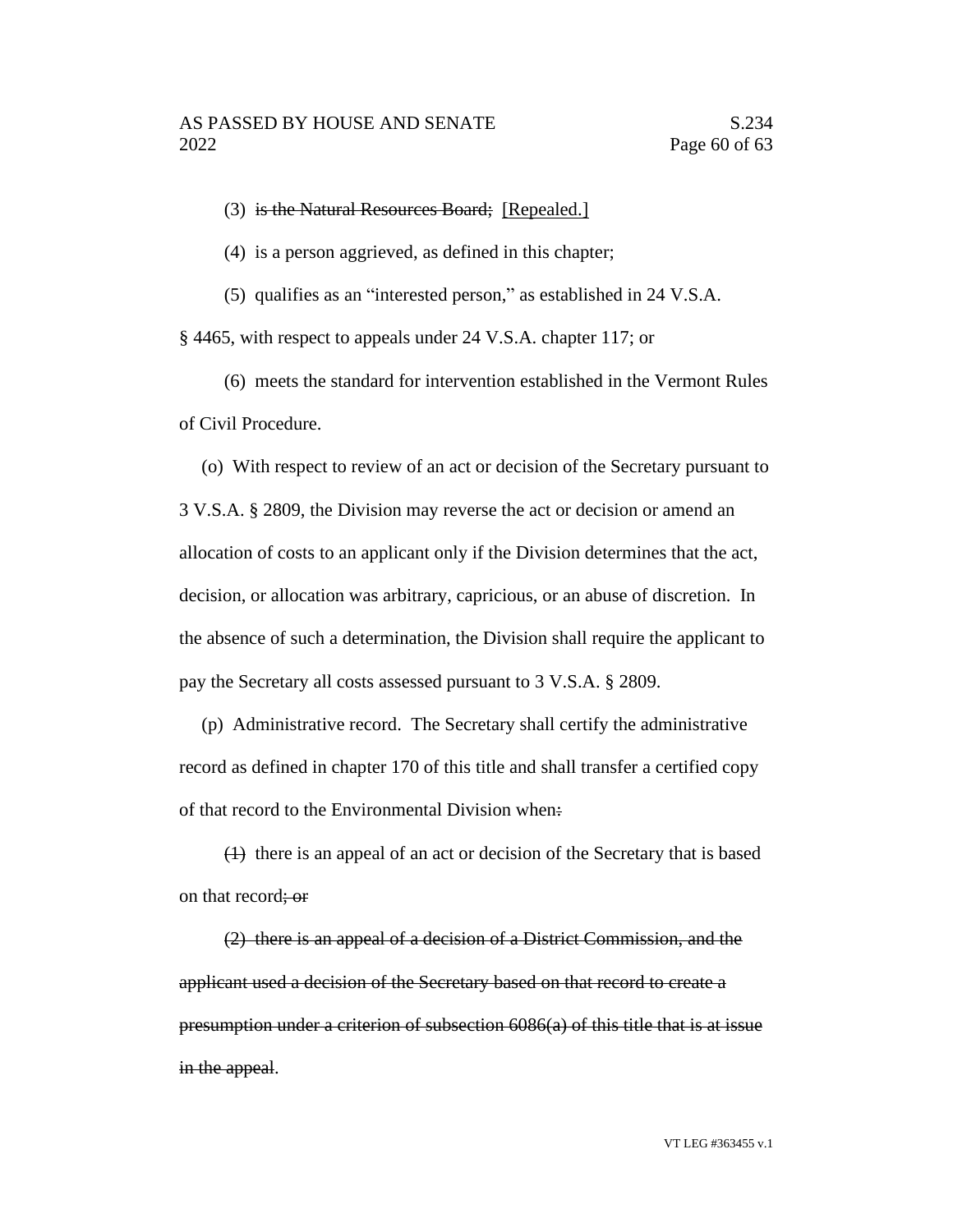## § 8505. APPEALS TO THE SUPREME COURT

(a) Any person aggrieved by a decision of the Environmental Division pursuant to this subchapter, any party by right, or any person aggrieved by a decision of the Environmental Review Board may appeal to the Supreme Court within 30 days of following the date of the entry of the order or judgment appealed from, provided that:

(1) the person was a party to the proceeding before the Environmental Division; or

(2) the decision being appealed is the denial of party status; or

(3) the Supreme Court determines that:

(A) there was a procedural defect that prevented the person from

participating in the proceeding; or

(B) some other condition exists that would result in manifest injustice

if the person's right to appeal were disallowed.

\* \* \*

\* \* \* Environmental Division \* \* \*

Sec. 37. 4 V.S.A. § 34 is amended to read:

### § 34. JURISDICTION; ENVIRONMENTAL DIVISION

The Environmental Division shall have:

(1) jurisdiction of matters arising under 10 V.S.A. chapters 201 and 220;

and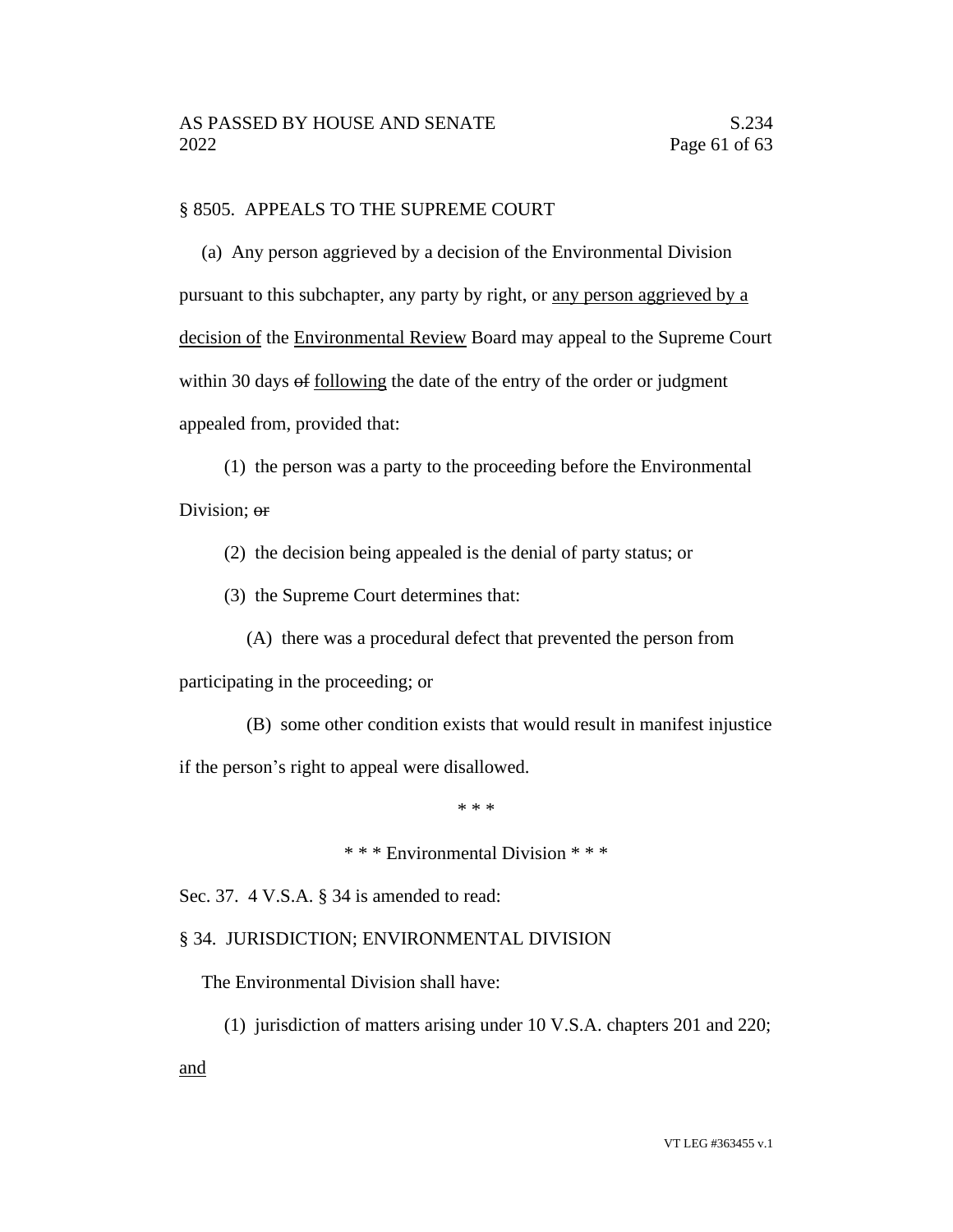(2) jurisdiction of matters arising under 24 V.S.A. chapter 61,

subchapter 12 and 24 V.S.A. chapter 117; and

(3) original jurisdiction to revoke permits under 10 V.S.A. chapter 151.

\* \* \* Appropriation; Transition; Revision Authority \* \* \*

Sec. 38. ENVIRONMENTAL REVIEW BOARD POSITIONS;

# APPROPRIATION

(a) The following new positions are created at the Environmental Review Board for the purposes of carrying out this act:

(1) one Staff Attorney 1; and

(2) four half-time Environmental Review Board members.

(b) The sum of \$384,000.00 is appropriated to the Environmental Review

Board from the General Fund in fiscal year 2023 for the positions established in subsection (a) of this section and for additional operating costs required to implement the appeals process established in this act.

Sec. 39. NATURAL RESOURCES BOARD TRANSITION

(a) The Governor shall appoint the members of Environmental Review Board on or before July 1, 2023, and the terms of any Natural Resources Board member not appointed consistent with the requirements of 10 V.S.A.  $\S$  6021(a)(1)(A) or (B) shall expire on that day.

(b) As of July 1, 2023, all appropriations and employee positions of the Natural Resources Board are transferred to the Environmental Review Board.